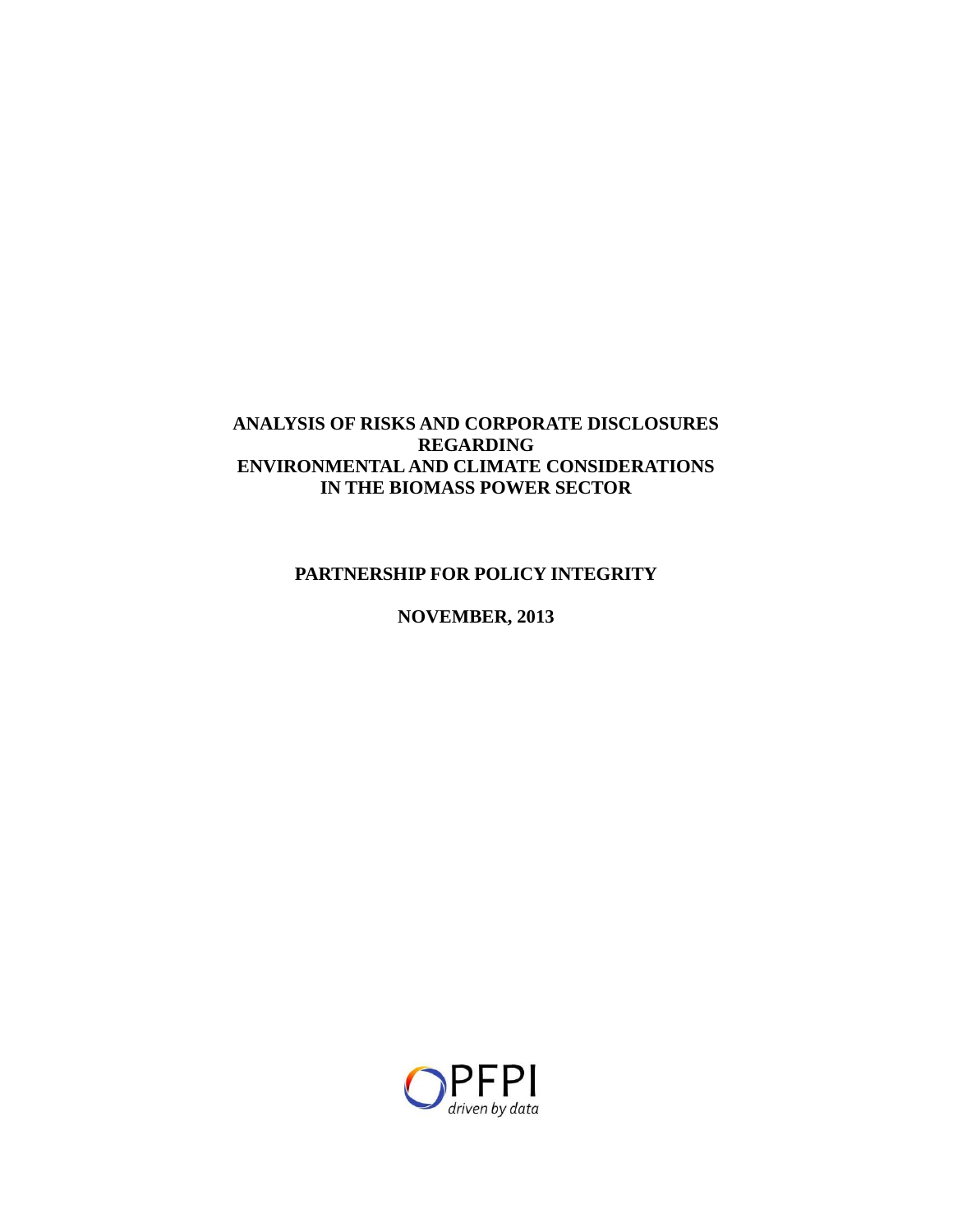#### PFPI AUTHORS

Dr. Mary Booth, PhD, is Director of the Partnership for Policy Integrity (PFPI). A former senior scientist at Environmental Working Group, she founded PFPI in 2010. By training an ecosystem scientist, Dr. Booth now specializes in analysis of bioenergy projects, including forest impacts and emissions of greenhouse gases and other air pollutants. Dr. Booth received her PhD in Ecology from Utah State University and her Masters and Bachelors degrees from the University of Massachusetts at Amherst.

Kelly Bitov is an attorney with PFPI specializing in environmental law. She has worked for the General Counsel to the Investors Environmental Health Network, the Sierra Club and, the U.S. Department of Justice Environmental Enforcement Section in Washington D.C. Bitov received her law degree from Northeastern University School of Law, and also holds a Masters Degree in Public Health from Tufts University School of Medicine and B.A. in Political Science from Barnard College.

### CONSULTANT

Sanford Lewis is an attorney who represents investment and nongovernmental organizations. He is a leading advocate of improved SEC disclosure and accounting on environment and human rights. He was the lead author of The Rose Foundation's report, "Fooling Investors and Fooling Themselves: How Aggressive Corporate Accounting and Asset Management Tactics Can Lead to Environmental Accounting Fraud." Lewis has a BS in Environmental Studies and Urban Communications from Cook College, Rutgers University, and a JD from the University of Michigan Law School.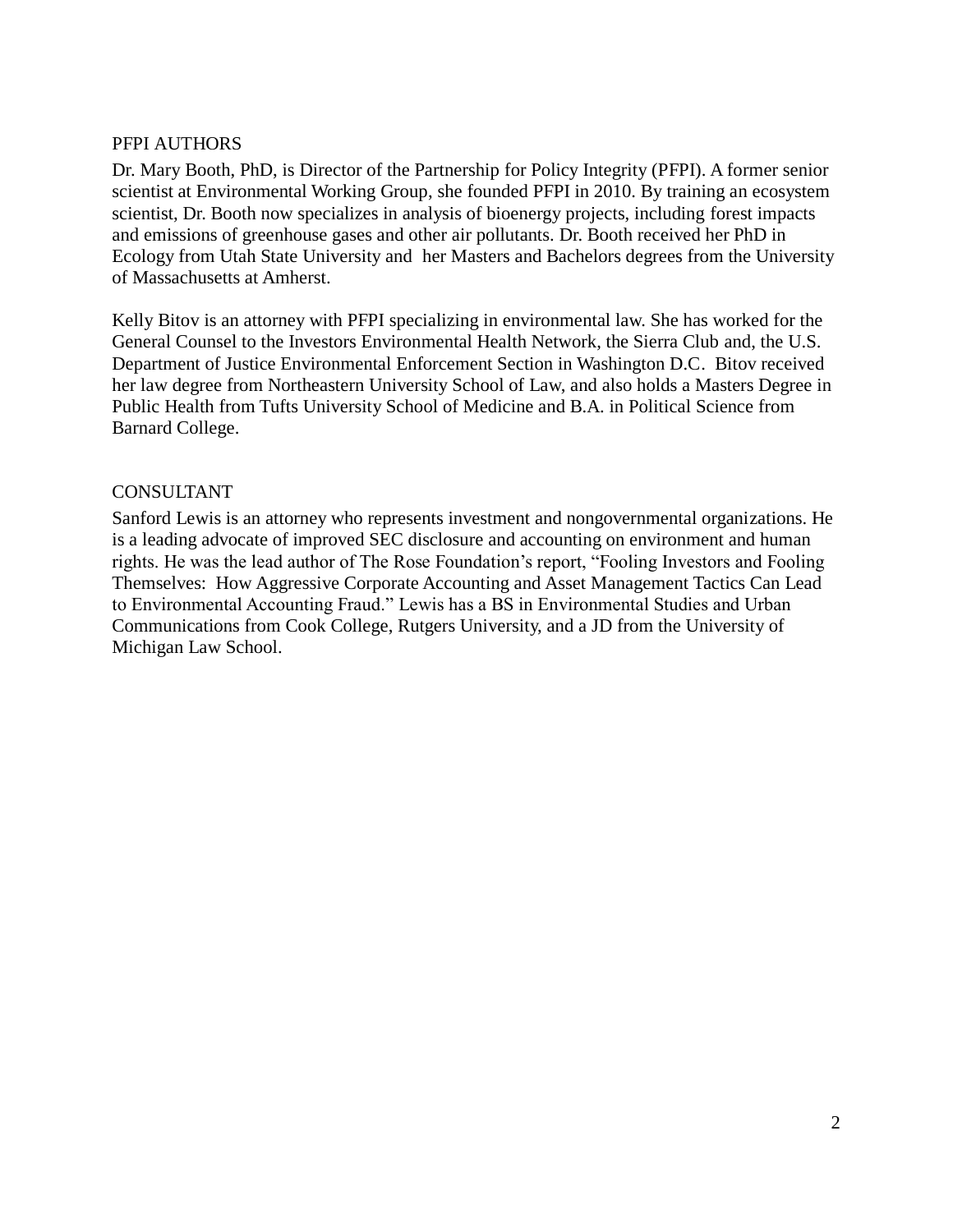# **CONTENTS**

| B. Claims That Wood-fueled Biopower is "Carbon Neutral" Can Be Misleading 12                   |  |
|------------------------------------------------------------------------------------------------|--|
| 1. Biomass combustion occurs quickly, but offsetting $CO2$ emissions takes time 13             |  |
| 2. Offsetting biopower CO <sub>2</sub> emissions with forest regrowth takes decades  15        |  |
|                                                                                                |  |
|                                                                                                |  |
|                                                                                                |  |
| 3. Combustion does not reduce greenhouse gas emissions from waste wood 19                      |  |
| D. Wood-fueled Biopower Is Incompatible With the Need to Reduce $CO2$ Emissions                |  |
|                                                                                                |  |
|                                                                                                |  |
|                                                                                                |  |
| B. EPA's Science Advisory Board Has Concluded that Bioenergy Is Not A Priori Carbon            |  |
|                                                                                                |  |
| C. Federal Court Opinion Has Stated Biogenic CO <sub>2</sub> Emissions Should be Regulated  25 |  |
| D. Biomass Power is Beginning to Lose Eligibility For Subsidies at the State Level  26         |  |
| E. These Regulatory Developments Are A Known Trend That Is Material to This Industry  27       |  |
| F. SEC's Climate Guidance Requires Companies to Disclose These Developments 28                 |  |
|                                                                                                |  |
|                                                                                                |  |
| 1. Claims about biopower made on Dominion's website and in its marketing materials 31          |  |
| 2. Claims about biopower made to the Virginia State Corporation Commission  33                 |  |
|                                                                                                |  |
|                                                                                                |  |
|                                                                                                |  |
|                                                                                                |  |
|                                                                                                |  |
|                                                                                                |  |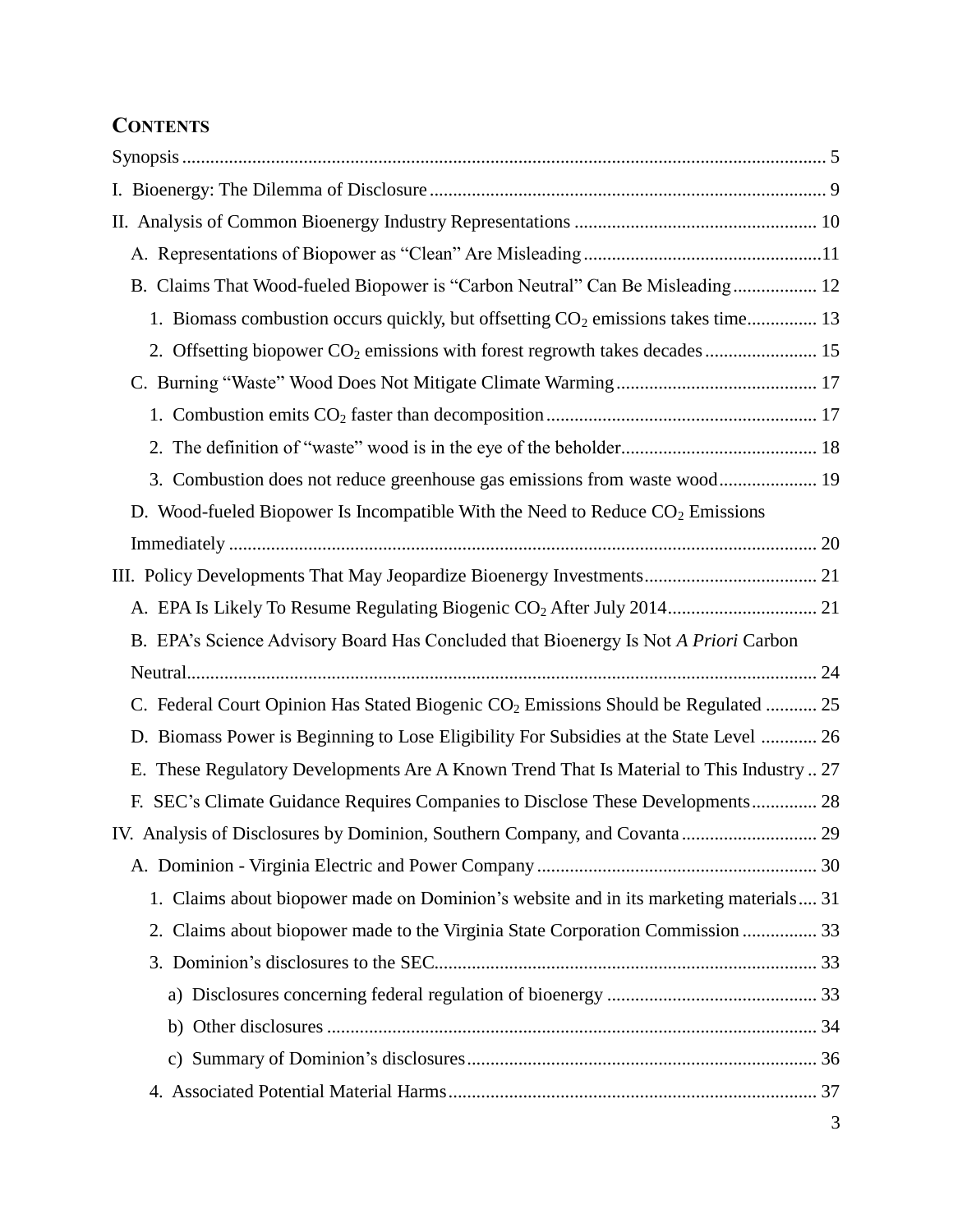| 1. Claims Made in Southern Company's Website and Marketing Materials 38                  |  |
|------------------------------------------------------------------------------------------|--|
|                                                                                          |  |
|                                                                                          |  |
|                                                                                          |  |
|                                                                                          |  |
|                                                                                          |  |
|                                                                                          |  |
|                                                                                          |  |
| C.                                                                                       |  |
| 1. Claims made in Covanta's Sustainability Report and on its website  42                 |  |
|                                                                                          |  |
|                                                                                          |  |
|                                                                                          |  |
|                                                                                          |  |
|                                                                                          |  |
|                                                                                          |  |
|                                                                                          |  |
|                                                                                          |  |
| A. Evaluate Bioenergy Disclosures Regarding Climate Change and Environmental Impacts. 46 |  |
|                                                                                          |  |
|                                                                                          |  |
| VII. Appendix: Legal Standard for Disclosure of Information to Investors  49             |  |
|                                                                                          |  |
|                                                                                          |  |
|                                                                                          |  |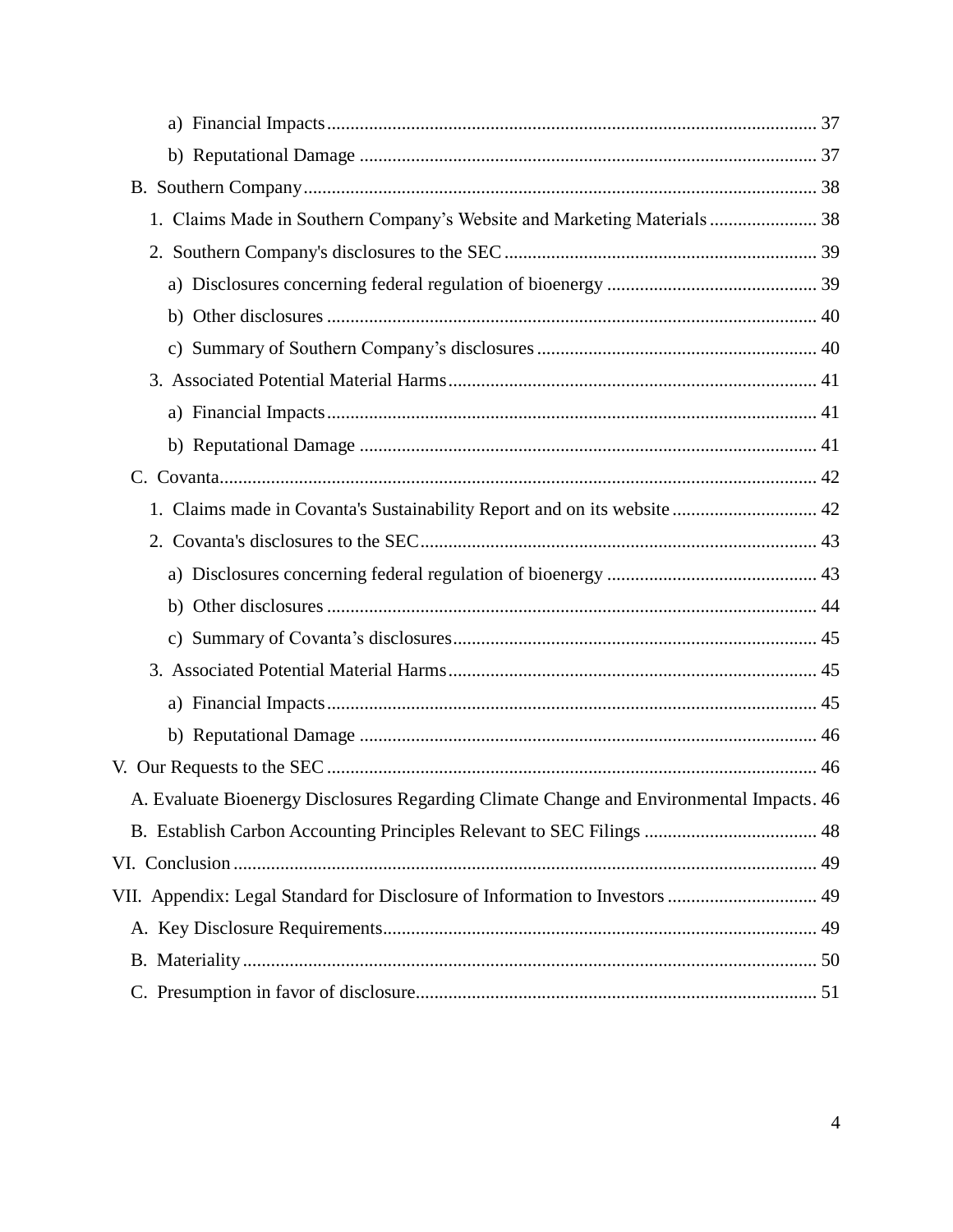### <span id="page-4-0"></span>**SYNOPSIS**

 $\overline{a}$ 

The Partnership for Policy Integrity (PFPI) is a Massachusetts-based environmental organization with expertise on biomass energy and its environmental and health impacts. We produce reports and provide scientific and legal expertise to citizens and policymakers on biomass energy facilities and on national, state and local biomass energy policies.

In early 2013, PFPI reviewed corporate disclosures by three energy companies with substantial biomass energy<sup>1</sup> holdings – Covanta Holding Corporation ("Covanta"), Dominion Resources Inc./Virginia Electric and Power Company ("Dominion") and Southern Company. All three are publicly traded companies that own and operate wood-fueled biomass power plants in the United States. We analyzed how company disclosures described the environmental risks associated with biopower, and their compliance with related Securities and Exchange Commission (SEC) disclosure requirements, including guidelines provided by the 2010 SEC Climate Guidance.

PFPI found that discussion of environmental risks of biopower was incomplete and misleading without inclusion of additional information.

Biomass energy generation is on the rise in the United States, in part driven by the availability of subsidies and tax credits for renewable energy. However, renewable energy technologies are not all equally effective at reducing greenhouse gas and pollutant emissions. Wind, solar, and

hydropower are often characterized as "clean" and "carbon neutral" due to their lack of emissions of carbon dioxide  $(CO<sub>2</sub>)$  and conventional air pollutants like particulate matter, nitrogen oxides and carbon monoxide. The terms "clean" and "carbon neutral" are also sometimes used to describe bioenergy, but in light of the actual emissions from biomass power plants, the terms are misleading. Biomass energy is much more akin to traditional fossil-fueled energy than noemissions technologies like wind and solar energy.

On a day to day basis, woodfueled power plants emit about 150% the  $CO<sub>2</sub>$  of a coal plant and 300 – 400% the  $CO<sub>2</sub>$  of a gas plant per megawatt-hour of electricity generated.

Biomass power plants emit more  $CO<sub>2</sub>$  than fossil-fueled plants, producing about 150% the  $CO<sub>2</sub>$ of a coal plant and 300 – 400% the  $CO<sub>2</sub>$  of a gas plant per megawatt-hour (MWh) of electricity generated. Biopower facilities also emit similar or greater amounts of key air pollutants per MWh as fossil fueled facilities, including particulate matter, nitrogen oxides, and carbon monoxide. The pollution emitted by any particular facility depends on the fuels burned and the emission controls employed, but in general, permitted emissions of key air pollutants are similar to or greater than those from modern coal plants, and are significantly greater than those from gas plants, even at bioenergy facilities that have employed "best available control technology."

 $<sup>1</sup>$  "Biomass energy" or "bioenergy" as used in this letter refers to the generation of heat and electricity by burning</sup> wood and other biological materials as fuel in industrial, commercial, and utility boilers. Biomass power or "biopower" refers solely to the generation of electricity. As used here, the term "bioenergy" does not include the separate but related industry of producing refined liquid fuel products from biological sources. It is important to note at the outset that the vast majority of biomass energy facilities are wood-fueled, and much smaller portions are fueled with agricultural wastes or other biological materials. The present analysis focuses on the wood-fueled portion of these operations.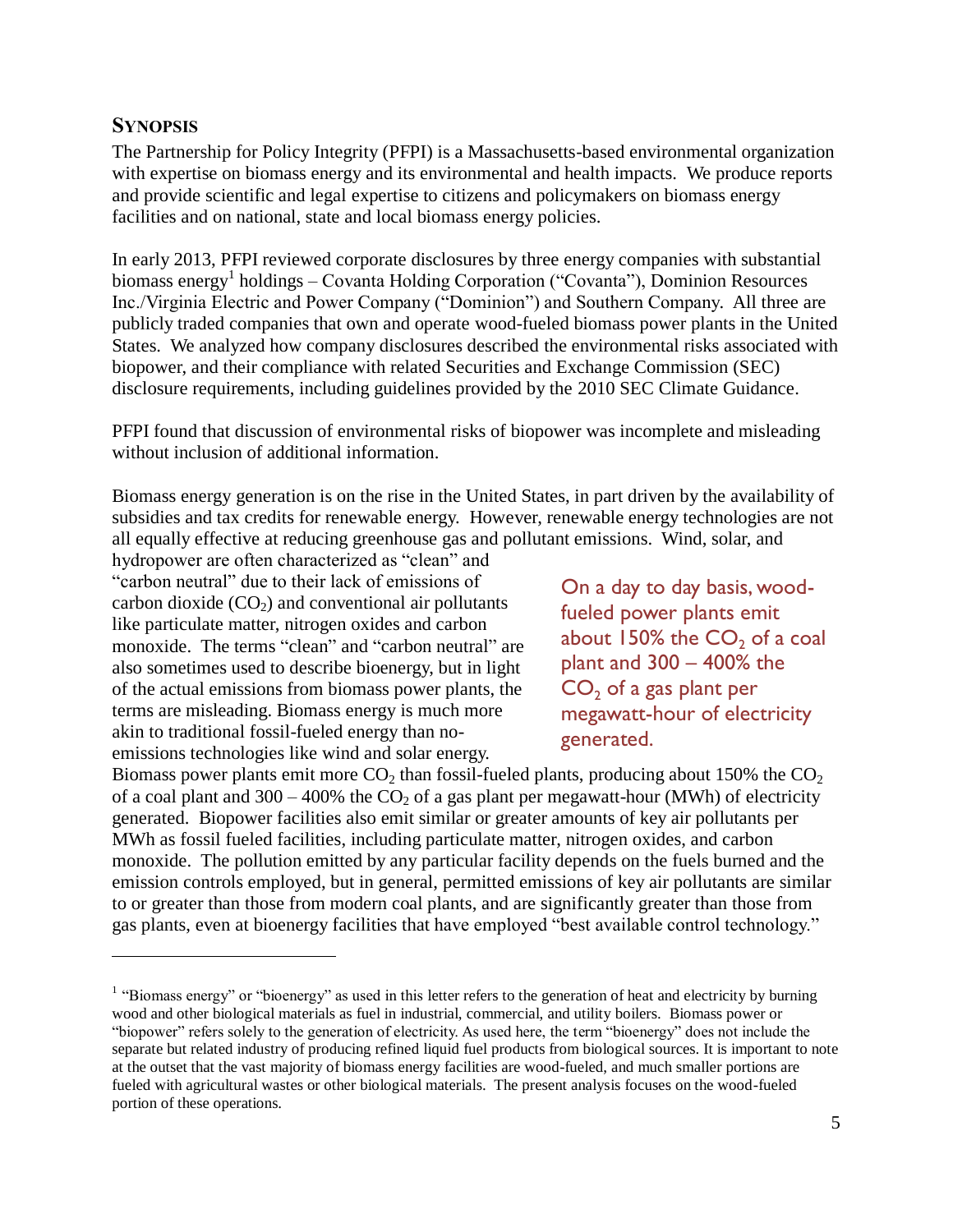A renewable energy technology that emits more  $CO<sub>2</sub>$  on a day to day basis than the fossil fuels it is supposed to replace is not immediately effective in mitigating climate warming, but it is in theory possible for bioenergy  $CO<sub>2</sub>$  emissions to be offset and thus mitigated with the passage of time. There are two main ways this may occur. Either fuels are derived from waste wood that would decompose and emit  $CO<sub>2</sub>$  anyway, so that net emissions over time are equivalent whether the material is burned for energy or left to decompose; or, it is assumed that trees and other plants harvested for fuel will grow back and re-sequester an equivalent amount of  $CO<sub>2</sub>$  as was released by burning, thus drawing down net  $CO<sub>2</sub>$  emissions. However, both these processes take time, particularly when wood is burned as fuel. In fact, when whole trees are used as fuel, modeling studies show that it takes  $30 - 90$  years or even longer for the extra emissions emitted by a biopower facility to be offset so that net emissions are reduced to the *same level* as would have been emitted from a fossil-fueled power plant. Only after this point can a biopower facility be said to produce a net reduction in atmospheric  $CO<sub>2</sub>$  loading relative to a fossil fueled facility.

The regulatory and policy environment for bioenergy has changed significantly in recent years,

and there are several developments that may impact the viability of bioenergy, or are already doing so. However, we found sparse discussion of material business risks that could arise due to changing regulation of biomass energy and biogenic carbon emissions. Instead, the companies we examined tended to represent biopower as a key

New regulations and policies are aimed at greenhouse gas emissions from biomass power plants

component of corporate clean energy strategies intended to reduce  $CO<sub>2</sub>$  emissions – without acknowledging that climate benefits will only occur in the future, if they occur at all.

Federal regulation of biogenic  $CO<sub>2</sub>$  appears to be a significant possibility. When EPA initially began regulating  $CO<sub>2</sub>$  under the federal Clean Air Act's Prevention of Significant Deterioration (PSD) permitting program in early 2011, biomass power plants were regulated alongside fossil fueled power plants. In July 2011, EPA suspended regulation of bioenergy facilities under the program for a period of three years, and convened a Panel of its Science Advisory Board (SAB) to advise the agency on how to regulate biogenic  $CO<sub>2</sub>$  emissions. The permitting deferral ends in July 2014, and EPA seems poised to adopt the recommendations of the SAB that bioenergy can not be considered *a priori* carbon neutral, with net CO<sub>2</sub> emissions from bioenergy depending on a variety of factors. This suggests that EPA will come up with a regulatory scheme to account for bioenergy emissions that could, if the agency follows the SAB's recommendations, discriminate among fuels and power plant technologies when accounting for net  $CO<sub>2</sub>$  emissions.

In the meantime, a 2013 federal court ruling vacated EPA's regulatory deferral for biogenic  $CO<sub>2</sub>$ emissions (*Center for Biological Diversity v. EPA*, D.C. Cir. No. 11-1101, July 12, 2013). The court identified nothing in the Clean Air Act that would allow EPA to exempt biogenic  $CO<sub>2</sub>$  from being counted when determining whether a facility meets the emissions thresholds that trigger PSD permitting. If PSD permitting is resumed for bioenergy facilities, the great majority of biomass power plants now proposed would be "major" sources of  $CO<sub>2</sub>$  under the Clean Air Act (emitting over 100,000 tons of  $CO<sub>2</sub>$  per year) and thus would be required to go through PSD permitting, which is a more involved process than receiving a state-issued emissions permit. In other developments at EPA, the proposed federal New Source Performance Standard for fossilfueled power plants does count  $CO<sub>2</sub>$  emitted by biomass co-firing in new coal plants when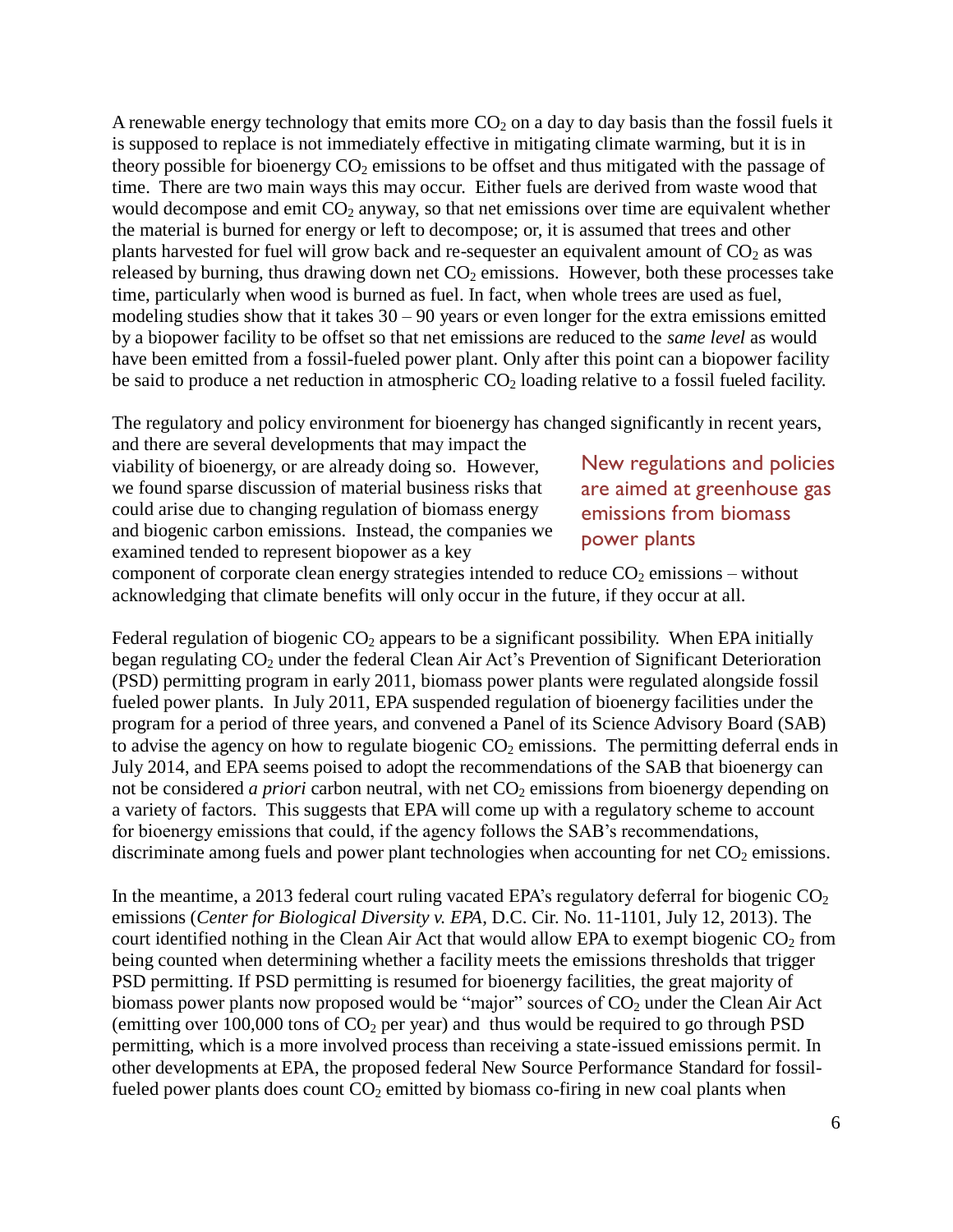determining a facility's emission rate, indicating there are circumstances when EPA does not distinguish between fossil-fuel and biogenic  $CO<sub>2</sub>$  emissions.

Although the companies examined in this letter offered comments to EPA on what regulation of biogenic  $CO<sub>2</sub>$  emissions could mean for their businesses,

there was very little disclosure of these matters to the SEC. Based on the bioenergy industry's own comments, the avoidance of Clean Air Act regulation of  $CO<sub>2</sub>$  seems to have been a pivotally important legal matter. Yet the important

Companies have not disclosed important information to investors

federal court decision and other developments which could portend materially significant regulation of biogenic  $CO<sub>2</sub>$  emissions have not been disclosed in SEC filings.

Meanwhile, at the state level, there has been increasing recognition of the greenhouse gas and forest impacts of biomass energy. In Massachusetts, state regulations eliminated subsidies for low-efficiency, high emissions bioenergy facilities like the ones owned and operated by the three companies named in this letter, a development that directly affects two of Covanta's bioenergy facilities in Maine. Legislation proposed in Maryland and Washington, DC would also eliminate renewable energy subsidies for low-efficiency biopower facilities, and would directly affect Dominion's biopower investments. However, none of the companies disclosed these policy developments to investors, even though they had in some cases submitted letters on proposed legislation stating that elimination of subsidies would reduce the financial viability of their biopower facilities.

The three companies we reviewed all have significant bioenergy holdings, specifically, woodburning power plants, and all have promoted bioenergy as providing environmental benefits.

#### Dominion

Dominion operates one of the largest biomass power stations in the United States, the 83 MW Pittsylvania station in Virginia. In addition to Pittsylvania, Dominion began operation of the 585 MW Virginia City Hybrid Energy Center in July 2012, which will co-fire up to 60 MW biomass by 2020. Dominion is also converting three coal-fired power plants to burn biomass, and announced the completion of the Altavista plant conversion on July 15, 2013. Dominion's projected renewables mix for 2020 is more than 75% wood fueled biomass, 3% solar, and 0% wind energy.

Dominion refers to bioenergy as "clean" and "carbon neutral" in promotional materials, including on its website where those claims may be viewed by investors. However, emissions of  $CO<sub>2</sub>$  from Dominion's facilities are significant. Once Dominion's bioenergy capacity is all online (Pittsylvania plus the new facilities) these facilities at fulltime operation will represent about a 4.1% increase in electricity generation in Virginia, but will cause an 11.7% increase in day to day power sector  $CO<sub>2</sub>$  emissions over the 2011 baseline. Emissions of conventional pollutants will also be significant. For instance, construction permits for the Altavista, Southampton and Hopewell plants (combined capacity 153 MW) reveal that their permitted emissions will be 253.2 tpy of  $PM_{2.5}$ , 114.6 tpy sulfur dioxide, 1,237 tpy nitrogen oxides, 2,748 tpy carbon monoxide, and 129.4 tpy volatile organic compounds. Wood use at each plant will be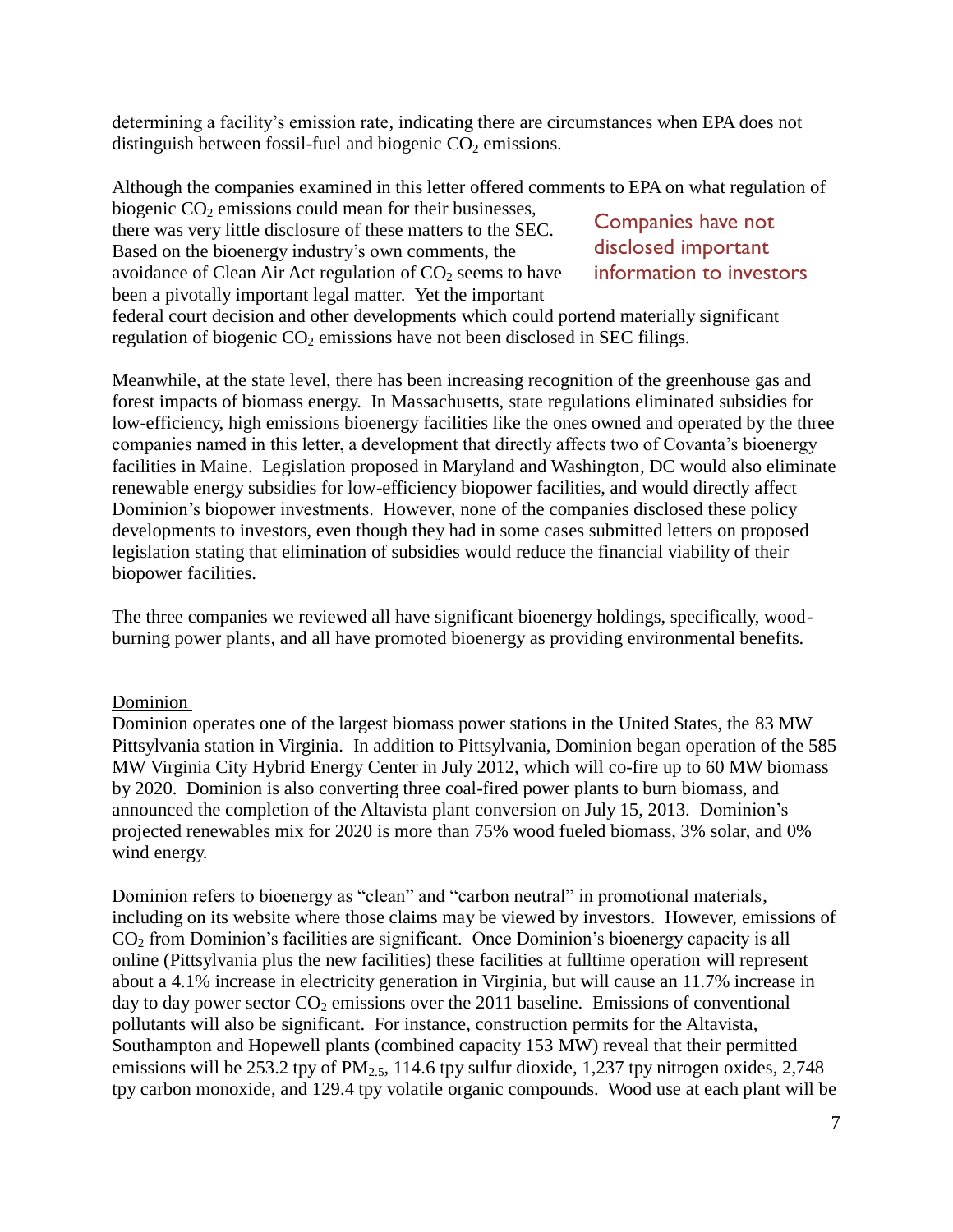about 785,000 tons per year.

The company admitted in testimony to the State Corporation Commission (but not in SEC disclosures) that their coal-to-biomass conversions will emit more  $CO<sub>2</sub>$  on a day to day basis than facilities that simply burn coal. They also stated that the value of their investments in converting the coal plants to burn biomass depends on regulatory treatment of biomass energy as carbon neutral.

Concern about climate change and greenhouse gas emissions led to legislation being offered in Maryland in 2013 that would eliminate renewable energy subsidies for low-efficiency biopower

plants like those owned by Dominion. Testifying against the bill, Dominion stated that subsidies are a "key revenue stream" that is critical to the economic viability of the projects. In a letter to the EPA, Dominion also stated that the value of biomass power facilities depends on bioenergy being treated as carbon

Dominion, Southern, and Covanta have all represented bioenergy as "clean" and "carbon neutral"

neutral. Yet Dominion's disclosures to investors do not reflect these vulnerabilities, or other developments relevant to regulation of biogenic carbon.

#### Southern Company

Southern Company directly owns one biomass facility, the Nacogdoches plant near Sacul, Texas. Using about 1 million tons of wood per year and with 116 MW capacity, the Nacogdoches facility is one of the largest biomass power stations in the United States (although the facility was idled a few months after it went online, due to the high cost of its power relative to other available sources, including wind and natural gas). Southern Company subsidiaries (Alabama Power, Mississippi Power, and Georgia Power) are co-firing biomass in coal plants, have contracted with other smaller companies for biomass power, or are planning and investigating future bioenergy projects.

Southern Company's promotional materials claim that bioenergy is clean and carbon neutral, but in a letter to the EPA on regulation of biogenic  $CO<sub>2</sub>$ , the company states that such regulation would impact future bioenergy projects. While Southern's SEC filings discuss the risks that regulation of coal plant  $CO<sub>2</sub>$  may pose, potential regulation of biogenic  $CO<sub>2</sub>$  is not discussed.

#### Covanta

Covanta Holding Corporation owns eight wood-fueled biomass power plants – six in California and two in Maine. The company's website makes several statements on the environmental benefits of bioenergy, asserting bioenergy produces "significant reductions in greenhouse gas missions." Of the companies we reviewed, Covanta was the only one to state (in its sustainability report) that bioenergy is not always carbon neutral.

Covanta also had the most complete set of disclosures regarding developments in regulation of bioenergy  $CO<sub>2</sub>$  emissions at the EPA. However, the company does not disclose in SEC filings that its two wood-burning power plants in Maine will no longer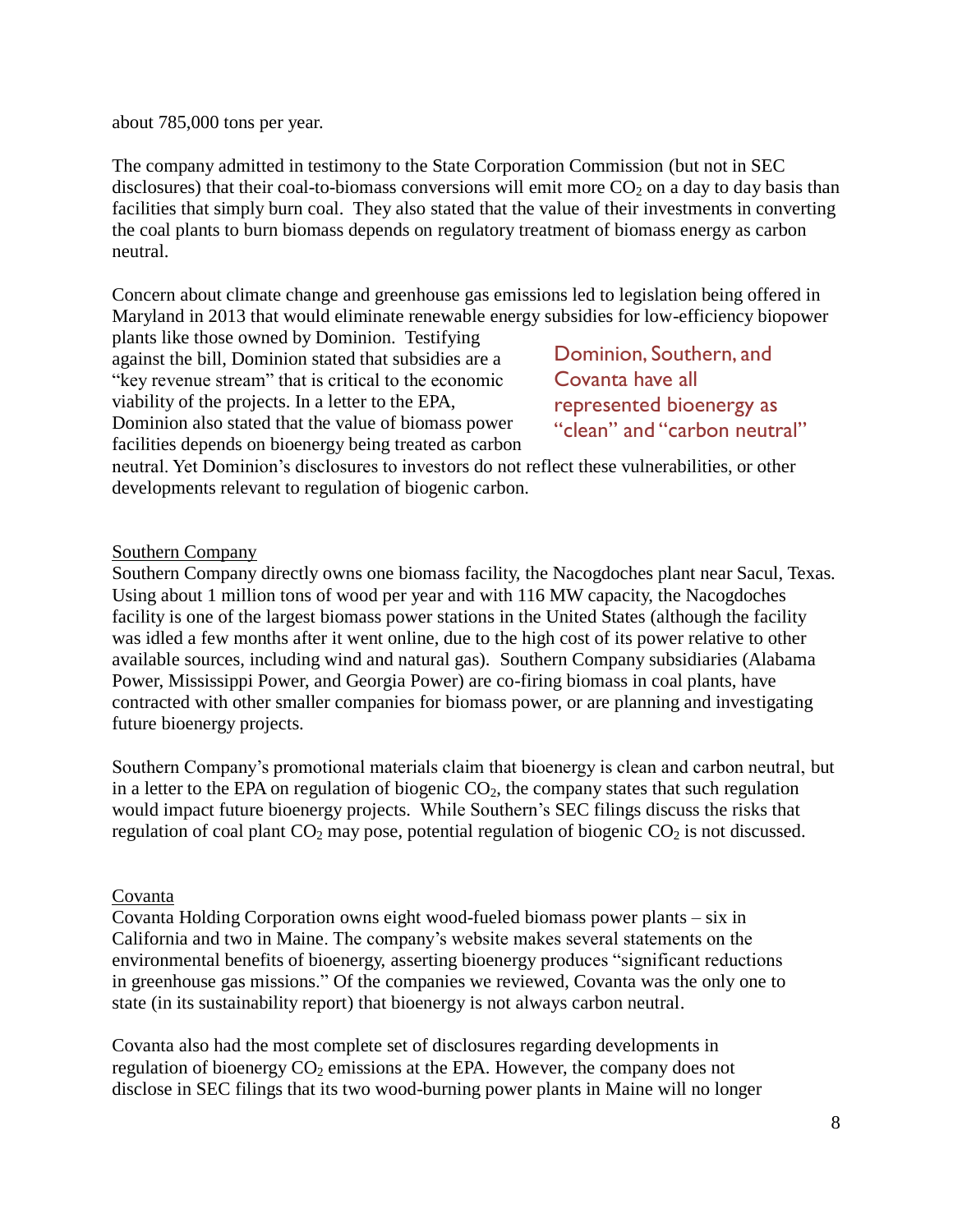qualify for the financially generous Class I renewable energy credits in Massachusetts as of 2016, as the facilities are not efficient enough to comply with the state's new requirements. Covanta commented on the Massachusetts rules when they were proposed, arguing that its facilities should be exempted from the regulations, but has not disclosed the loss of subsidies to investors.

The three registrants whose filings we reviewed represent biomass power as "clean" and "carbon neutral" and largely do not disclose to investors the threats posed by potential regulation of bioenergy and biogenic  $CO<sub>2</sub>$  emissions. Our analysis suggests the companies are omitting adequate discussion of regulatory, reputational and litigation risks. The companies' continued failure to adequately disclose the material risks related to biomass investment is potentially harmful to investors.

Along with the investors who have signed the letter that accompanies this report, we are asking that the Securities and Exchange Commission evaluate, consistent with the SEC Climate Guidance, evidence that these companies named in this document are failing to live up to the requirements of the securities laws when it comes to disclosure of the financial and operational risks and impacts on each company due to its investments in biopower. We are further requesting that the Commission clarify the disclosure obligations of these companies by directing corrective disclosures and issuing an additional Staff guidance on the duty of companies to accurately disclose material risks from biopower.

## <span id="page-8-0"></span>**I. BIOENERGY: THE DILEMMA OF DISCLOSURE**

The question of how to reduce use of fossil fuels for electricity generation is a growing preoccupation of policy-makers. The generation of "renewable" energy is thus frequently incentivized at the state level with ratepayer-funded subsidies, known as renewable energy credits (RECs), as well as with taxpayer-funded federal and state tax credits. To meet the growing demand for renewable energy, and to benefit from these incentives, a number of companies are proposing to increase the use of bioenergy, the combustion of wood and other biological materials of recent origin to produce heat and power.

The vast majority of new utility operations generating electricity from biomass are wood-fueled. Thus as used in this document, "bioenergy" refers to energy produced by wood combustion in industrial, commercial, and utility boilers, including thermal energy used for heat or electricity generation; "biopower" is used in this document to refer solely to the generation of electricity by burning wood as fuel. Neither term as used here includes other forms of bioenergy, such as that derived from landfill gas or liquid biofuels. Also, this document exclusively analyzes woodfueled bioenergy, because currently biopower facilities burning other materials such as agricultural wastes or crops like switchgrass reflect a very small portion of existing or proposed biomass electricity generation.

Certain renewable energy technologies, like wind and solar power, are characterized as "carbon neutral" because they do not rely on fossil fuels and thus eliminate emissions of greenhouse gases produced by fuel combustion. These technologies also do not emit conventional air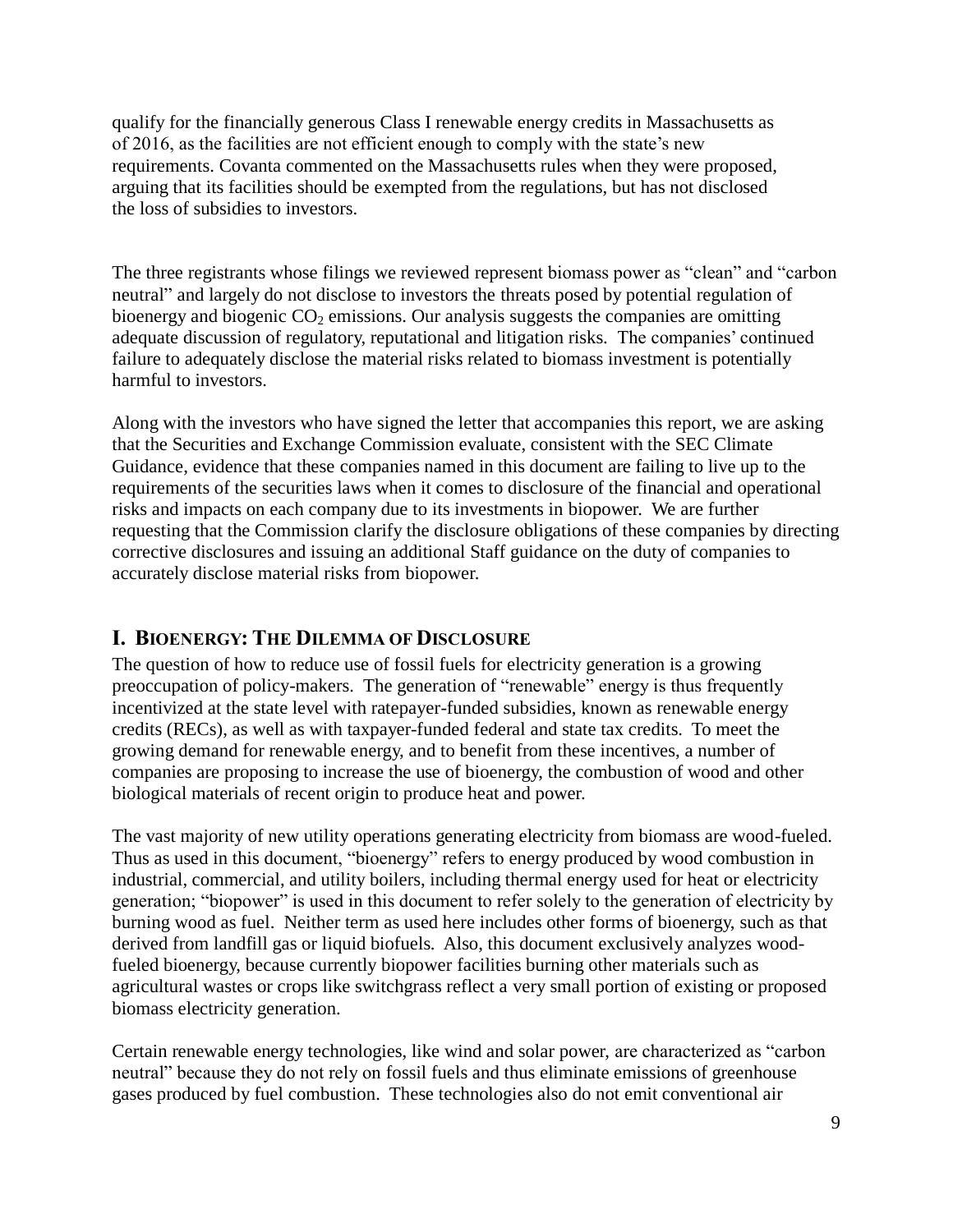pollutants like nitrogen oxides  $(NO_x)$  and particulate matter (PM). Such zero-emissions energy technologies are often referred to as "clean."

In contrast, bioenergy facilities, which burn biomass in power plants using technology nearly identical to that of a coal plant, emit more of the greenhouse gas carbon dioxide  $(CO<sub>2</sub>)$ , and as much or more of key "conventional" air pollutants<sup>2</sup> as power plants fueled by coal and gas. Despite the fact that bioenergy  $CO<sub>2</sub>$  and air pollutant emissions equal or exceed those from fossil-fueled facilities, companies frequently refer to bioenergy as "clean," "low emissions," and "carbon neutral." Such representations can be seen as misleading not only to consumers, who may pay extra on their utility bill to support renewable energy, but also to investors in publically traded companies with bioenergy holdings.

In addition to actively representing bioenergy as clean and carbon neutral, companies with bioenergy holdings often *omit* information from company literature and filings to the Securities and Exchange Commission that would assist investors in accurately assessing the risks and

opportunities associated with bioenergy. Companies are making significant investments in bioenergy in order to generate more renewable power and to benefit from renewable energy subsidies and tax credits, but some of those of subsidies are at risk due to changing scientific understanding of the viability of bioenergy as a climate

Claiming that bioenergy is clean and carbon neutral is misleading to consumers and **investors** 

strategy. Furthermore, the companies face undisclosed regulatory risks associated with their greenhouse gas and air pollutant emissions and the potential for emerging regulation of these emissions.

To inform the Securities and Exchange Commission (SEC) about this trend, we reviewed publically available information and corporate disclosures by three large companies with bioenergy holdings – Covanta Holding Corporation ("Covanta"), Dominion Resources Inc./Virginia Electric and Power Company ("Dominion") and Southern Company (together, "the Companies"). All three are publicly traded companies that own and operate biomass power plants in the United States. We found that all three companies advertised their bioenergy investments to varying degrees as clean and carbon neutral, and all three failed to disclose key judicial, regulatory, and legislative developments that indicate a strong potential for bioenergy to face regulation that could significantly reduce the value of bioenergy investments.

In the following sections, we describe common claims made about bioenergy emissions, and analyze whether they are accurate. We describe policy and regulatory developments, and how these may jeopardize investments in bioenergy generally. We then assess the disclosures of the three companies in light of these issues.

## <span id="page-9-0"></span>**II. ANALYSIS OF COMMON BIOENERGY INDUSTRY REPRESENTATIONS**

In this section we address claims that bioenergy is clean and carbon neutral.

<sup>&</sup>lt;sup>2</sup> Depending on the emission control technologies employed.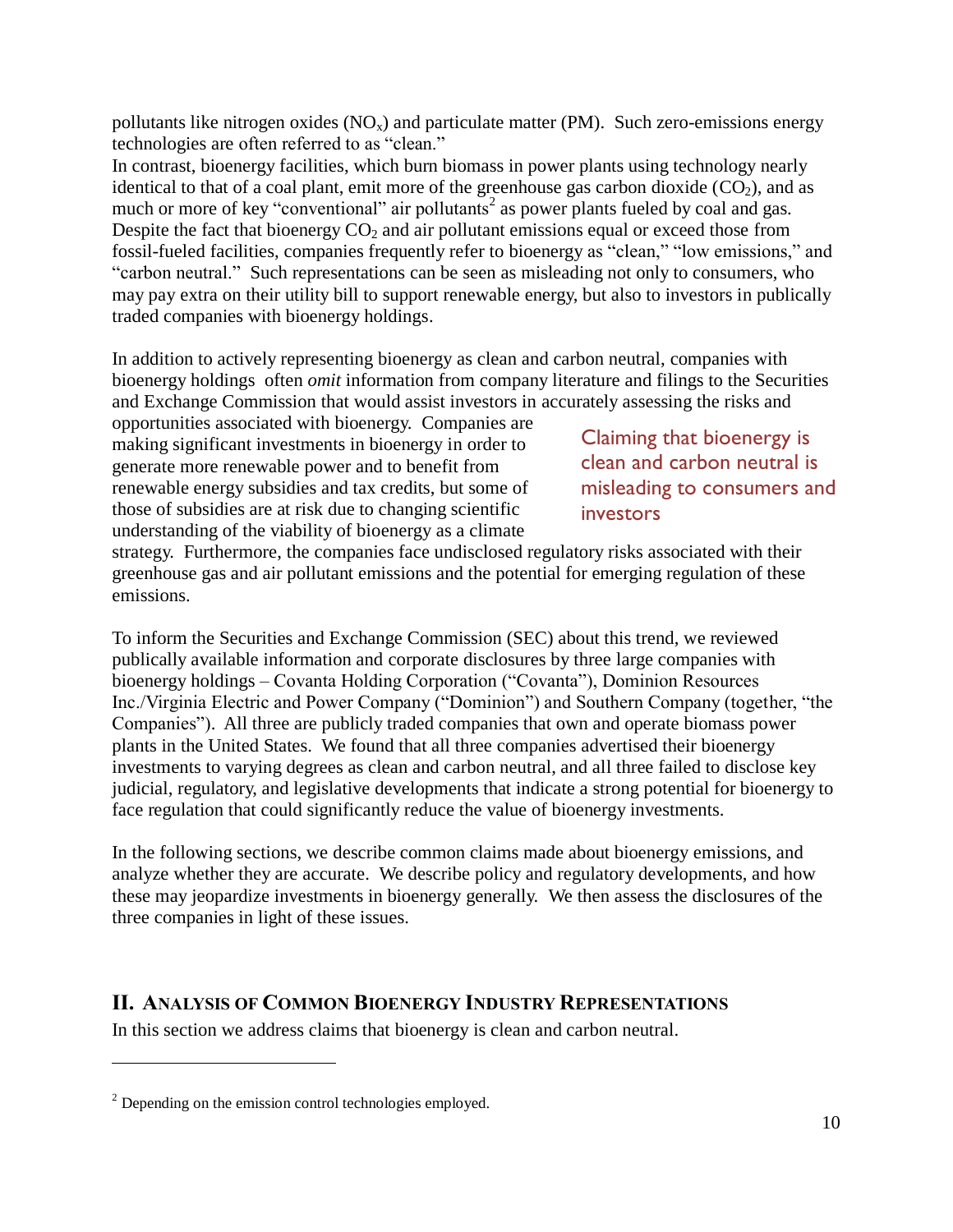## <span id="page-10-0"></span>**A. Representations of Biopower as "Clean" Are Misleading**

Biomass power producers often market biopower as "clean" power, which might reasonably be understood to imply that emissions are less than from fossil fuel combustion, and that biopower has a net positive effect on air pollution, greenhouse gas emissions, and public health. Disclosure-related comments representing biomass as "clean" could in some cases cause readers to assume the term means the same as for other renewable energy technologies such as wind, solar and hydropower.

However, on a day-to-day basis, biopower facilities emit as much or more particulate matter, carbon monoxide, and nitrogen oxides<sup>3</sup> as modern coal and gas plants per unit energy generated. Replacing coal with biomass can lead to a reduction in sulfur dioxide emissions, but biomass plants have higher sulfur dioxide emissions relative to modern natural gas plants, which are the most common type of new power plants being built in the U.S. today.



Figure 1. Permitted emission rates (in pounds per megawatt-hour of electricity generated) from three recently permitted facilities. Emissions from the biomass facility are higher than from the coal or gasburning facilities in all cases except for sulfur dioxide, where emissions exceed those from natural gas but not from coal.<sup>4</sup>

 $3$  The amount of pollution emitted by a particular facility and how it compares to any other facility depends on the fuels burned and the pollution control technologies employed. Data on permitted emissions from different facilities are available at EPA's BACT clearinghouse, [http://cfpub.epa.gov/RBLC/.](http://cfpub.epa.gov/RBLC/) The best-performing (lowestemitting) biomass power plants included in the database have emissions rates that are no lower than the bestperforming coal plants, except for sulfur dioxide. However, emission rates of bioenergy for sulfur dioxide exceed those from natural gas considerably.

<sup>4</sup> South Carolina Bureau of Air Quality. December 16, 2008. PSD, NSPS (40CFR60), NESHAP (40CFR63) Construction Permit for Santee Cooper Pee Dee Generating Station (1,320 MW). Florida Department of Environmental Protection. December 28, 2010. Final air construction permit for Gainesville Renewable Energy Center (100 MW). Massachusetts Department of Environmental Protection. June, 2010. Conditional permit to construct issued to Pioneer Valley Energy Center. Emissions rates from the three permits were converted from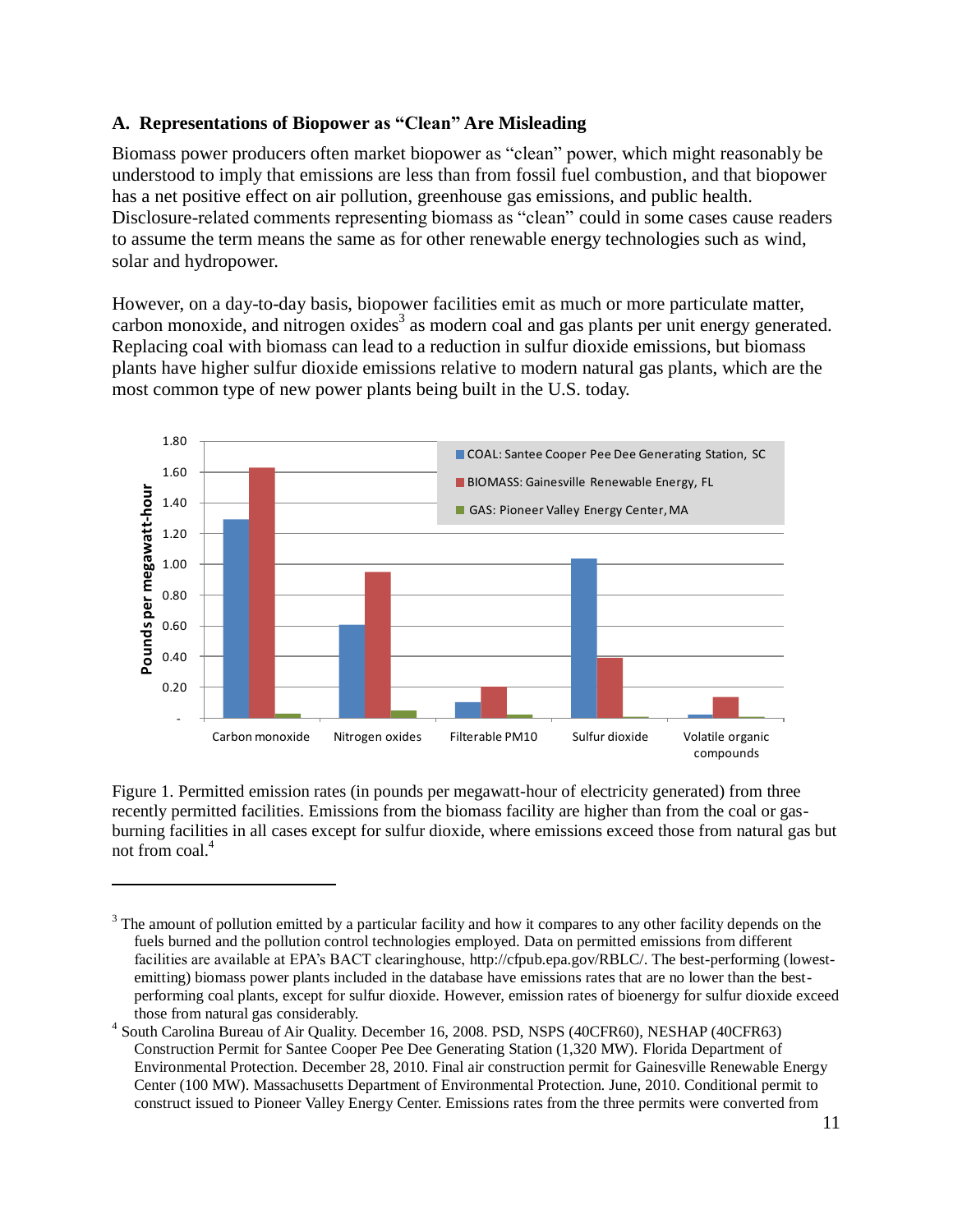A comparison of three recently permitted facilities (Figure 1) shows that for day-to-day operations, permitted emissions rates for the biopower facility (pounds per megawatt-hour) compared to the natural gas facility are 56 times higher for carbon monoxide, 20 times higher for

nitrogen oxides, 9 times higher for filterable particulate matter, 35 times higher for sulfur dioxide, and 15 times higher for volatile organic compounds. All three facilities went through a "Best Available Control Technology" analysis and can therefore be assumed to have relatively low permitted emissions compared to other facilities of their type.

Biomass power plants emit as much or more of certain harmful air pollutants as coaland gas-fired facilities

There are real health consequences associated with emissions from biopower, which is why the American Lung Association opposes biomass energy in general and especially its classification as "renewable" energy that is eligible for subsidies and tax breaks.<sup>5</sup> Pollutant emissions from biomass combustion, similar to pollutant emissions from fossil fuel technologies, worsen air quality and are linked to respiratory and cardiac disease, as well as cancer. To the extent that states meet their renewable energy goals by building biomass power plants rather than wind or solar facilities, they are increasing air pollution. To the extent that biopower displaces natural gas, this also increases direct stack emissions of air pollution from power plants. Therefore, the unqualified use of the word "clean" in SEC disclosures appears to be misleading.

### <span id="page-11-0"></span>**B. Claims That Wood-fueled Biopower is "Carbon Neutral" Can Be Misleading**

Burning one ton of "green" woodchips in a biomass power plant emits about one ton of  $CO<sub>2</sub>$ . Thus, compared to the negligible lifecycle carbon emissions from wind and solar power, claims of carbon "neutrality" by bioenergy merit a great deal of qualification to avoid creating a misleading perception that these "renewables" are environmentally comparable. Most fundamentally, on a day-to-day basis biomass power plants emit more  $CO<sub>2</sub>$  per MWh of electricity than traditional fossil-fueled power plants. Typical emission rates for power plants are as follows:

| Gas combined cycle    | 883 lb CO <sub>2</sub> /MWh |
|-----------------------|-----------------------------|
| Gas steam turbine     | 1,218 lb $CO2/MWh$          |
| Coal steam turbine    | $2,086$ lb $CO2/MWh$        |
| Biomass steam turbine | 3,029 lb $CO2/MWh$          |
|                       |                             |

Table 1. Stack emissions of  $CO<sub>2</sub>$  from fossil-fueled and biomass-fueled power plants.<sup>6</sup>

units of lb/MMBtu to units of lb/MWh.

<sup>&</sup>lt;sup>5</sup> From ALA's Letter to Representatives Waxman and Markey on the American Clean Energy and Security Act, June 24, 2009: "*The legislation should promote clean renewable electricity, including wind, solar and geothermal. The Lung Association urges that the legislation not promote the combustion of biomass. Burning biomass could lead to significant increases in emissions of nitrogen oxides, particulate matter and sulfur dioxide and have severe impacts on the health of children, older adults, and people with lung diseases*."

 $6$  Fuel CO<sub>2</sub> per heat content data are from EIA, Electric Power Annual, 2009: Carbon Dioxide Uncontrolled Emission Factors. Efficiency for fossil fuel facilities calculated using EIA heat rate data (http://www.eia.gov/cneaf/electricity/epa/epat5p4.html); biomass efficiency value is common value for utilityscale facilities.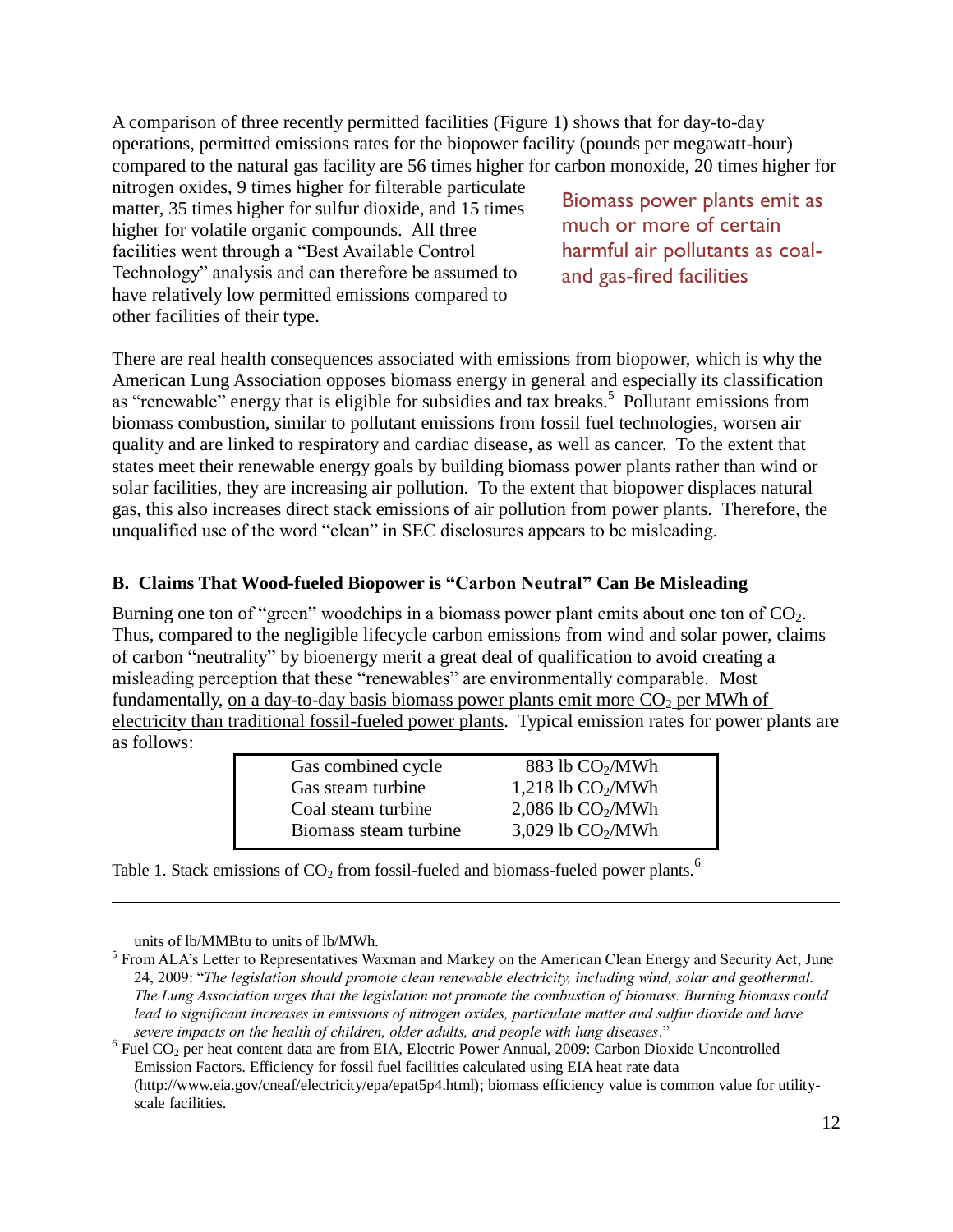Biomass power plants have higher emissions than coal-fired or natural gas-fired plants, partly because they are less efficient and also because biomass has significantly lower energy content per unit carbon than natural gas. Converting a power plant from coal to biomass generally *decreases* the amount of power the facility can produce, and *increases* the amount of CO<sub>2</sub> emitted per megawatt-hour of electricity generated. If society uses more wood-fired biopower facilities to meet next year's energy needs, next year's atmospheric  $CO<sub>2</sub>$  will go up, not down.

The assumption of bioenergy carbon neutrality can lead to deeply flawed policies, exemplified by the American Clean Energy and Security Act (the "Waxman Markey" climate bill) of 2009. Energy Information Administration modeling projected a decline in power sector  $CO<sub>2</sub>$  emissions from new renewable energy capacity under that bill. However, close examination of the assumptions revealed that most of the "decline" in  $CO<sub>2</sub>$  emissions consisted of replacing coal with biomass, and *then simply not counting the biopower CO<sup>2</sup> emissions on the presumption they were carbon neutral.* When the biomass emissions are added back in, however, it is apparent that nearly the entire greenhouse gas reduction strategy of this flagship piece of climate legislation was based on an accounting trick (the legislation also assumed carbon capture and sequestration  $-CCS$  – would be playing a significant role by 2016). Power sector emissions would only show a marginal decline when biogenic  $CO<sub>2</sub>$  is counted.



Figure 2. Projections for GHG emissions under the American Clean Energy and Security Act, 2009.<sup>7</sup>

## <span id="page-12-0"></span>*1. Biomass combustion occurs quickly, but offsetting CO<sup>2</sup> emissions takes time*

 $\overline{a}$ 

When a company claims that their biopower facilities are carbon neutral, they are typically implicitly or explicitly relying on two key principles:

 $<sup>7</sup>$  Mary Booth and Richard Wiles, 2010, "Clearcut Disaster," Environmental Working Group, Washington, DC.</sup>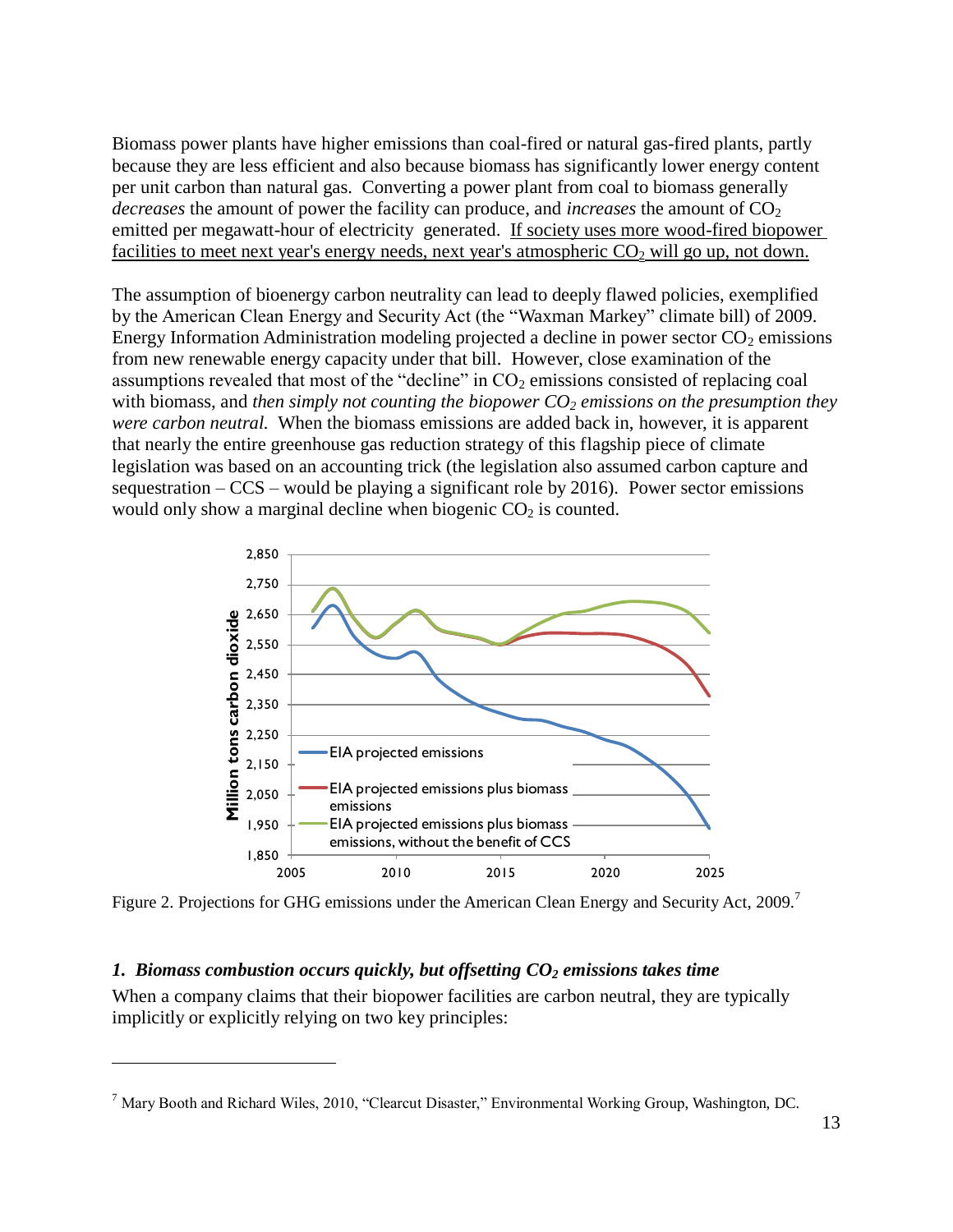- 1. Forest regrowth offsets. This argument is based on the idea that net carbon emissions from burning wood will be offset as trees regrow and take up an equivalent amount of  $CO<sub>2</sub>$  as was released by burning. (From the outset, this argument is significantly complicated by the reality that in the *absence* of burning trees for fuel, ongoing forest growth would already offset  $CO<sub>2</sub>$  emissions from fossil-fuel burning. Thus to be accurate, calculations of the time required for net  $CO<sub>2</sub>$  resequestration must take account of lost sequestration following biomass harvesting, as well as regrowth.)
- 2. Waste wood decomposition offsets. Where waste wood or wood-derived materials are used as fuel (such as lumber mill shavings, pulping liquors, and forestry residues – the tops and limbs left over after saw-timber harvesting), it is argued that burning these materials emits no more  $CO<sub>2</sub>$  than letting them decompose naturally. It is also sometimes argued that burning wood waste instead of allowing it to decompose prevents the production of methane, a greenhouse gas with greater potency than  $CO<sub>2</sub>$ .

Importantly, as Figure 3 illustrates, neither of these justifications for biopower carbon neutrality acknowledges the amount of time it takes to offset the immediate emission of  $CO<sub>2</sub>$  from burning wood as fuel. This time-lag is critical for determining the effect of biopower emissions on net atmospheric  $CO<sub>2</sub>$  loading.



Figure 3. Offsetting bioenergy  $CO<sub>2</sub>$  emissions takes time. Panel (a) illustrates that time is required for forests cut for biomass fuel to regrow and draw down net biogenic  $CO<sub>2</sub>$  emissions to the point where cumulative emissions match those from fossil fuels; only after this point will net emissions from bioenergy be less than from fossil fuels.<sup>8</sup> Achieving full carbon neutrality takes significantly longer. Panel (b) illustrates that cumulative emissions from burning waste wood exceed those from letting that wood decompose; the net emissions increase from burning such materials for fuel is equal to the difference between the curves. Cumulative emissions from decomposition always lag emissions from burning.

<sup>&</sup>lt;sup>8</sup> Figure after Walker, T., et al. 2012. Carbon accounting for woody biomass from Massachusetts (USA) managed forests: a framework for determining the temporal impacts of wood biomass energy on atmospheric greenhouse gas levels. Journal of Sustainable Forestry, 32:1-2, 130 – 158.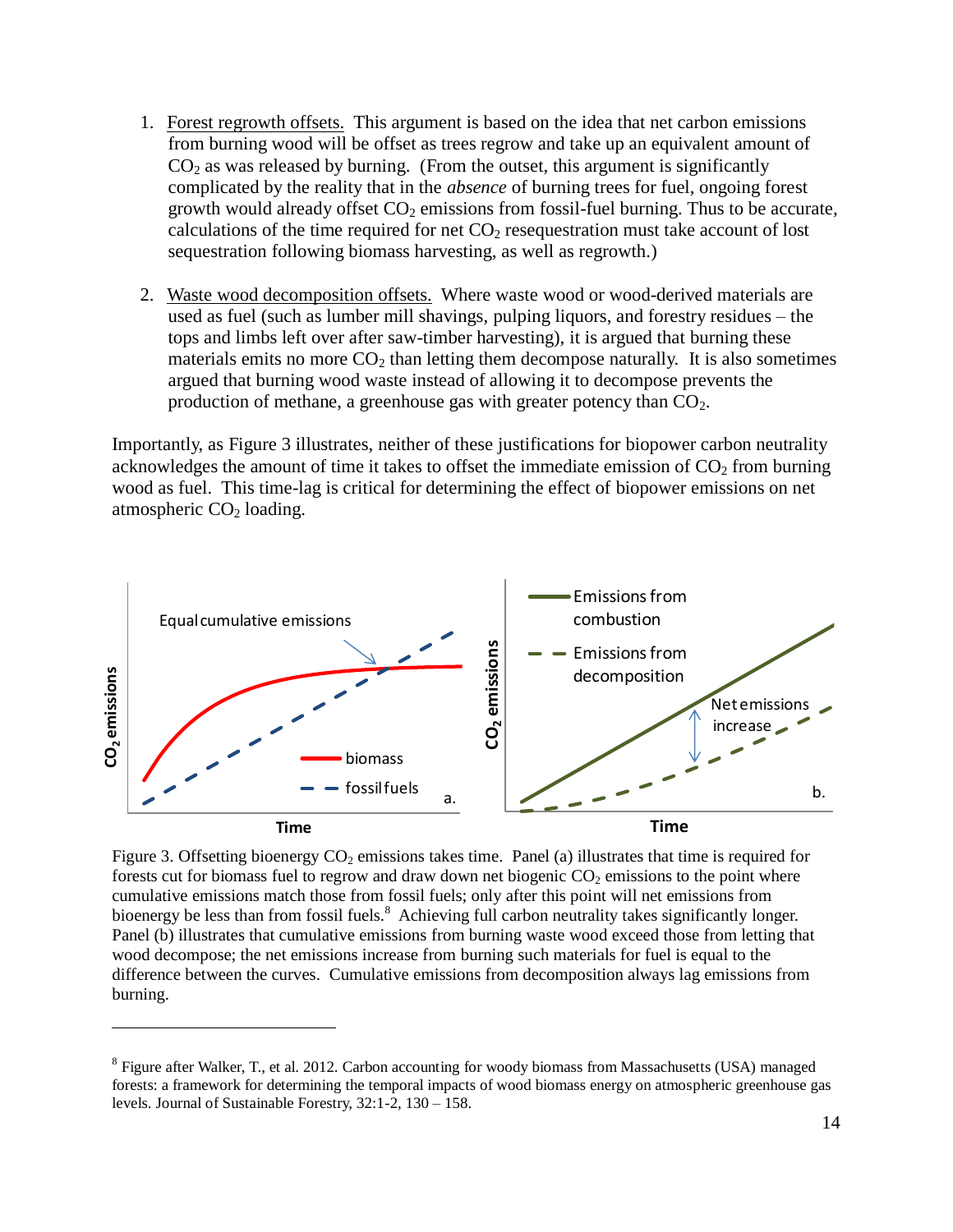It is also important for calculating net  $CO<sub>2</sub>$  emissions from bioenergy to account for the pulse of  $CO<sub>2</sub>$  from decomposing root material that is emitted when trees are cut for fuel. While emissions from the aboveground portion of the tree are accompanied by energy generation, the decomposition of belowground biomass simply emits additional  $CO<sub>2</sub>$  with no energy gain.

### <span id="page-14-0"></span>*2. Offsetting biopower CO<sup>2</sup> emissions with forest regrowth takes decades*

The framework for determining net emissions from bioenergy was most clearly articulated by a study conducted in Massachusetts, where three large biomass power plants were proposed in the mid-2000's. Policymakers were concerned that the significant  $CO<sub>2</sub>$  emissions from biopower facilities were incompatible with the state's mandate to reduce  $CO<sub>2</sub>$  emissions under the Global Warming Solutions Act, and thus commissioned a study to determine the net  $CO<sub>2</sub>$  emissions impact of biopower.

In assessing net  $CO<sub>2</sub>$  emissions from bioenergy, the "Manomet study," as it came to be known, took into account the critical role that forests currently play in sequestering  $CO<sub>2</sub>$  from the power sector, whether it arises from fossil fuel or biomass combustion. Concluding that there were not enough forestry residues from sawtimber harvesting in the region to meet potential fuel needs, the study evaluated how increasing forest harvesting would affect net  $CO_2$  emissions.<sup>9</sup> It considered whether and when increased forest regrowth following harvesting of biomass today would result in a breakeven point, when the  $CO<sub>2</sub>$  sequestered by re-growing forests would not only offset the  $CO<sub>2</sub>$  emitted from harvesting and burning forest wood for fuel, but also compensate for the CO<sub>2</sub> that *would* have been sequestered by those forests had they continued to be managed without additional harvesting for biomass fuel (the "business-as-usual" scenario employed by the Manomet study assumed that fossil fuels continue to be burned for energy).

The main and most newsworthy conclusion of the Manomet study was that a biomass power plant could operate for more than 40 years, all the while allowing forests cut for fuel to regrow and resequester  $CO<sub>2</sub>$ undisturbed, and cumulative  $CO<sub>2</sub>$  emissions would still exceed emissions from a same-sized coal facility operating over the same period (during which forests

 $\overline{a}$ 

Manomet found that net  $CO<sub>2</sub>$ emissions from a biomass power plant would exceed those from coal for more than 40 years

had been harvested for sawtimber only). It would take more than 90 years for forest regrowth to  $d$ raw  $CO<sub>2</sub>$  emissions from a biopower facility down to the level of a similarly sized gas facility. Whether this offset would ever *actually* be achieved depends on whether forests are left alone to regrow without additional harvests, and whether ecological conditions, including the effect of climate warming, favor regrowth.

Cutting and burning trees that would otherwise have a future of carbon sequestration ahead of them degrades the forest carbon sink that is *currently* preventing atmospheric  $CO<sub>2</sub>$  levels from being even higher than they already are. The potential effects on forest cover are significant – for instance, a single 50 MW biomass power plant can consume about 650,000 tons of wood a

<sup>&</sup>lt;sup>9</sup> Walker. T., et al. Massachusetts Biomass Sustainability and Carbon Policy Study: Report to the Commonwealth of Massachusetts Department of Energy. Manomet Center for Conservation Sciences. 2010.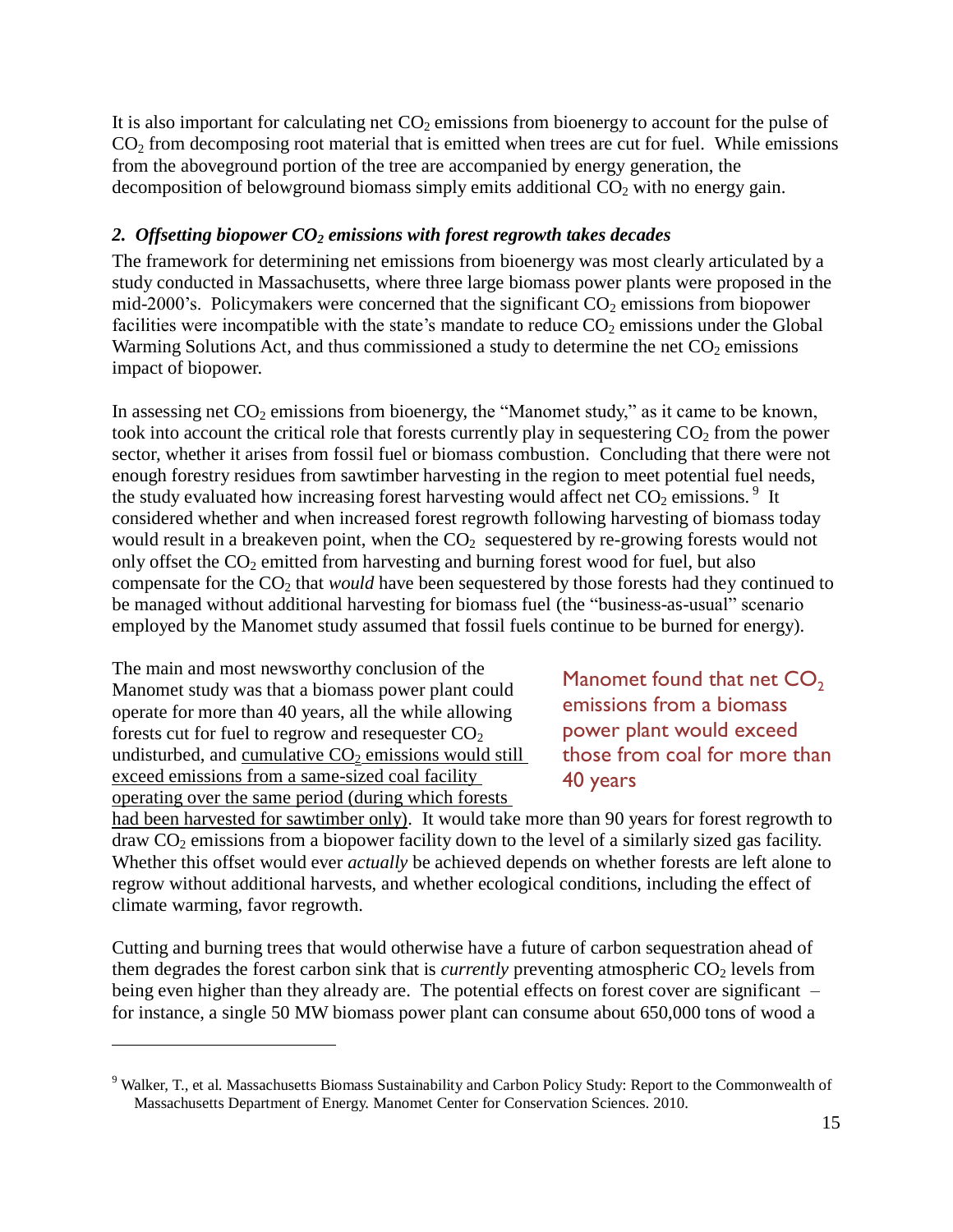year, or the equivalent wood that would be yielded by clear-cutting 6,500 acres of medium-aged Northeastern forests annually. Figure 4 shows a real-life example of how slowly forests regrow, compared to the speed with which they can be cut and burned. The clearcut shown in this satellite imagery taken from Google Earth had barely begun to grow back after almost ten years.



Figure 4. Repeat satellite imagery of a 25-acre clearcut in Maine, showing little regrowth after almost ten years. Assuming standard values for forest biomass in Maine,<sup>10</sup> the amount of wood generated by this harvest would be about 950 tons, sufficient to fuel a 50-MW biomass power plant for about 21 hours.

The Manomet study is only one of several scientific studies in recent years that have come to similar conclusions regarding how long it takes for the extra  $CO<sub>2</sub>$  emitted by biopower facilities to be offset by forest regrowth.

- A 2009 paper published in the journal Nature demonstrated the theoretical impossibility for biopower emissions to be carbon neutral where forests are cut for fuel.<sup>11</sup>
- A study conducted in the Southeast<sup>12</sup> examined how long it would take for fast-growing pine plantations to offset biopower emissions. The study concluded that even under these seemingly favorable conditions, it would take  $30 - 50$  years for biopower emissions to be drawn down to a level comparable to net emissions from fossil fuels.
- A 2012 modeling study determined that under a wide variety of land use histories and harvesting regimes in the United States, forests store more carbon than using them for energy "saves."<sup>13</sup>
- Another study assessing biopower fueled with forest wood found that for all scenarios

<sup>&</sup>lt;sup>10</sup> Smith, W.B., et al. 2007. Forest Resources of the United States, 2007. United States Forest Service, Gen.Tech Report WO-78. December, 2008.

<sup>&</sup>lt;sup>11</sup> Searchinger, T., et al. 2009. Fixing a critical climate accounting error. Science 326: 527-528.

 $12$  Colnes, A., et al. 2012. Biomass supply and carbon accounting for Southeastern Forests. Biomass Energy Resource Center, Montpelier, VT.

<sup>&</sup>lt;sup>13</sup> Mitchell, S., et al. 2012. Carbon debt and carbon sequestration parity in forest bioenergy production. GCB Bioenergy (2012) doi:10.1111/j.1757-1707.2012.01173.x.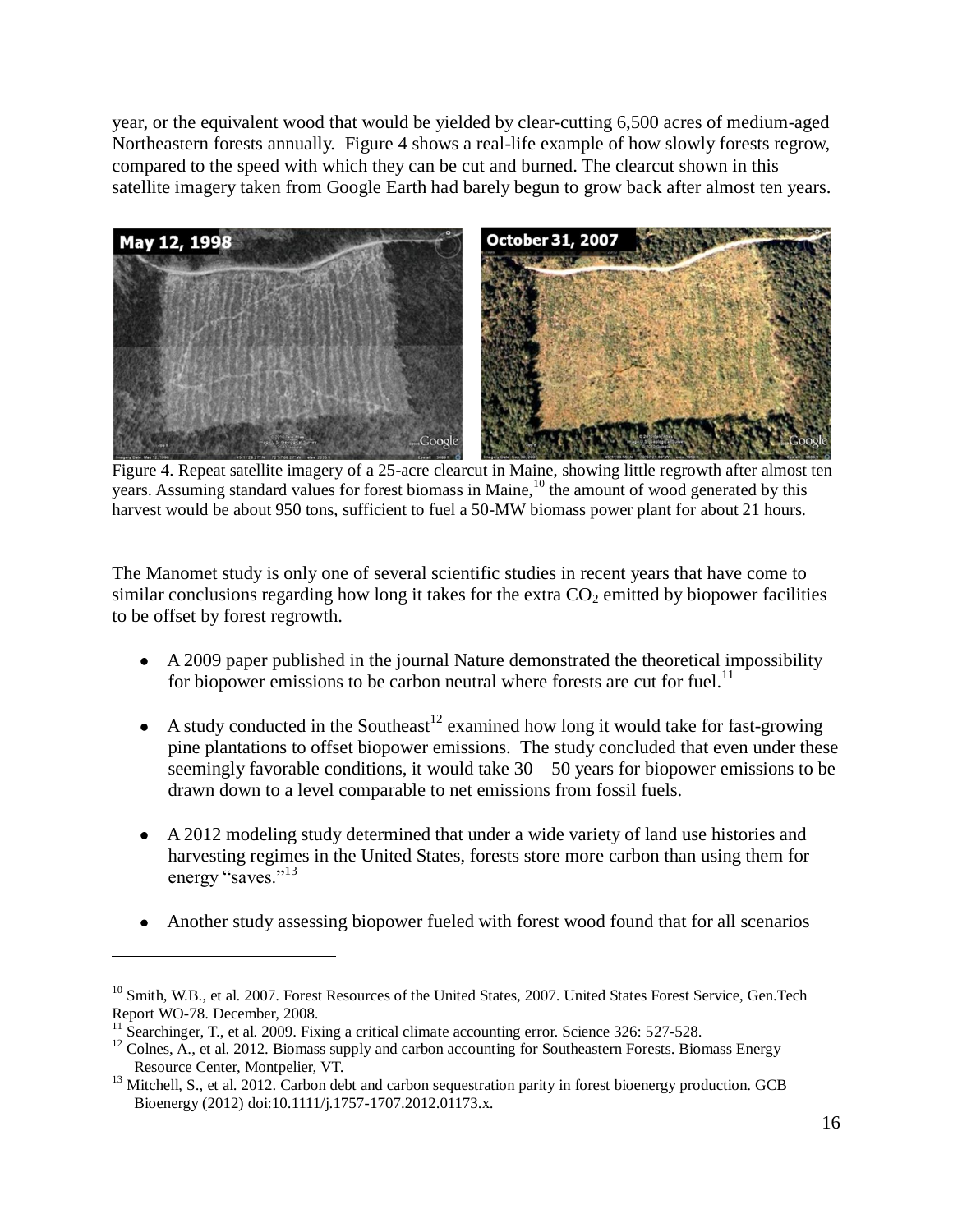compared, biopower reduced forest carbon and increased atmospheric  $CO_2$  emissions.<sup>14</sup>

In the face of this science, policymaking bodies are coming to important conclusions that undermine the prospects for bioenergy to continue to be treated as a climate-friendly renewable energy technology. Internationally, the current Intergovernmental Panel on Climate Change Guidelines do not consider biomass used for energy to be automatically carbon neutral even where the biomass is thought to be produced sustainably.<sup>15</sup> Here in the United States, the Environmental Protection Agency (EPA) convened a panel of the Science Advisory Board (SAB) to advise the agency on how to regulate biogenic  $CO<sub>2</sub>$  emissions, which concluded that "biomass energy cannot be considered *a priori* carbon neutral." <sup>16</sup> EPA's official position on the net carbon impact of bioenergy is still evolving, but a recent rulemaking cited the SAB position.<sup>17</sup> We discuss these developments in greater detail below.

## <span id="page-16-0"></span>**C. Burning "Waste" Wood Does Not Mitigate Climate Warming**

Bioenergy industry statements regarding climate benefits of burning of waste wood for energy are also not supported by current science.

## <span id="page-16-1"></span>*1. Combustion emits CO<sup>2</sup> faster than decomposition*

The bioenergy industry often argues that burning forestry residues and other waste wood emits no more  $CO<sub>2</sub>$  than allowing these materials to decompose. While this may be true eventually, as

shown in Figure 3(b), burning emits  $CO<sub>2</sub>$  immediately while decomposition takes years to decades, while building soil carbon in the process. In fact, assuming a decomposition rate typical for New England forests, after 20 years of facility operation, cumulative net emissions from combustion are still *double* the amount that has been

 $\overline{a}$ 

Even when biopower is fueled by "waste" wood, cumulative  $CO<sub>2</sub>$  still exceeds emissions from coal and gas

emitted by decomposition. This means that a 50 MW biopower plant where emissions are not counted because it burns forestry residues actually emits about 4.6 million more tons of CO<sub>2</sub> than what would be emitted if residues were left in the forest to decompose.<sup>18</sup>

The Manomet Study, which assumed that forestry residues break down fairly quickly in nature,

[\(http://www.mass.gov/eea/energy-utilities-clean-tech/renewable-energy/biomass/renewable-portfolio-standard](http://www.mass.gov/eea/energy-utilities-clean-tech/renewable-energy/biomass/renewable-portfolio-standard-biomass-policy.html)[biomass-policy.html\)](http://www.mass.gov/eea/energy-utilities-clean-tech/renewable-energy/biomass/renewable-portfolio-standard-biomass-policy.html)

<sup>&</sup>lt;sup>14</sup> McKechnie, J. et al. 2011. Forest bioenergy or forest carbon? Assessing trade-offs in greenhouse gas mitigation with wood-based fuels. Environmental Science and Technology, 45: 789-795

<sup>&</sup>lt;sup>15</sup> Intergovernmental Panel on Climate Change (IPCC), Task Force on National Greenhouse Gas Inventories, Frequently Asked Questions. [\(http://www.ipcc-nggip.iges.or.jp/faq/faq.html\)](http://www.ipcc-nggip.iges.or.jp/faq/faq.html).

<sup>&</sup>lt;sup>16</sup> United States Environmental Protection Agency. SAB review of EPA's Accounting Framework for Biogenic CO<sub>2</sub> Emissions From Stationary Sources. EPA-SAB-12-011. September 28, 2012. Washington, DC. [\(http://yosemite.epa.gov/sab/SABPRODUCT.NSF/57B7A4F1987D7F7385257A87007977F6/\\$File/EPA-SAB-](http://yosemite.epa.gov/sab/SABPRODUCT.NSF/57B7A4F1987D7F7385257A87007977F6/$File/EPA-SAB-12-011-unsigned.pdf)[12-011-unsigned.pdf\)](http://yosemite.epa.gov/sab/SABPRODUCT.NSF/57B7A4F1987D7F7385257A87007977F6/$File/EPA-SAB-12-011-unsigned.pdf).

<sup>&</sup>lt;sup>17</sup> Standards of performance for greenhouse gas emissions from new stationary sources: electric generating units. 40 CFR Part 60, [EPA-HQ-OAR-2013-0495; FRL-9839-4] RIN 2060-AQ91. September 20, 2013.

<sup>&</sup>lt;sup>18</sup> This calculation employs the decomposition rate assumed for the net  $CO_2$  emissions calculator provided by the State of Massachusetts in the carbon accounting spreadsheet that accompanies the new bioenergy rules.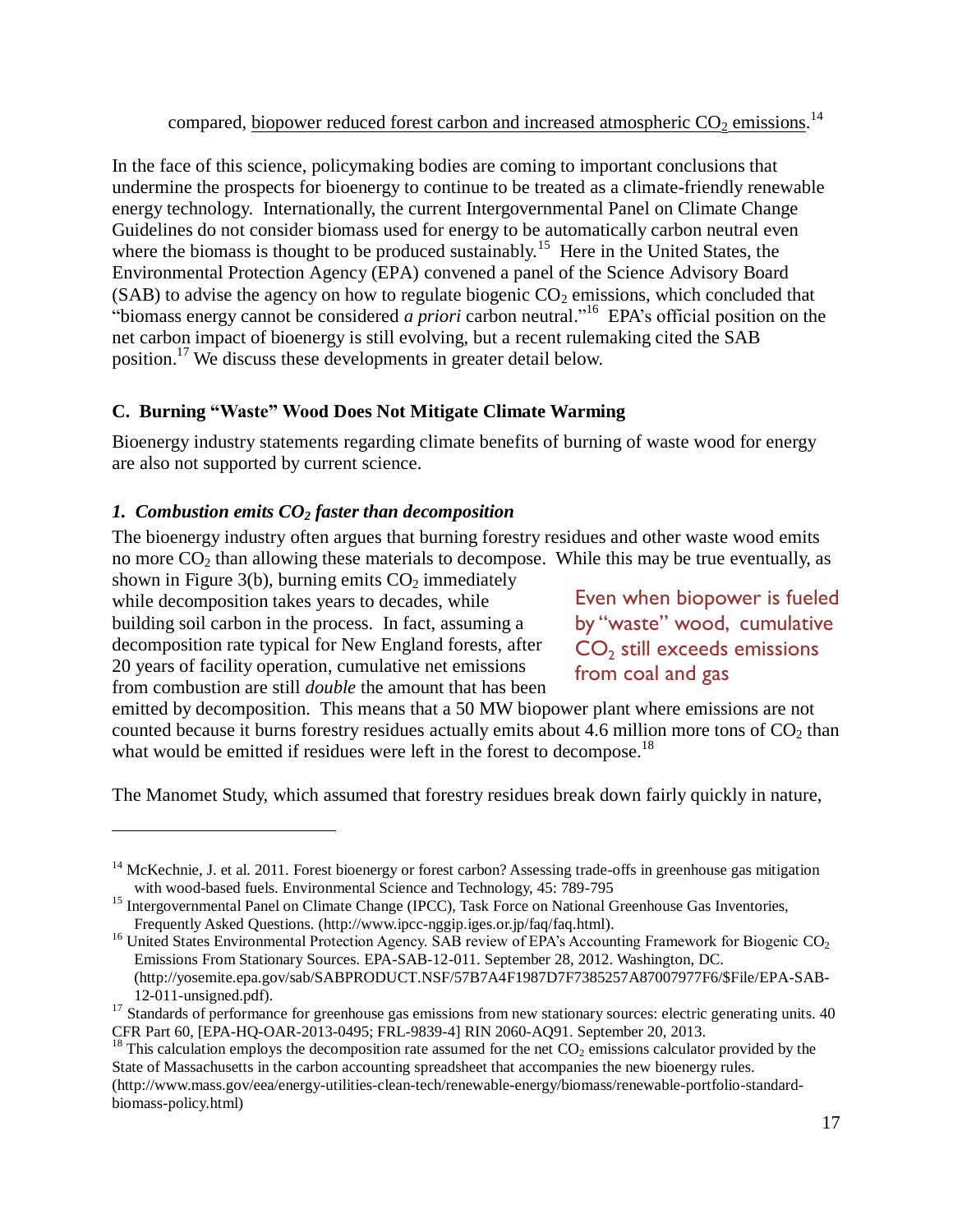nonetheless determined that net emissions from a biopower facility would exceed those from a coal plant for more than ten years, and would exceed those from a gas plant for more than 30 years – even if the facility was fueled with forestry residues from sawtimber harvesting that would decompose anyway and there was no increase in whole-tree harvesting to provide fuel.<sup>19</sup>

## <span id="page-17-0"></span>*2. The definition of "waste" wood is in the eye of the beholder*

Claims that biopower facilities only burn forestry residues that are generated by sawtimber harvesting are used to justify the argument that net emissions are no more than leaving those materials in the woods to decompose. Beyond the flawed logic as shown above, such claims have a high probability of being false because large bioenergy facilities require more fuel, and higher quality fuel, than forestry residues are likely to provide. For instance, in testimony before the North Carolina Utilities Commission, a representative for Duke Energy stated that the company required whole tree chips for co-firing at their Buck and Lee coal plants, as forestry residues are mostly "left at the harvest site because they are considered uneconomic to transport and have low quality for utilization due to size, dirt, and bark content." The Duke witness also stated that forestry residues were quite limited in quantity.<sup>20</sup> Such blunt admissions are never found in companies' public pronouncements about what they burn for fuel, however.

Additionally, it is not uncommon for bioenergy companies to treat whole trees as "waste." Two of the companies we examine in this letter provide examples. A letter from Dominion to EPA's

Science Advisory Board on biogenic carbon states that waste wood "to us means forest materials including residues (tree tops, non-merchantable sections of stem, branches, and bark), small trees and other low value

 $\overline{a}$ 

# Bioenergy companies cut and burn whole trees for fuel

materials."<sup>21</sup> Covanta Energy distinguishes residues from whole tree chips but nonetheless treats whole tree chips as waste wood, stating that their Burney Mountain Power facility burns "waste" comprised of "forest residue, mill residue and whole tree chips."<sup>22</sup> Their website additionally states that they use "logs from forest thinning" for fuel. $^{23}$ 

Such broad definitions of waste wood that include whole trees create economic incentives for additional tree harvesting for fuel, significantly increasing net greenhouse gas emissions as trees are cut. It is likely that but for a bioenergy fuel market, trees cut for fuel would continue to grow and sequester atmospheric  $CO<sub>2</sub>$ . Further, when biomass harvesting displaces other economic uses of wood (such as for the pulp and paper industry) these older industries may expand harvesting

 $19$  Walker, T., et al. Massachusetts Biomass Sustainability and Carbon Policy Study: Report to the Commonwealth of Massachusetts Department of Energy. Manomet Center for Conservation Sciences. 2010.

<sup>&</sup>lt;sup>20</sup> Testimony of Peter Stewart before the North Carolina Utilities Commission, Docket No. E-7, Sub 939 and Sub 940. In the matter of the registration statements of Buck and Lee Steam Stations as Renewable Energy Facilities pursuant to Commission Rule R8-66.

<sup>&</sup>lt;sup>21</sup> Pamela F. Faggert, Dominion Resources Services, Inc. Comments to the Science Advisory Board biogenic carbon emissions panel on its draft advisory report regarding EPA's accounting framework for biogenic  $CO<sub>2</sub>$  emissions from stationary sources. March 16, 2012.

<sup>&</sup>lt;sup>22</sup> Other Renewable Energy Projects, Covanta website, [\(http://www.covantaenergy.com/what-we-do/our](http://www.covantaenergy.com/what-we-do/our-services/other-renewable-energy.aspx)[services/other-renewable-energy.aspx\)](http://www.covantaenergy.com/what-we-do/our-services/other-renewable-energy.aspx).

<sup>23</sup> <http://www.covantaenergy.com/what-we-do/our-services/other-renewable-energy.aspx>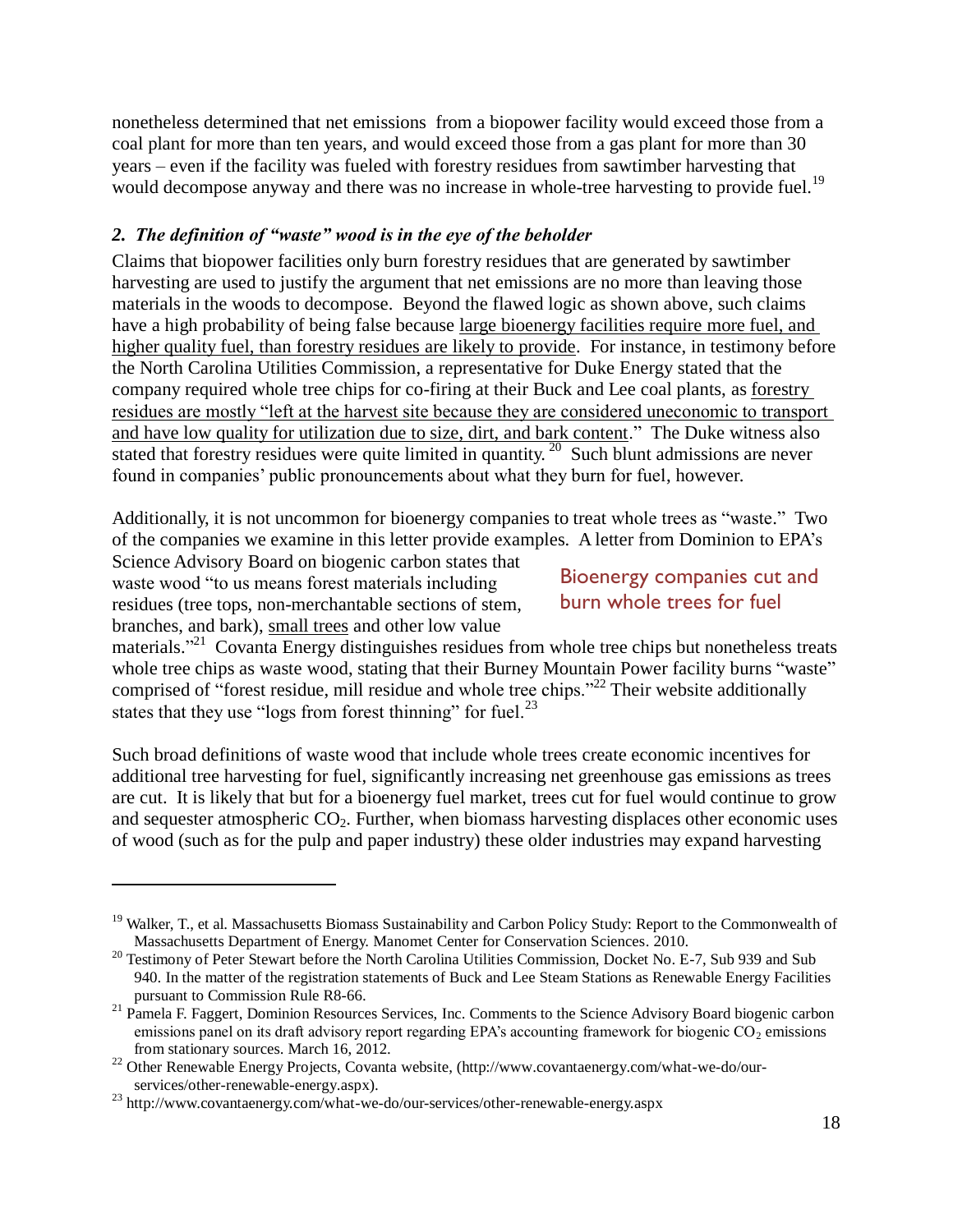elsewhere. Such "leakage" is a recognized source of increased greenhouse gas emissions at the national and international scale.

### <span id="page-18-0"></span>*3. Combustion does not reduce greenhouse gas emissions from waste wood*

Methane  $(CH_4)$  can be generated in extremely low oxygen conditions during waste decomposition, such as in a landfill. As it is a more powerful greenhouse gas than  $CO<sub>2</sub>$ , companies sometimes claim that by burning waste wood as fuel, and thus emitting biomass carbon as  $CO<sub>2</sub>$  rather than  $CH<sub>4</sub>$ , methane emissions from decomposition are avoided, and that such avoidance reduces net greenhouse gas emissions.

However, this argument is misleading. Methane can be emitted in nature, but only in environments where oxygen is extremely low or non-existent, like saturated wetland soils. In upland areas where well-aerated logging residues are decomposing, forest soils contain bacteria that consume methane, so that these forested systems are net consumers, not producers, of methane.<sup>24</sup> In fact, a recent review by the Environmental Protection Agency reports that the Intergovernmental Panel on Climate Change concluded that "dry upland soils serve as one of the primary global methane sinks," removing about 30 million metric tons of methane from the atmosphere each year.  $25$  Harvesting biomass may actually reduce this sink, as some studies show that logging activities can reduce forest soil uptake of methane.<sup>26</sup>

As for methane production from decomposing wood in landfills, EPA data and modeling show the rates are relatively low, and where landfill gas is captured, net emissions are negligible.<sup>27</sup> Because most forestry materials used as biomass fuel would never be disposed of in a landfill to begin with, the question of "avoiding" these emissions is mostly irrelevant. In any case, the resistance of wood and wood products to anaerobic decomposition in landfills is significant. A review of several studies on methane production from landfilled wood found wide agreement that methane emission rates were relatively low, estimating that at maximum only 30% of the carbon from paper and  $0 - 3\%$  of the carbon from landfilled wood are ever emitted as landfill gas. The study concluded that "US landfills serve as a tremendous carbon sink, effectively preventing major quantities of carbon from being released back into the atmosphere.<sup>"28</sup>

<sup>&</sup>lt;sup>24</sup> EPA's page at<http://epa.gov/climatechange/ghgemissions/gases/ch4.html> points out that while wetlands can be a source of methane, natural systems actually take it up: "Methane is emitted by natural sources such as wetlands, as well as human activities such as leakage from natural gas systems and the raising of livestock. Natural processes in soil and chemical reactions in the atmosphere help remove CH<sub>4</sub> from the atmosphere."

<sup>&</sup>lt;sup>25</sup> U.S. EPA, Office of Atmospheric Programs. 2010. Methane and nitrous oxide emissions from natural sources. EPA 430-R-10-001. April, 2010.

 $26$  Wu. X. et al. 2011. Long-term effects of clear-cutting and selective cutting on soil methane fluxes in a temperate spruce forest in southern Germany. Environmental Pollution, 159:2467-2475; Bradford, M.A. et al. 2000. Soil CH4 oxidation: response to forest clearcutting and thinning. Soil Biology and Biogeochemistry, 32:1035-1038.

<sup>&</sup>lt;sup>27</sup> EPA's Waste Reduction Model (WARM) shows that landfilled wood generally represents a carbon sink, and not a source of greenhouse gases, for years to decades. Net methane emissions are relatively low from this recalcitrant material.

<sup>&</sup>lt;sup>28</sup> Micales, J.A. and Skog, K.E. 1997. The decomposition of forest products in landfills. International Biodeterioration and Biodegradation 39:145-15.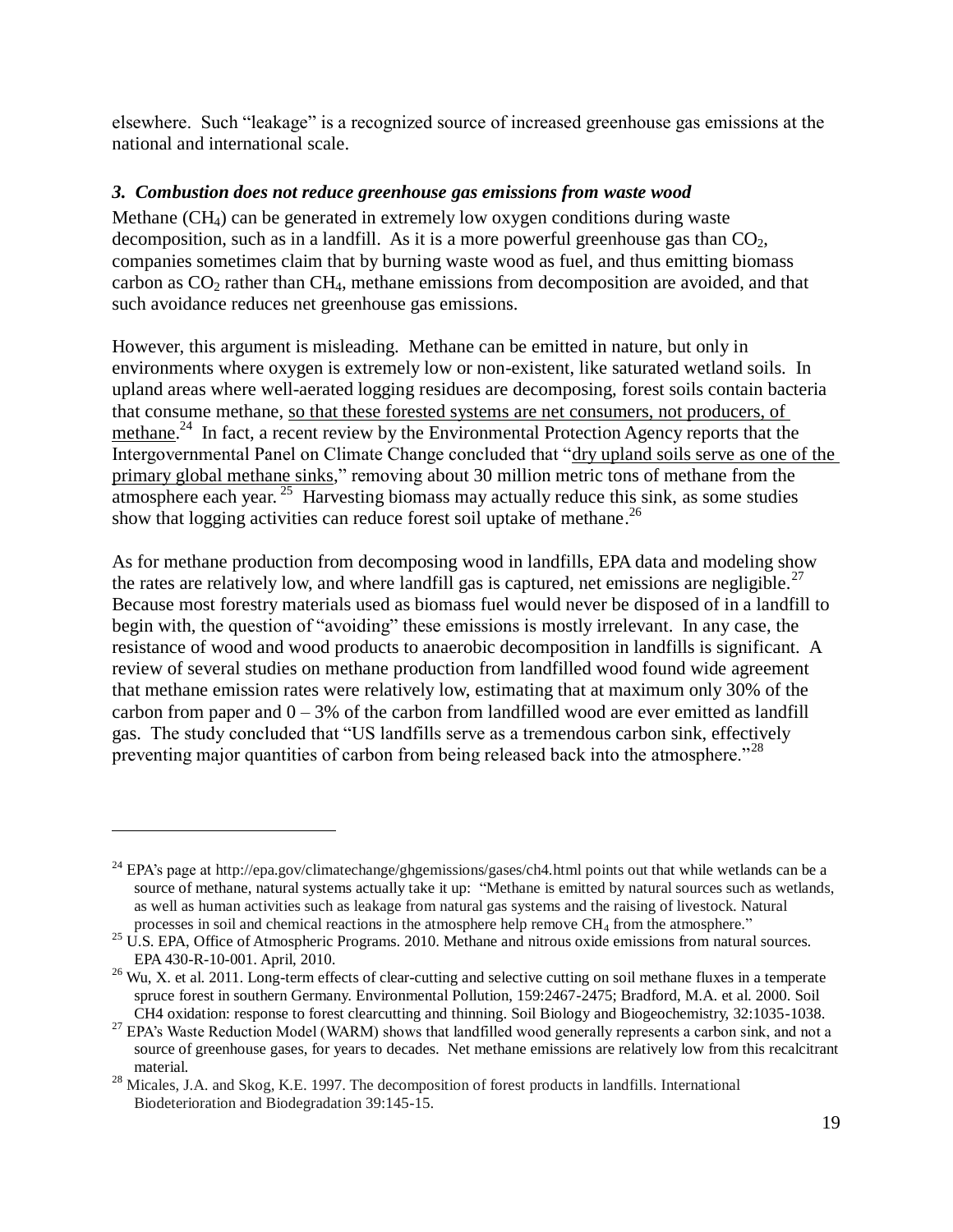## <span id="page-19-0"></span>**D. Wood-fueled Biopower Is Incompatible With the Need to Reduce CO<sup>2</sup> Emissions Immediately**

Far from "reducing" greenhouse gas emissions from power generation as companies sometimes claim, burning wood clearly increases emissions compared to fossil fuels. This occurs not only because smokestack  $CO<sub>2</sub>$  emissions from biopower facilities are higher than emissions from fossil-fueled plants, but also because any emission offsets that occur take several years to several decades to be realized. These simple physical facts, and resulting vulnerabilities of this renewable energy strategy, are seldom if ever acknowledged in investor disclosures by the bioenergy industry, even as bioenergy is promoted as a technology that can reduce greenhouse gas emissions.

In light of what we know about climate warming, misrepresentations by the bioenergy industry should be taken very seriously. Scientists warn us that we may be at the tipping point now, so that there is a critical need to reduce  $CO<sub>2</sub>$  emissions, not 30 or 90 years from now, but *immediately*, to slow a cascading series of catastrophic climate events that are already being observed. These include rising temperatures connected with drought, fire, and intense storms; sea level rise, connected with flooding of the coastal areas where a majority of the world's population lives; melting of the ice caps and mountain glaciers, connected with accelerating feedbacks on warming and disruption of regional water cycles; and ocean acidification, connected to dissolution of the carbonate-forming organisms that form the base of the oceanic foodchain.

The findings of the latest Intergovernmental Panel on Climate Change (IPCC) are sobering.

Concentrations of the greenhouse gases carbon dioxide, methane, and nitrous oxide  $(N_2O)$  now substantially exceed the highest concentrations recorded in ice cores during the past 800,000 years. The avearge rates of increase in atmospheric concentrations over the past century are, with very high confidence, unprecedented in the last  $22,000$  years. Increasing atmospheric  $CO<sub>2</sub>$ 

 $\overline{a}$ 

concentrations do not just drive climate warming, but also ocean acidification, which is quantified by decreases in pH. The pH of ocean surface water has decreased by 0.1 since the beginning of the industrial era, which corresponds to a 26% increase in hydrogen ion concentration.<sup>29</sup> Increasing acidification is a threat to the base of the oceanic foodchain and the productivity of the world's oceans.

In three out of four IPCC modeled greenhouse gas emissions scenarios, global temperatures continue to increase beyond 2100. Only IPCC's "mitigation" scenario, where  $CO<sub>2</sub>$  emissions are constrained *immediately*, projects that temperature increases level off around 2100. Burning woody biomass increases  $CO<sub>2</sub>$  emissions immediately and over a period of decades, meaning that promises of carbon neutrality of wood-fueled biopower, even if eventually fulfilled in future decades, come at the cost of increased risk to the climate and ocean acidification in the near

Atmospheric CO<sub>2</sub> concentrations are now the highest they have been in 800,000 years

<sup>&</sup>lt;sup>29</sup> Intergovernmental Panel on Climate Change, Fifth Assessment Report. Summary for policymakers, September 27, 2013. www.ipcc.ch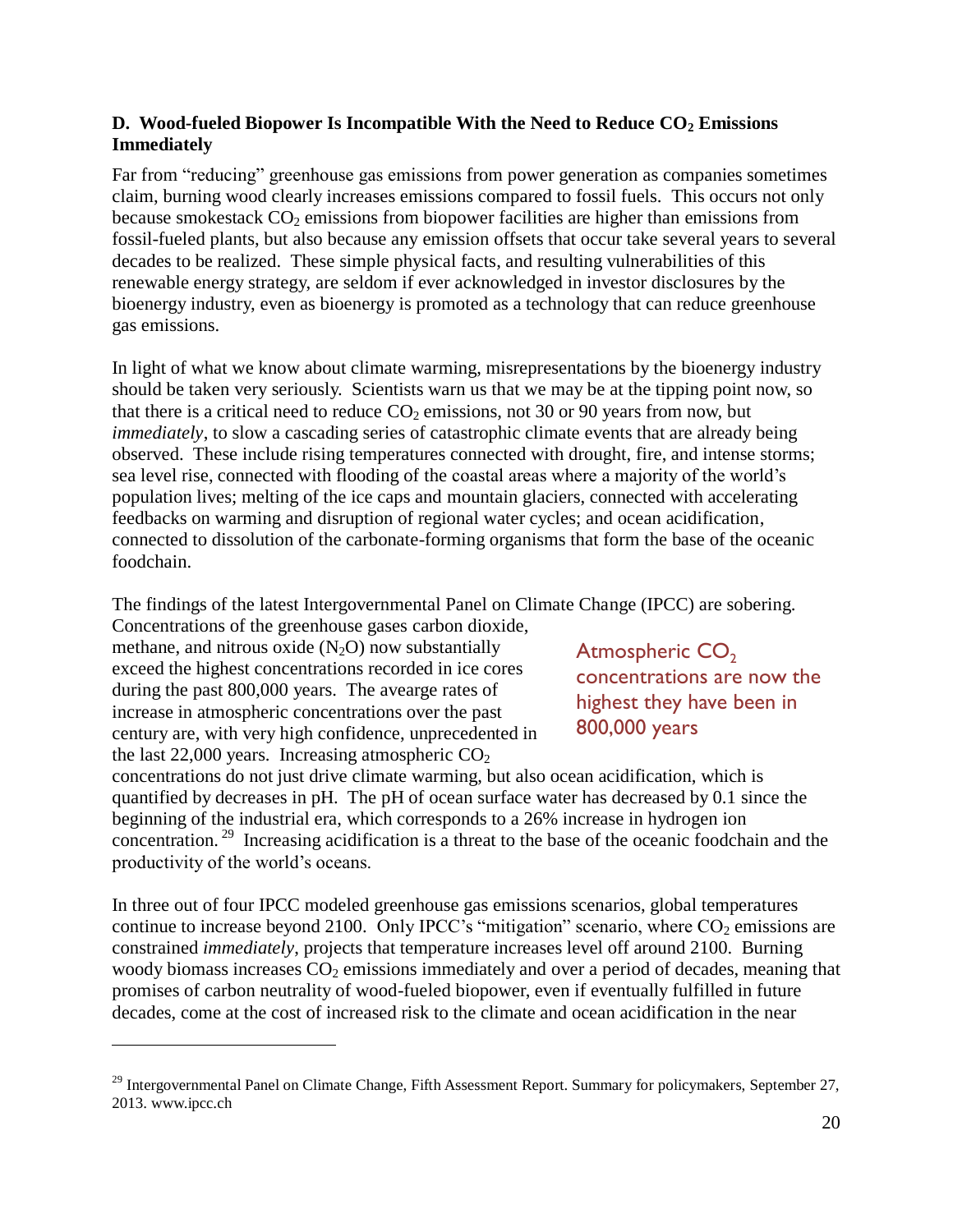term, especially when biomass harvesting reduces forest cover, our most important terrestrial carbon sink. It makes a critical difference from the standpoint of reducing the total amount of carbon in the atmosphere this year, next year, and for the critical years ahead, to not add additional  $CO<sub>2</sub>$  to the atmosphere. Discussions about  $CO<sub>2</sub>$  that might be withdrawn from the atmosphere 90 years from now are not germane to meeting immediate carbon reduction goals.

## <span id="page-20-0"></span>**III. POLICY DEVELOPMENTS THAT MAY JEOPARDIZE BIOENERGY INVESTMENTS**

In this section we discuss developments concerning regulation of bioenergy emissions, and how these developments may present material risks to companies with bioenergy holdings.

## <span id="page-20-1"></span>**A. EPA Is Likely To Resume Regulating Biogenic CO<sup>2</sup> After July 2014**

EPA regulates  $CO<sub>2</sub>$  from large stationary sources like power plants under the Clean Air Act. Biogenic  $CO<sub>2</sub>$  has been temporarily exempted from regulation, but this exemption is expected to end in July 2014 or before, by one means or another, as we explain below. Any companies that are materially affected should be disclosing this change in regulatory status, but none of the companies whose disclosures that we reviewed have done so. It is unclear to us whether this is because these companies believe their facilities and plans are not materially affected by this court decision, or whether this is an omission of disclosure of material information.

The history of biogenic  $CO<sub>2</sub>$  regulation is as follows. Under the Clean Air Act, if EPA determines that an "air pollutant . . . may reasonably be anticipated to endanger public health or welfare,"<sup>30</sup> it must regulate that air pollutant under the Prevention of Significant Deterioration of Air Quality (PSD) and Title V permitting programs, which are part of the Clean Air Act. The PSD program requires certain specified "major emitting facilit [ies]," such as iron and steel mills, to obtain state-issued construction permits if they have the potential to emit over 100 tons per year (tpy) of "any air pollutant," and other covered sources (including biomass power plants) to obtain such permits if they have the potential to emit over  $250$  tpy.<sup>31</sup> Under the PSD program, sources need permits before starting construction or modification of a facility.<sup>32</sup> To obtain a PSD permit, covered sources must undergo a "best available control technology" (BACT) analysis for all regulated air pollutants.<sup>33</sup>

In response to the Supreme Court decision in Massachusetts v. EPA, 549 U.S. 497 (2007), the EPA published an Endangerment Finding for greenhouse gases—a "well-mixed" and "aggregate" group of six gases that includes  $CO<sub>2</sub>$ . As a result, the EPA issued rules phasing in stationary source greenhouse gas regulation under the Clean Air Act, starting with the largest greenhouse gas emitters. Major stationary emitters of greenhouse gases became subject to the

 $30$  42 U.S.C. § 7521(a)(1).

 $31$  Id. §§ 7475, 7479(1)

 $32$  42 U.S.C §§ 7411(a)(4), 7475, 7479(2)(C).

 $33$  This requirement extends to air pollutants that emit over a certain significance level but where emissions are insufficient to trigger the PSD permitting requirement on their own. In other words, if a source emits two regulated air pollutants—for instance, sulfur dioxide and particulate matter—but triggers the PSD permitting requirement only because it emits 500 tpy of sulfur dioxide, it must install BACT for both. Id. § 7475(a)(4).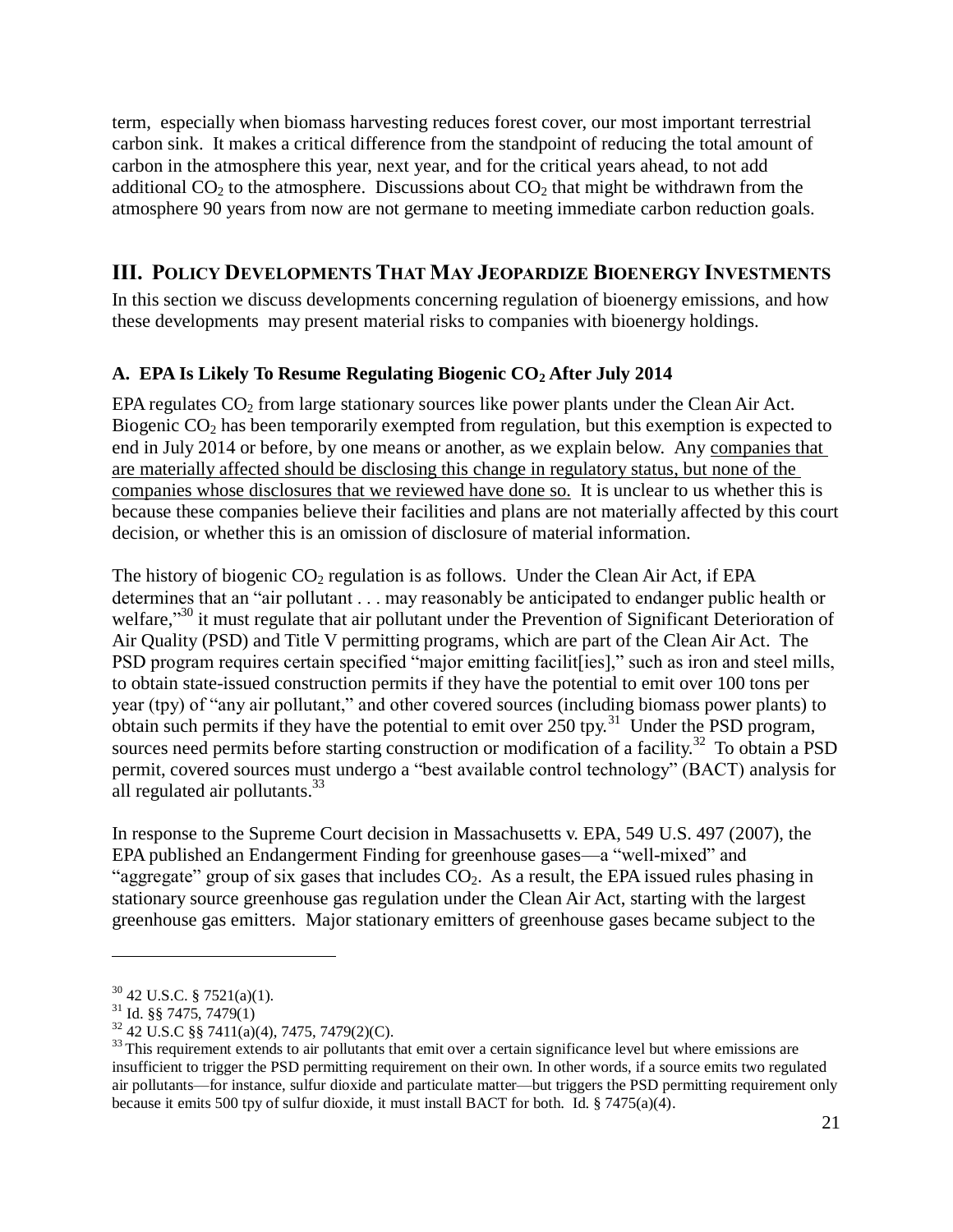PSD and Title V permitting requirements on January 2, 2011. To restrict regulation to the largest emitters, EPA had developed the "Tailoring Rule," which initially defined a major source for  $CO<sub>2</sub>$ as one that emitted at least 75,000 tons of  $CO<sub>2</sub>$  equivalent<sup>34</sup> per year as well as being a major source for conventional pollutants. During this first phase, EPA initially regulated sources of biogenic  $CO_2^{35}$  under the rule, alongside sources of fossil fuel  $CO_2$ . However, in July of 2011, when EPA expanded the rule to cover facilities that emit at least  $100,000$  tons of  $CO<sub>2</sub>$  equivalent per year, whether or not the source is "major" for conventional pollutants, the agency announced that biogenic  $CO<sub>2</sub>$  would no longer be counted.  $36$ 

EPA's "Deferral Rule" exempted biogenic  $CO<sub>2</sub>$  from regulation under the Clean Air Act for a period of three years, to end in July 2014. Justifying this action, the agency stated that most biomass fuels were comprised of residues (such as sawdust from milling operations) and as such, would otherwise decompose within  $10 - 15$  years, rendering only a trivial gain from regulating such emissions.<sup>37</sup> Environmental groups submitted comments during this rulemaking presenting evidence that this is not the case, and that many existing and planned biopower facilities use forest materials, including whole trees, as fuel.<sup>38</sup> The comments observed that whatever the source of biomass, the exemption of biogenic  $CO<sub>2</sub>$  from regulation would cause harm by increasing greenhouse gas emissions from the power sector.

When EPA enacted the deferral as proposed, environmental groups sued the agency. The U.S. Court of Appeals for the D.C. Circuit heard the case as *Center for Biological Diversity, et al. v. U.S. EPA*, (decided July 12, 2013). The environmental groups argued that nothing in the Clean Air Act allows EPA to exempt a class of sources from regulation. The court agreed and vacated the Deferral Rule, but there has been a delay in the Court issuing the mandate to EPA that would compel the Agency to begin regulating biogenic  $CO<sub>2</sub>$  immediately, as we discuss below.

Once EPA begins regulating biogenic  $CO<sub>2</sub>$ , this will mean that any new or reconstructed biomass energy facility with the potential to emit 100,000 tons of  $CO_2$  per year<sup>39</sup> will be considered a "major" source for  $CO<sub>2</sub>$ . As any facility of about 8 MW and above has the potential to emit  $100,000$  tons of  $CO<sub>2</sub>$ , the majority of biomass power facilities now being proposed and built would be major sources. As a result of the court ruling, some facilities permitted during the deferral could become subject to PSD regulation, which could impose material costs and

 $34$  The common currency for expressing greenhouse gases is in terms of CO<sub>2</sub> equivalency, with all greenhouse gases converted to  $CO<sub>2</sub>$  equivalents based on their global warming potential.

 $35$  EPA defines biogenic CO<sub>2</sub> as emissions "directly resulting from the combustion or decomposition of biologicallybased materials other than fossil fuels and mineral sources of carbon."

 $36$  Deferral for CO<sub>2</sub> Emissions from Bioenergy and Other Biogenic Sources Under the Prevention of Significant Deterioration (PSD) and Title V Programs ("Deferral Rule"), 76 Fed. Reg. 43,490, 43,493 (July 20, 2011).

 $37$  United States Environmental Protection Agency. Deferral for  $CO_2$  emission from bioenergy and other biogenic sources under the prevention of significant deterioration (PSD) and Title V Programs: Proposed rule. Federal Register Vol. 76, No. 54, p. 15261.

<sup>&</sup>lt;sup>38</sup> Comments of Center for Biological Diversity e al on "Deferral for CO2 Emissions from Bioenergy and Other Biogenic Sources Under the Prevention of Significant Deterioration (PSD) and Title V Programs," 76 Fed. Reg. 15,249 (March 21, 2011). Docket no. EPA-HQ-OAR-2011-0083

<sup>&</sup>lt;sup>39</sup> Facilities making modifications trigger the requirement to implement BACT if they have the potential to increase GHG emissions by at least 75,000 tpy CO2e and also exceed 100/250 tpy of GHGs on a mass basis.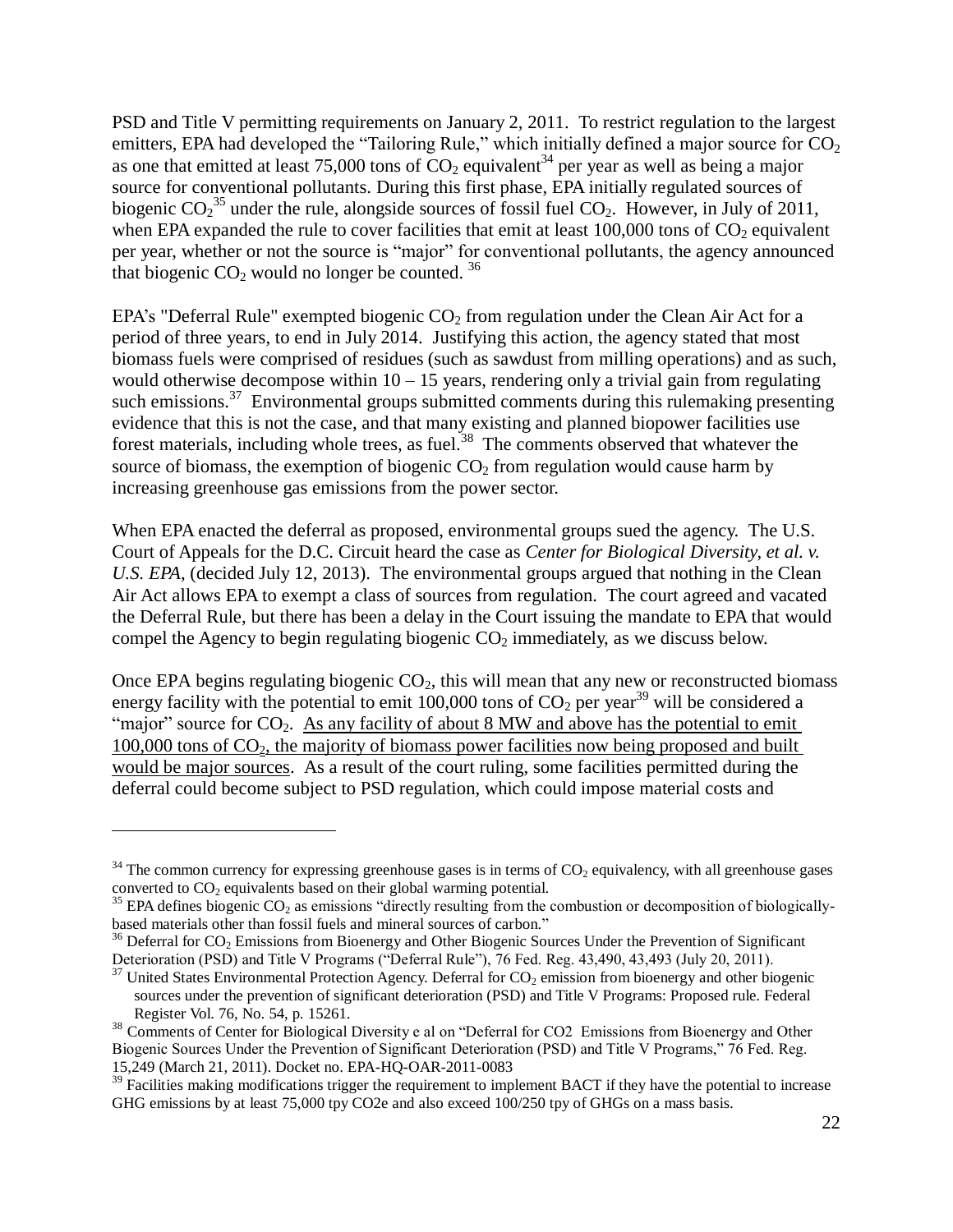operational impacts on certain operations if the Court issues the mandate to compel EPA to reverse the deferral.

As major sources for  $CO<sub>2</sub>$ , biopower facilities will have to undergo several processes that are intended to reduce their environmental and health impacts:

- Major source facilities undergo a Best Available Control Technology (BACT) analysis for both  $CO<sub>2</sub>$  and criteria air pollutants, which identifies the technologies, fuels, and processes that will best reduce emissions.
- Facilities are required to undergo air quality modeling, which uses a computer model to simulate the facility's emissions in the context of existing air quality, and assesses whether the facility will increase ambient air pollution to unhealthy levels.
- Permits issued under the federal PSD program contain rigorous and enforceable emission limits, whereas most permits for biomass power plants issued by the states simply contain yearly caps (in tons per year) of allowable emissions, with few limits on how much pollution can be emitted in a given time period.

 $\overline{a}$ 

Many bioenergy facilities seek to avoid Clean Air Act permitting and emission restrictions

- The PSD process also provides formal opportunities for public comment and involvement during the permitting process, and review of the air permit by the EPA, instead of just the state issuing authority.
- The cost of obtaining a PSD permit is reported by the EPA to be around  $$85,000,40$  and the process can take over two years.

Given the additional trouble, time, and expense associated with federal permitting, many biopower companies already seek to avoid PSD permitting for criteria pollutants. In our review of 87 air permits for biomass power plants issued since 2009, we found that 35 (40%) had avoided PSD by taking "synthetic minor" status, where a facility promises that it will not exceed the triggering threshold 250 tons of emissions for each criteria pollutant, and thus obtains a permit from the state, instead of going through the federal PSD program. Permitted emissions of particulate matter, nitrogen oxides, and carbon monoxide tend to be about two times higher at facilities that just get a state-level emissions permit compared to facilities that go through the PSD process.

Once biogenic  $CO<sub>2</sub>$  is fully regulated under the Clean Air Act, some "synthetic minor" facilities (including those that received permits during the deferral, but have not yet started construction) will likely be pulled into the PSD program on the basis of their  $CO<sub>2</sub>$  emissions alone. This impending regulation of  $CO<sub>2</sub>$  from biopower facilities will increase the difficulty and expense of

<sup>&</sup>lt;sup>40</sup> Carrie Wheeler. Information collection request for Prevention of Significant Deterioration and Nonattainment New Source Review (40 CFR Part 51 and 52). United States Environmental Protection Agency, 2010. This estimate is taken from Table 6-1 and does not include preconstruction air quality monitoring. There are few available estimates of the cost of obtaining a state-only construction permit, making comparison difficult.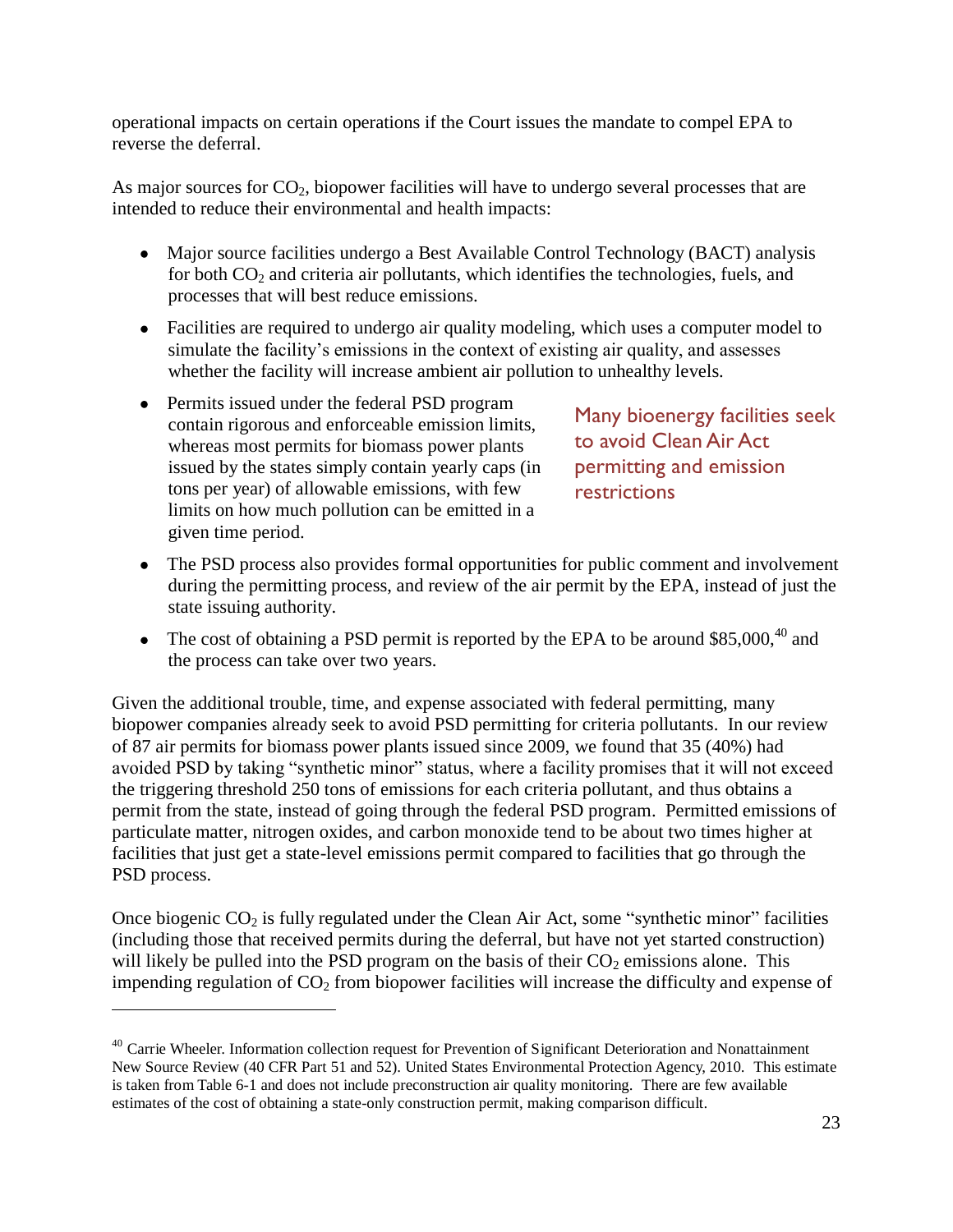building or modifying a biomass energy facility, which given the marginal nature of the bioenergy industry, could further compromise these facilities' financial viability.

It is important to note that as is the case for  $CO<sub>2</sub>$ , per megawatt-hour emissions of the conventional pollutants – particulate matter, carbon monoxide, and nitrogen oxides –tend to be significantly higher from biomass facilities than coal- or gas-fired facilities. As biomass facilities become subject to the PSD program because of their emissions of  $CO<sub>2</sub>$ , the imposition of BACT for conventional pollutants could trigger requirements to switch to cleaner fuels and technologies, possibly including natural gas.<sup>41</sup>

## <span id="page-23-0"></span>**B. EPA's Science Advisory Board Has Concluded that Bioenergy Is Not** *A Priori* **Carbon Neutral**

When EPA does enact regulations for how biogenic  $CO<sub>2</sub>$  should be counted under the Clean Air Act, it is very likely that the Agency will follow recommendations of its advisory board and will not treat all bioenergy as carbon neutral.

The background is as follows. When the EPA decided to defer regulating biogenic  $CO<sub>2</sub>$  in 2011, it convened a panel of the Science Advisory Board (SAB) to advise the agency on how to regulate biogenic  $CO_2$  emissions in the future. That panel issued a final report in September 2012. The SAB's report unequivocally concluded that biomass energy cannot be considered *a priori* carbon neutral. The SAB recommended:

"To accurately capture the carbon outcome, an anticipated baseline approach and landscape level perspective are needed. An anticipated baseline requires selecting a time period and determining what would have happened anyway without the harvesting and comparing that impact with the carbon trajectory associated with harvesting of biomass for bioenergy.

For logging residues and other feedstocks that decay over longer periods, decomposition cannot be assumed to be instantaneous… For residues, consider alternate fates (e.g., some

 $\overline{a}$ 

EPA's Science Advisory Board found that biomass, including logging residues, can not be assumed carbon neutral

forest residues may be burned if not used for bioenergy) and information about decay. An appropriate analysis using decay functions would yield information on the storage of ecosystem carbon in forest residues."<sup>42</sup>

The SAB's recommended approach, which compares net  $CO<sub>2</sub>$  emissions under the bioenergy scenario with an alternative, "business as usual" scenario, is the same analytical framework as

<sup>&</sup>lt;sup>41</sup> United States Environmental Protection Agency. PSD and Title V Permitting Guidance for Greenhouse Gases. EPA-457/B-11-001. March, 2011. Washington, DC.

 $42$  United States Environmental Protection Agency. SAB review of EPA's Accounting Framework for Biogenic CO<sub>2</sub> Emissions From Stationary Sources. EPA-SAB-12-011. September 28, 2012. Washington, DC.

[<sup>\(</sup>http://yosemite.epa.gov/sab/SABPRODUCT.NSF/57B7A4F1987D7F7385257A87007977F6/\\$File/EPA-SAB-12-](http://yosemite.epa.gov/sab/SABPRODUCT.NSF/57B7A4F1987D7F7385257A87007977F6/$File/EPA-SAB-12-011-unsigned.pdf) [011-unsigned.pdf\)](http://yosemite.epa.gov/sab/SABPRODUCT.NSF/57B7A4F1987D7F7385257A87007977F6/$File/EPA-SAB-12-011-unsigned.pdf).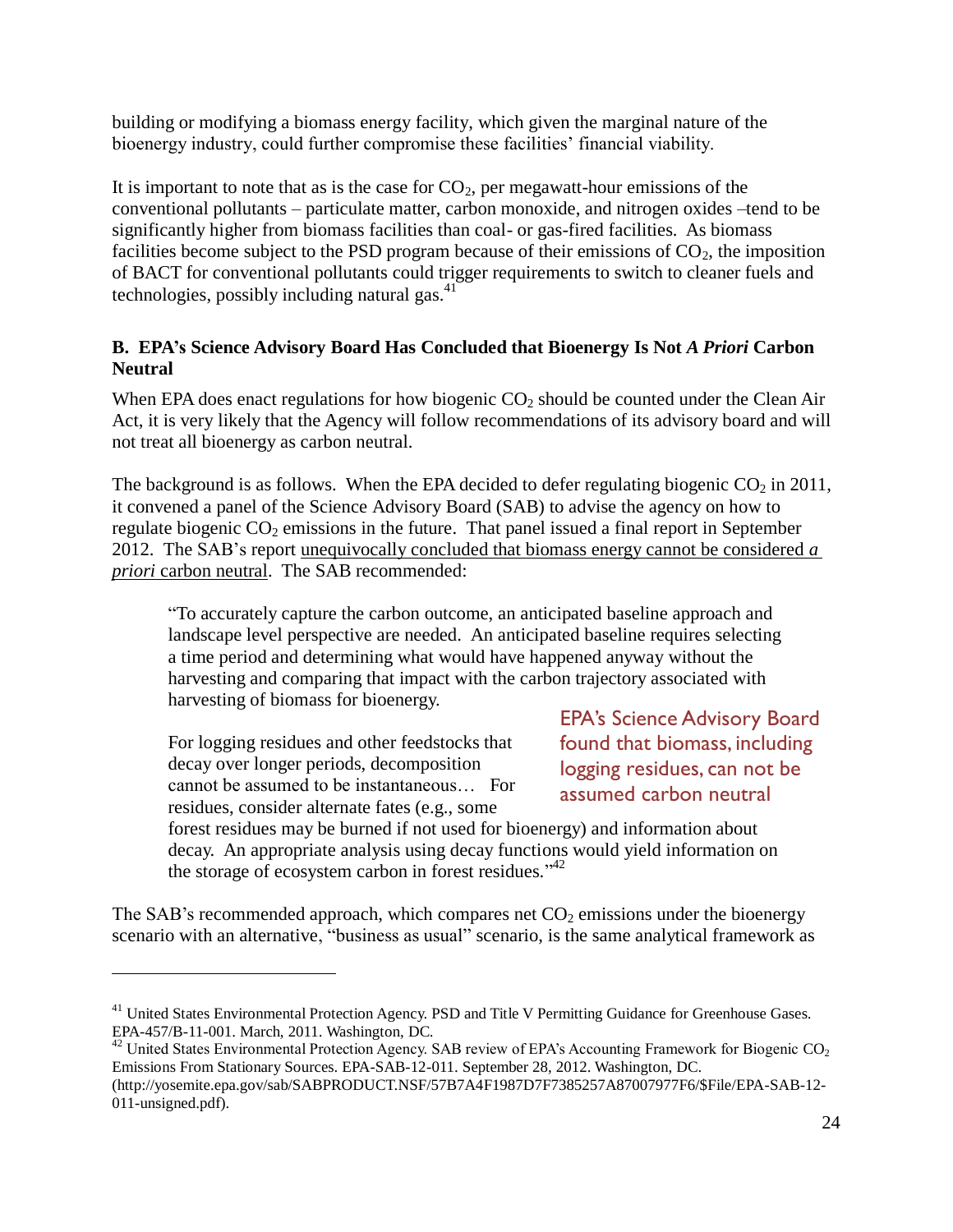employed by the Manomet study in Massachusetts. The Manomet study included the recommended modeling and concluded that if forest harvesting is increased to provide biomass fuel, net emissions from biopower exceed those from coal-fired power for more than 40 years. (It should be noted that when comparing possible futures and the type of energy to be displaced by bioenergy, the alternative scenario need not assume that fossil fuels continue to be burned; the comparison could be made between bioenergy and wind energy, for instance, in which case the increase in emissions from the bioenergy scenario would be even more significant).

Subsequently, the EPA appears to have adopted its SAB's reasoning, stating in the recently issued rulemaking on New Source Performance Standards (NSPS) for fossil fueled power plants that "In general, the overall net atmospheric loading of  $CO<sub>2</sub>$  resulting from the use of a biogenic feedstock by a stationary source will ultimately depend on the stationary source process and the type of feedstock used, as well as the conditions under which that feedstock is grown and harvested."<sup>43</sup> It seems likely that EPA's final framework for biogenic  $CO_2$  accounting will formalize the SAB's recommended approach.

A further relevant development at EPA is that the NSPS for new fossil fueled power plants, which sets an emissions limit of around 1,000 lb CO<sub>2</sub> per megawatt-hour for new facilities, *does* count  $CO<sub>2</sub>$  from biomass that is co-fired at fossil-fueled plants when calculating total emissions.<sup>44</sup> This development demonstrates that EPA is capable of regulating biogenic  $CO<sub>2</sub>$ stack emissions directly.

As a result of EPA's likely impending regulation of biogenic  $CO<sub>2</sub>$ , and in light of the SAB's recommendations that bioenergy not be assumed to be carbon neutral, it seems likely that the bioenergy industry's strategy has become much more complicated. Now, controversy about how biogenic  $CO_2$  emissions can be offset is inevitable – encompassing source materials, commitments related to regrowth of trees, and assurances that regrown trees will not be reharvested in a manner that forgoes their calculated (offsetting) role in carbon sequestration. Investors in bioenergy would surely find it relevant to understand how much more complicated the "carbon offset" part of their regulatory environment has become.

Despite the notoriety of the EPA's initial deferral of biogenic  $CO<sub>2</sub>$  accounting and the SAB's proceedings subsequently, none of the companies we reviewed mentioned the SAB's recommendation to EPA that bioenergy not be considered *a priori* carbon neutral.

## <span id="page-24-0"></span>**C. Federal Court Opinion Has Stated Biogenic CO<sup>2</sup> Emissions Should be Regulated**

 $\overline{a}$ 

An important federal court case, *Center for Biological Diversity, et al. v. U.S. EPA*, (decided July 12, 2013), is central to the regulatory treatment of greenhouse gas emissions from biomass power plants, because the Court determined that EPA does not have the authority to exempt biopower  $CO<sub>2</sub>$  emissions from regulation. However, this case was not mentioned in any of the materials from Covanta, Dominion, and Southern Company published as of September 18, 2013.

 $43$  Standards of performance for greenhouse gas emissions from new stationary sources: electric generating units.  $40$ CFR Part 60, [EPA-HQ-OAR-2013-0495; FRL-9839-4] RIN 2060-AQ91. September 20, 2013. <sup>44</sup> *Id.*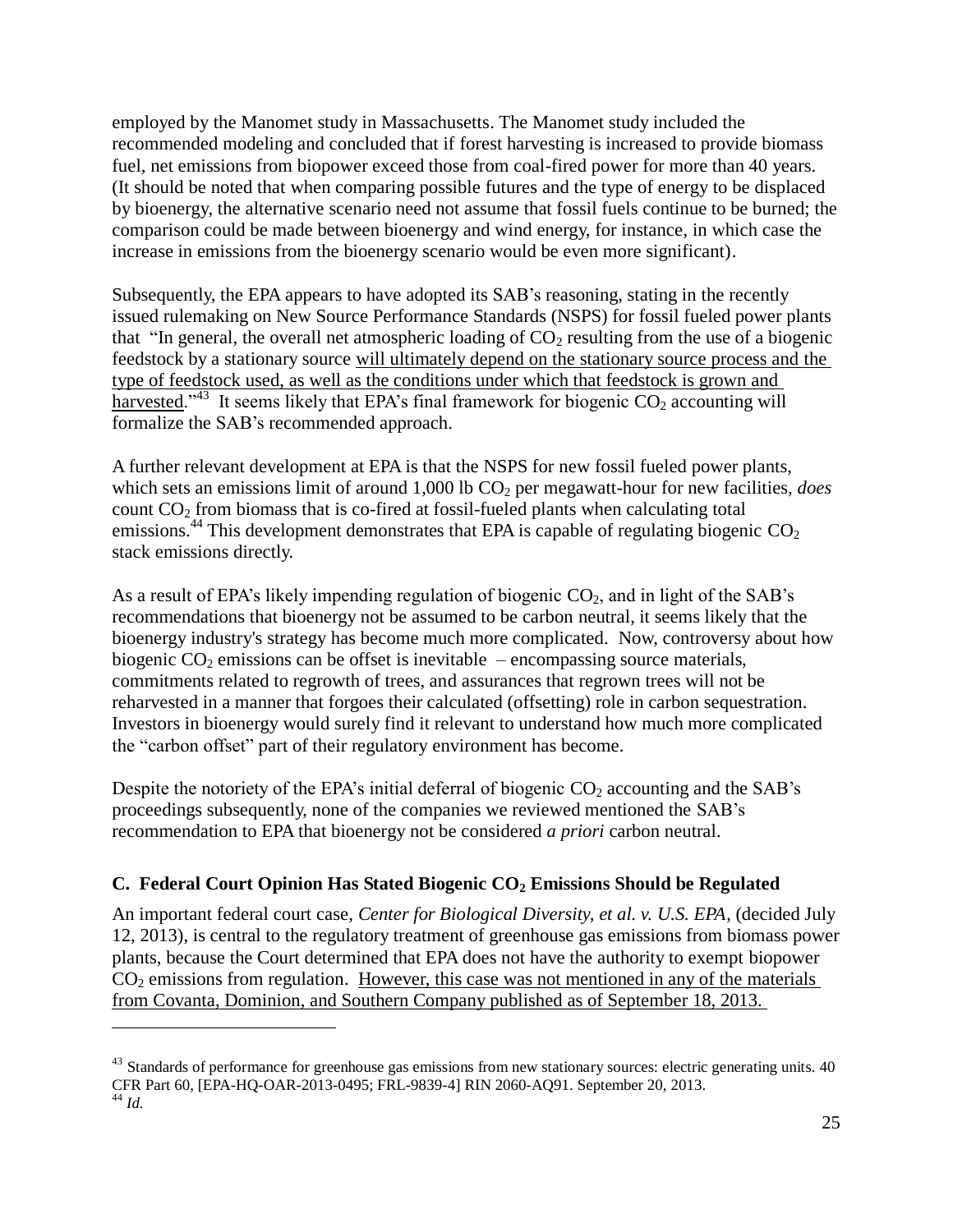After EPA announced in 2011 that it would hold off from regulating biogenic  $CO<sub>2</sub>$  emissions for three years, a coalition of environmental groups sued the Agency. The Court decided in the groups' favor and against EPA in July 2012, finding that the EPA's justifications for the Rule were not legally sufficient and did not meet "fundamental" obligations "that EPA set forth the reasons for its actions."<sup>45</sup> The court's decision noted that the atmosphere makes no distinction between carbon dioxide emitted by biogenic and fossil-fuel sources.<sup>46</sup>

Much of the court's reasoning for ruling against EPA's deferral of biogenic  $CO<sub>2</sub>$  regulation turned on the plain meaning of the word "emit," and the fact that the Clean Air Act regulates pollutants emitted by power plants and other stationary sources. A concurrent opinion explained that the Clean Air Act forecloses any "offsetting" approach  $-$  i.e., taking off-site carbon

The Federal Court noted that the atmosphere makes no distinction between carbon dioxide emitted by biogenic and fossil-fuel sources

sequestration into account as a compensating factor that can mitigate a power plant's emissions – because "The statute does not allow EPA to exempt those sources' emissions of a covered air pollutant just because the effects of those sources' emissions on the atmosphere might be offset in some other way." $47$ 

This is, however, exactly the argument that companies use to justify claims that stack emissions of bioenergy  $CO_2$  should be ignored, and that bioenergy should be treated as carbon neutral – that emissions are offset by forest regrowth, or are offset because emissions would "occur anyway" from decomposition. The "waste decomposition" argument was how EPA justified the deferral when it was initially proposed, but the Court's decision rejects this logic.

As of November 2013, the enactment of the Court's decision leading to the full reversal of EPA's deferral rule has been postponed, pending a Supreme Court decision in a separate case concerning the overall authority of EPA to regulate  $CO<sub>2</sub>$  emissions from stationary sources.<sup>48</sup> However, in the event that no decision is reached, EPA's three-year deferral of PSD regulation will lapse in June 2014, and  $CO<sub>2</sub>$  emissions from biopower facilities will again become subject to PSD regulation in the absence of further action by the EPA or the courts.

## <span id="page-25-0"></span>**D. Biomass Power is Beginning to Lose Eligibility For Subsidies at the State Level**

At the state and local level, there is growing opposition to subsidizing biopower as renewable energy alongside technologies like wind and solar energy that generate no local air emissions. Proposals to build biomass power plants are often greeted with intense opposition and legal action including appeals of air permits and water withdrawal permits. The negative public response to burning wood for power was illustrated in 2009, when over 75,000 people signed a

<sup>45</sup> Opinion p. 18, *citing Northeast Maryland Waste Disposal Authority v. EPA*, 358 F.3d 936, 949 (D.C. Cir. 2004) (*per curiam*).

 $46$  Opinion page 7.

<sup>47</sup> Concurrence page 3.

<sup>&</sup>lt;sup>48</sup> Utility Air Regulatory Group v. EPA, S. Ct. No 12-1146, and consolidated cases.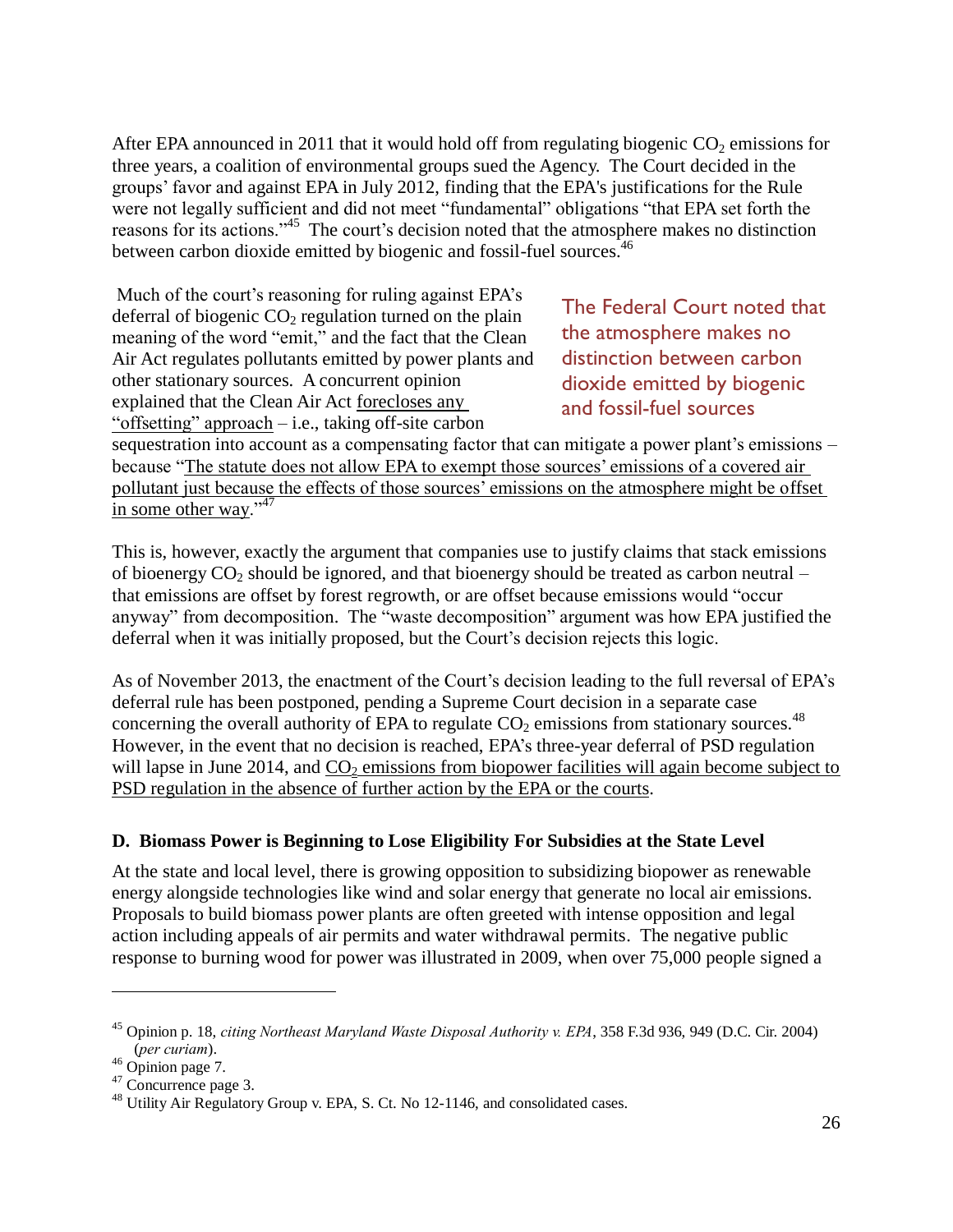petition in Massachusetts that would have taken state renewable energy subsidies away from any technology that emitted more than minimal amounts of  $CO<sub>2</sub>$ .<sup>49</sup>

Environmental groups are also increasingly opposing large-scale bioenergy. Demonstrating that opposition to wood-burning power plants has become a mainstream environmental issue, the website of the Natural Resources Defense Council, one of the largest environmental groups in the country, features a page entitled "Our Forests Aren't Fuel,"<sup>50</sup> which characterizes biopower as "an emerging environmental disaster."

The problems presented by large-scale bioenergy are beginning to be addressed by state-level policy. In Massachusetts, following the publication of the Manomet study and its finding that net biopower  $CO<sub>2</sub>$  emissions exceed those from coal for more than 40 years, the state eliminated renewable energy subsidies for electric-only biopower plants,<sup>51</sup> finding their low efficiency and high net  $CO<sub>2</sub>$  emissions are incompatible with state mandates to reduce greenhouse gas emissions from the power sector.<sup>52</sup> In Maryland and Washington DC, legislation is being considered that would also make low-efficiency biomass power plants ineligible for renewable

energy subsidies, like Massachusetts restricting them to high-efficiency combined heat and power facilities (in Maryland, the Governor himself spoke in support of the bill. While it narrowly did not pass, partly due to lobbying by Dominion Resources, it will be reconsidered next year). Other states, including

Massachusetts has eliminated subsidies for low-efficiency biopower, and other states are following suit

Vermont, are studying the question of what role bioenergy should play in the state's renewable energy portfolio. For states that have not yet taken on this question, the growing recognition and imminent regulation of biogenic  $CO<sub>2</sub>$  at the federal level could prompt greater scrutiny of whether bioenergy deserves to be subsidized alongside no-emissions renewable energy.

Although the Massachusetts regulations were well known, and companies named in this letter submitted comments and lobbied against the passage of the Massachusetts and Maryland legislation, none of the companies have disclosed to investors that state-level legislation has already and may further erode the subsidies available to biopower.

## <span id="page-26-0"></span>**E. These Regulatory Developments Are A Known Trend That Is Material to This Industry**

As documented above, a significant body of scientific literature demonstrates that wood-burning biomass power plants are net sources of greenhouse gases even after decades of forest regrowth. This scientific information is already having an impact on the regulatory and subsidy/tax policy environment within which the biopower industry operates.

<sup>&</sup>lt;sup>49</sup> Press release from the Stop Spewing Carbon campaign, December 1, 2009.

<sup>50</sup> [http://www.nrdc.org/energy/forestsnotfuel/.](http://www.nrdc.org/energy/forestsnotfuel/)

<sup>&</sup>lt;sup>51</sup> The new regulations pertain to 225 CMR §14.00, and are available at [http://www.mass.gov/eea/energy-utilities](http://www.mass.gov/eea/energy-utilities-clean-tech/renewable-energy/biomass/renewable-portfolio-standard-biomass-policy.html)[clean-tech/renewable-energy/biomass/renewable-portfolio-standard-biomass-policy.html.](http://www.mass.gov/eea/energy-utilities-clean-tech/renewable-energy/biomass/renewable-portfolio-standard-biomass-policy.html)

<sup>&</sup>lt;sup>52</sup> Massachusetts' Global Warming Solutions Act mandates significant reductions in greenhouse gas emissions by 2020 and 2050.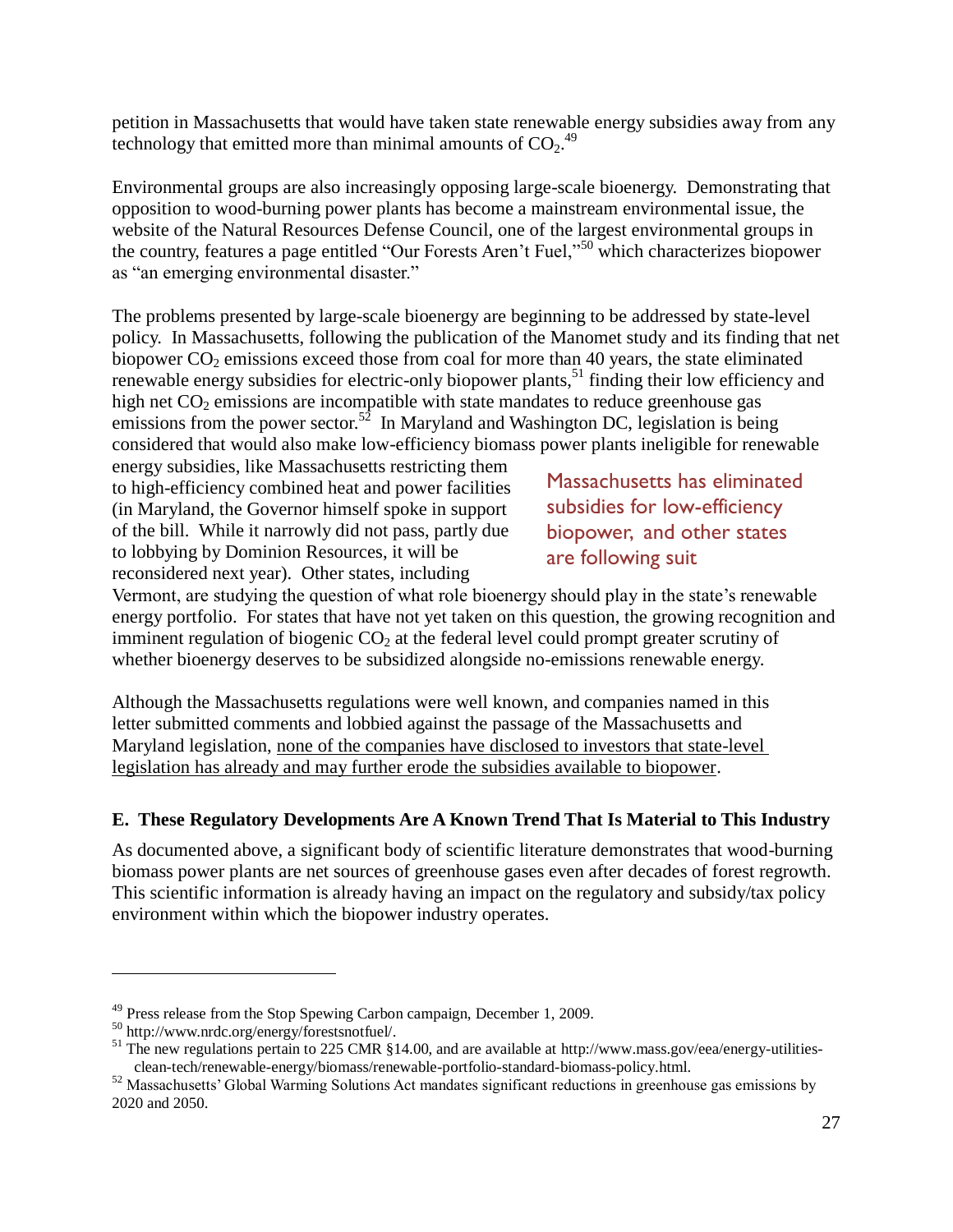We believe this is a "known trend" within the meaning of Regulation S-K that obligates a company to assess and disclose regulatory implications. The fact that this trend is known to these companies is demonstrated by their participation in state and federal rulemaking processes regarding the regulation of  $CO<sub>2</sub>$  from biomass power plants, where they have submitted comment letters that argue for biopower to be considered carbon neutral. For example, both Dominion and Southern Company submitted comments to the federal docket in response to EPA's calls for information and rulemaking on emissions regulation of biogenic  $CO_2$ <sup>53</sup>. The Companies' comments clearly state that regulation of biogenic  $CO<sub>2</sub>$  would impact their operations. Southern Company notes in particular, "Future biomass projects will be impacted if biogenic CO<sub>2</sub> emissions are not provided a permanent applicability exemption from the PSD and Title V Programs."<sup>54</sup> (We discuss company-specific evidence in more detail below).

Given that companies have acknowledged that new emission regulations of biogenic  $CO<sub>2</sub>$  could affect their businesses, the trend is known to the companies.

## <span id="page-27-0"></span>**F. SEC's Climate Guidance Requires Companies to Disclose These Developments**

The Securities Exchange Act requires publicly traded companies registered with the SEC to disclose certain information to assist investors in making informed investment decisions (see the Appendix for a discussion of these requirements). The SEC formally recognized the materiality of climate change-related information in its 2010 Climate Guidance,<sup>55</sup> which advises companies on existing disclosure requirements as they apply to climate change. The Guidance explains that the physical effects of global climate change, and the legislation, regulations and policies developed to address it, could all have a material effect on companies. Therefore, all publicly traded companies must assess the materiality of climate change matters to the company's business, determine what disclosures should be included in SEC filings with respect to climate change matters, and include required disclosures. Companies must also monitor legislative and regulatory developments on greenhouse gas and climate change matters at the international, Federal, state, and regional levels on an ongoing basis and assess the potential impact of developments on the company's business.<sup>56</sup>

The SEC reiterated the long-standing disclosure principles for dealing with uncertainty when it issued its guidance on climate change disclosures:

"In the case of a known uncertainty, such as pending legislation or regulation, the

<sup>&</sup>lt;sup>53</sup> Environmental Protection Agency. Call for Information: Information on Greenhouse Gas Emissions Associated with Bioenergy and Other Biogenic Sources (75 Fed. Reg. 41173 (July 15, 2010) and Proposed Rule: Deferral for CO2 Emissions from Bioenergy and Other Biogenic Sources Under the Prevention of Significant Deterioration (PSD) and Title V Programs (76 Fed. Reg. 15249 (March 21, 2011).

<sup>54</sup> Southern Company's Response to EPA's Call for Information: Information on Greenhouse Gas Emissions Associated with Bioenergy and Other Biogenic Sources (75 Fed. Reg. 41173 (July 15, 2010)), Docket ID No. EPA-HQ-OAR-2010-0560, page 3.

<sup>&</sup>lt;sup>55</sup> Commission Guidance Regarding Disclosure Related to Climate Change (Release Nos. 33-9106; 34-61469; FR-82) February 2010.

<sup>56</sup> "SEC Issues Interpretive Guidance On Climate Change Disclosures", Gibson, Dunn & Crutcher, LLP, February 4, 2010. Available online at http://www.gibsondunn.com/publications.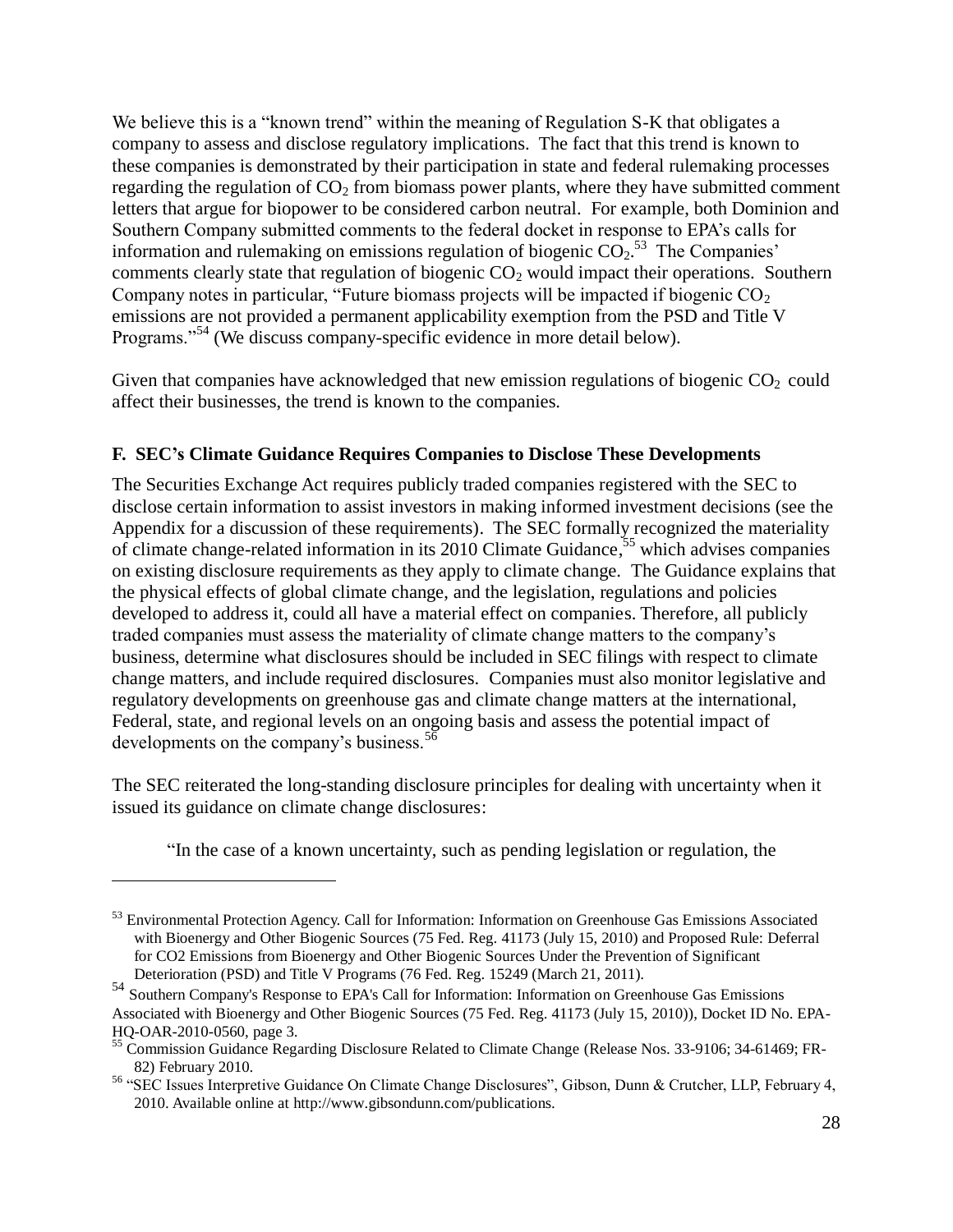analysis of whether disclosure is required in MD&A consists of two steps. First, management must evaluate whether the pending legislation or regulation is reasonably likely to be enacted. Unless management determines that it is not reasonably likely to be enacted, it must proceed on the assumption that the legislation or regulation will be enacted. Second, management must determine whether the legislation or regulation, if enacted, is reasonably likely to have a material effect on the registrant, its financial condition or results of operations. Unless management determines that a material effect is not reasonably likely, MD&A disclosure is required. In addition to disclosing the potential effect of pending legislation or regulation, the registrant would also have to consider disclosure, if material, of the difficulties involved in assessing the timing and effect of the pending legislation or regulation." (Emphasis added)

The Climate Guidance also states (footnote 71):

"Management should ensure that it has sufficient information regarding the registrant's greenhouse gas emissions and other operational matters to evaluate the likelihood of a material effect arising from the subject legislation or regulation."

With regard to bioenergy, the Climate Guidance would require companies to disclose:

1) Specific risks arising from existing or pending climate change-related legislation or regulation, such as the potential for climate change legislation or regulation of emissions from bioenergy facilities to materially increase the company's costs to operate its biomass power facilities.

2) The potential reduction in value of various renewable and "green" energy subsidies and tax credits from which the companies currently benefit.

3) The risk of decreased consumer demand for

energy that produces significant greenhouse gas emissions or services, compared to solar and wind energy.

4) Risks arising from reputational damage related to climate change, such as possible negative public reaction as the public comes to understand the speculative and potentially misleading presentation of the environmental and greenhouse gas benefits of the company's bioenergy investments.

## <span id="page-28-0"></span>**IV. ANALYSIS OF DISCLOSURES BY DOMINION, SOUTHERN COMPANY, AND COVANTA**

In this section we describe the statements and formal disclosures of material risk that Dominion, Southern Company and Covanta have made concerning their biopower investments. These fall into two main categories:

The SEC's Climate Guidance requires companies to disclose material risk from potential future regulations concerned with climate change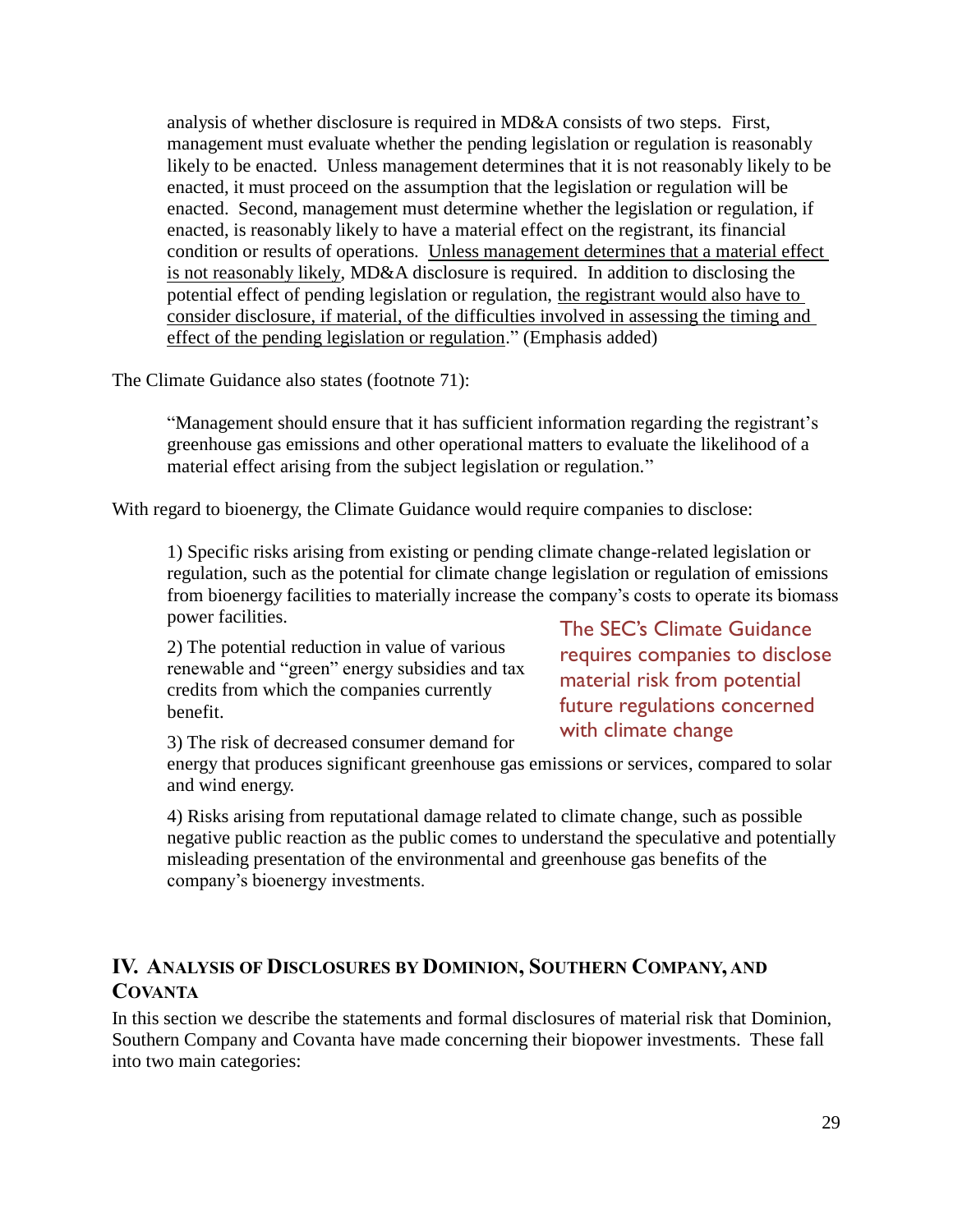- First, companies assert that bioenergy facilities "reduce"  $CO<sub>2</sub>$  emissions, or that emissions are "clean," in some instances without clarifying that the day-to-day  $CO<sub>2</sub>$ emissions of these facilities exceed those of competing combustion technologies, and that conventional air pollutant emissions are similar or greater.
- Second, companies make statements about bioenergy as a climate warming mitigation measure, and as carbon neutral, without qualification or disclosure of emerging science that refutes these claims, and the resulting prospects for adverse policy developments, legislation, and legal action that could materially impact operations or finances.

## <span id="page-29-0"></span>**A. Dominion - Virginia Electric and Power Company**

Dominion is a large U.S. energy company with diverse holdings across the Eastern United States. Dominion operates one of the largest biomass power stations in the United States, the 83 MW Pittsylvania station in Virginia.<sup>57</sup> In addition to Pittsylvania, Dominion began operation of the 585 MW Virginia City Hybrid Energy Center in July 2012, which will co-fire up to 60 MW biomass by 2020.<sup>58</sup> Dominion is also converting three coal-fired power plants to burn biomass (Altavista, Southampton, and Hopewell), and announced the completion of the Altavista plant conversion on July 15, 2013.<sup>59</sup> Dominion also plans to purchase another 20 MW of bioenergy from a non-utility generator. <sup>60</sup> Dominion's projections for energy generation from renewables in



Figure 5. Dominion's anticipated mix of renewable energy generation in 2020.<sup>61</sup>

<sup>57</sup> Dominion [2011-2012 Citizenship & Sustainability Report,](http://www.dominioncsr.com/assets/pdf/2011-12-DominionCSR.pdf) page 85 [\(http://www.dominioncsr.com/assets/pdf/2011-](http://www.dominioncsr.com/assets/pdf/2011-12-DominionCSR.pdf) [12-DominionCSR.pdf\)](http://www.dominioncsr.com/assets/pdf/2011-12-DominionCSR.pdf).

<sup>&</sup>lt;sup>58</sup> Dominion Virginia Power's and Dominion North Carolina Power's Report of Its Integrated Resource Plan. Before the Virginia State Corporation Commission and North Carolina Utilities Commission. Case No. PUE-2013-00088, Docket No. E-100, Sub 137. Filed August 30, 2013.

<sup>&</sup>lt;sup>59</sup> Announcement of Altavista conversion completion, [\(http://dom.mediaroom.com/2013-07-15-Dominion-Virginia-](http://dom.mediaroom.com/2013-07-15-Dominion-Virginia-Power-Completes-Biomass-Conversion-At-Altavista-Power-Station)[Power-Completes-Biomass-Conversion-At-Altavista-Power-Station\)](http://dom.mediaroom.com/2013-07-15-Dominion-Virginia-Power-Completes-Biomass-Conversion-At-Altavista-Power-Station).

<sup>60</sup> *See supra* footnote 60

<sup>&</sup>lt;sup>61</sup> Virginia Electric and Power Company d/b/a Dominion Virginia Power. Annual report to the State Corporation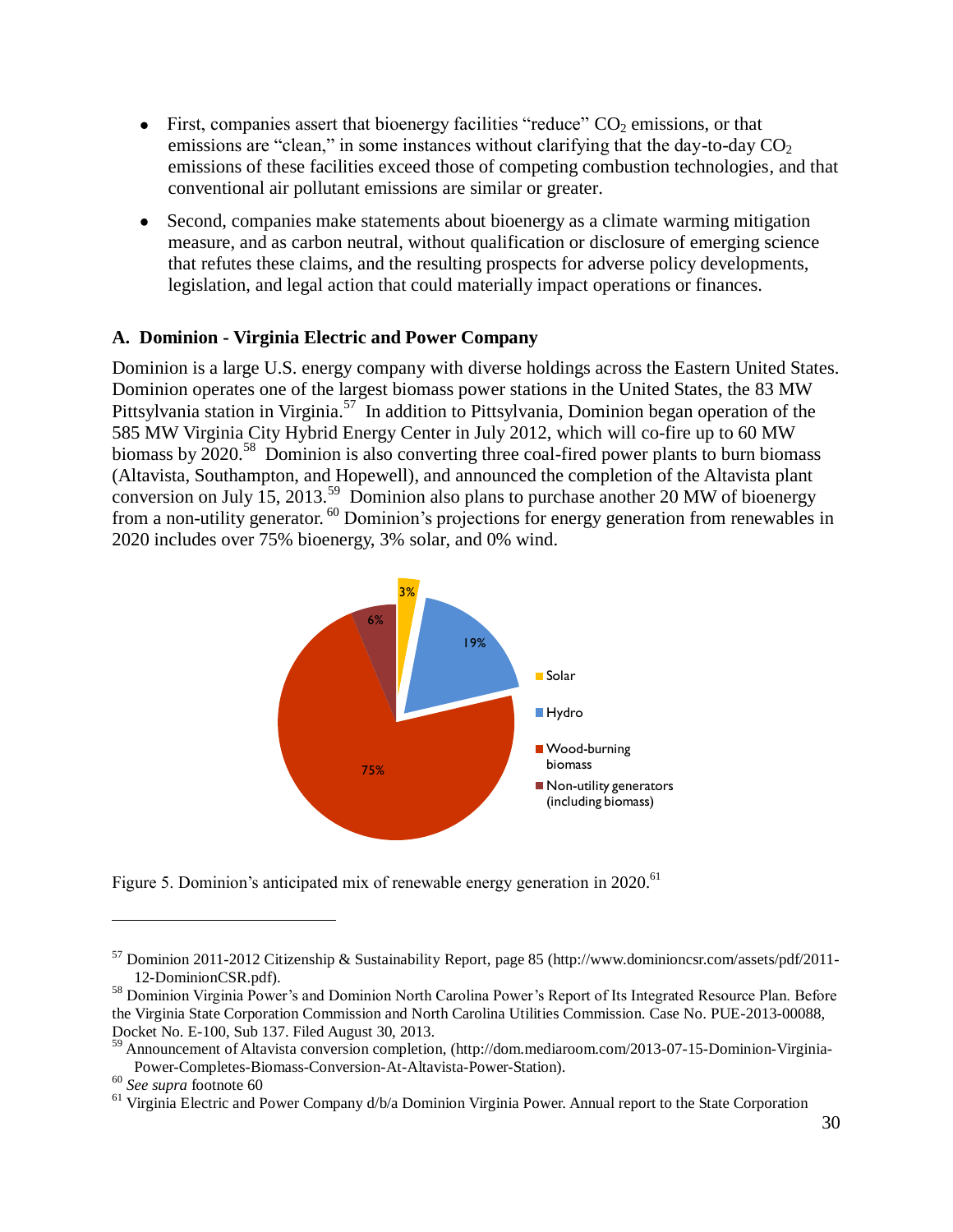In its Integrated Resource Plan for 2013, Dominion describes its use of bioenergy as "extensive," and states that the Company "considers biomass to be carbon neutral from an emissions standpoint."<sup>62</sup> Once Dominion's new bioenergy capacity comes online, the Company's total wood demand will likely be about 3.6 million tons per year.

Dominion meets renewable energy goals both by generating renewable energy and purchasing renewable energy credits from non-Dominion owned generating facilities. Dominion has a Green Power Program that offers Dominion customers the chance to voluntarily pay extra on their monthly electric bills to support alternative energy, including biopower. All the RECs that Dominion purchases with these funds are from non-Dominion owned facilities and are separate from the RECs that Dominion uses to meet state-level renewable portfolio standard goals.

Biopower is an important component of Dominion's Green Power program. In 2011, 9% of the RECs that Dominion purchased for the program came from biomass energy facilities, but this increased to 25% in 2012, an increase of 277 percent from the previous year.<sup>63</sup> We do not know what proportion of the RECs purchased by Dominion for this program come from combustion biopower facilities burning wood (and wood-derived products like pulping liquors from the paper industry), and what proportion comes from facilities that generate power by burning methane from animal waste or sewage facilities.

## <span id="page-30-0"></span>*1. Claims about biopower made on Dominion's website and in its marketing materials*

Dominion's website materials assert that biopower is "clean," that it "reduces" greenhouse gas emissions, and that it is "carbon neutral," but the website provides no background to explain the controversy underlying the question of bioenergy carbon neutrality.

The Company's web materials assert, "Although biomass burned as a fuel emits carbon dioxide, scientists consider the process to be 'carbon neutral' because an equal amount of carbon is released into

Dominion asserts its bioenergy holdings are clean and carbon neutral

the atmosphere that would have been returned to it when the trees decayed as part of their natural life cycle."<sup>64</sup>

This statement omits the fact that burning biomass dramatically increases day to day emissions over fossil fuels. According to the Energy information Administration, Virginia's fossil-fueled electricity sector<sup>65</sup> generated 61.5 million megawatt-hours of electricity in

Commission on renewable energy. November 1, 2012.

 $62$  Dominion Virginia Power's and Dominion North Carolina Power's Report of Its Integrated Resource Plan. Before the Virginia State Corporation Commission and North Carolina Utilities Commission. Case No. PUE-2013-00088, Docket No. E-100, Sub 137. Filed August 30, 2013.

<sup>&</sup>lt;sup>63</sup> "The Facts about Dominion Green Power Renewable Energy Certificates (RECs)," Dominion Green Power, [\(https://www.dom.com/dominion-virginia-power/customer-service/energy-conservation/pdf/gp-facts-about](https://www.dom.com/dominion-virginia-power/customer-service/energy-conservation/pdf/gp-facts-about-recs.pdf)[recs.pdf\)](https://www.dom.com/dominion-virginia-power/customer-service/energy-conservation/pdf/gp-facts-about-recs.pdf), pages 1-2.

<sup>64</sup> Dominion website, (https://www.dom.com/about/stations/renewable/biomass-stations.jsp).

<sup>&</sup>lt;sup>65</sup> Virginia's fossil-fueled electricity sector includes electric utilities and independent power producers.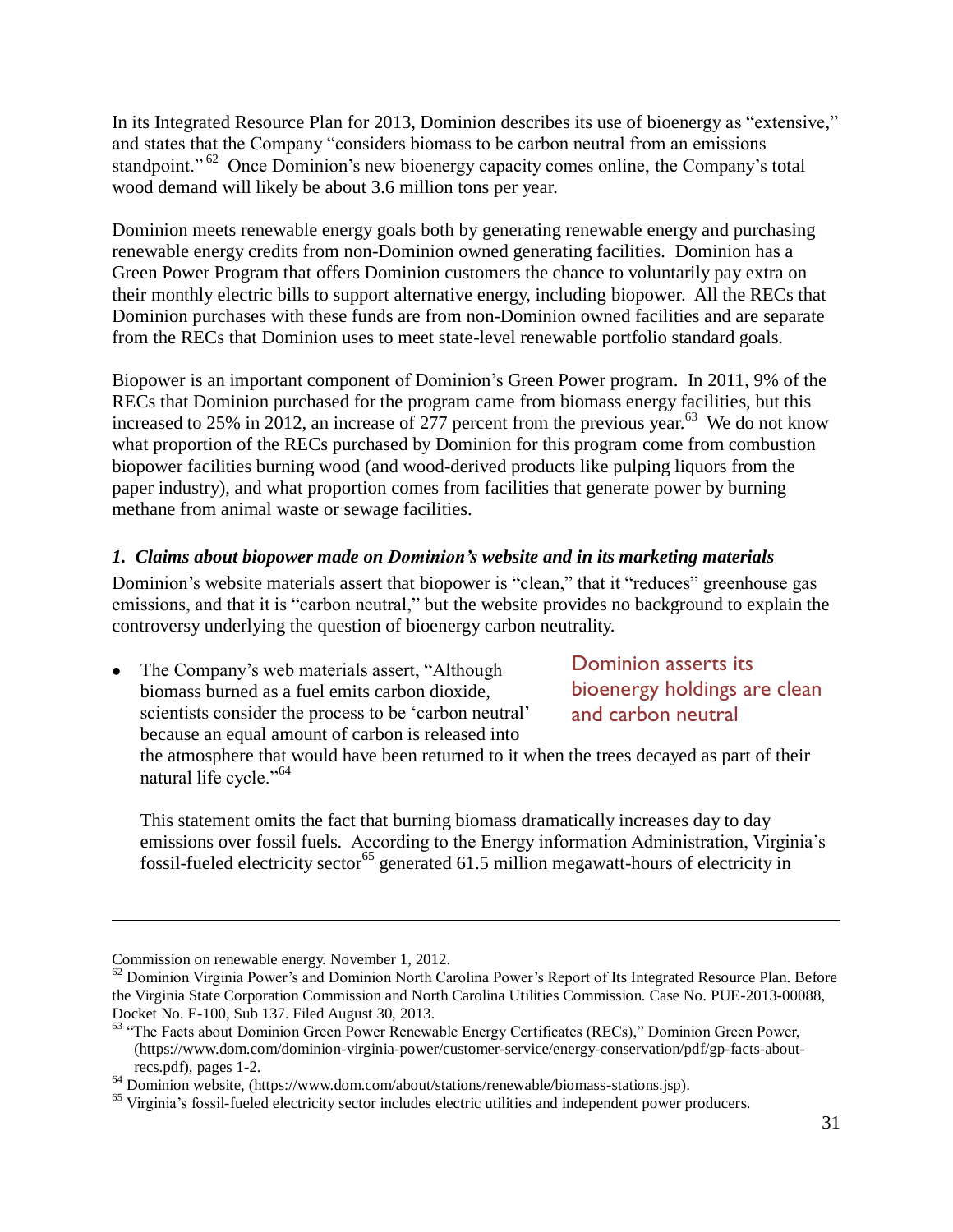2011,<sup>66</sup> and emitted 31.4 million tons of  $CO_2$ .<sup>67</sup> Once Dominion's bioenergy capacity is all online (Pittsylvania plus the new facilities) these facilities at fulltime operation will represent a 4.1% bump in electricity generation, but will cause an 11.7% increase in day to day power sector  $CO<sub>2</sub>$  emissions over the 2011 baseline.

A promotional video for the Pittsylvania Power Station states,<sup>68</sup> "In addition to being renewable, biomass is also a source of low carbon energy… As Dominion works to further increase its renewable energy portfolio, Pittsylvania Power Station will remain the foundation on which the company's efforts are based. Clean, reliable, and renewable." (Emphasis added).

However, permitted emissions from the 83 MW Pittsylvania plant, according to its Title V emissions permit,<sup>69</sup> are 96.4 tons per year (tpy) particulate matter, 77.1 tpy sulfur dioxide, 482.1 tpy nitrogen oxides, 1,687.3 tpy carbon monoxide, and 337.5 tpy volatile organic compounds. (See Figure 1 above for a comparison of how much lower emissions from a modern gas plant would be. Pittsylvania's  $CO<sub>2</sub>$  emission rate is not set in the permit but the plant's emissions at nearly full-time operation are around 1 million tons per year, based on standard assumptions about facility efficiency. A gas plant would emit about one-third as much).

Literature on Dominion's "Green Power" program assures ratepayers that new energy investments, including biopower, "reduce greenhouse gas emissions."<sup>70</sup> Referring to the company's conversion of three Virginia coal plants to burn wood, the brochure states "These renewable generation facilities are expected to

begin burning clean biomass in 2013."<sup>71</sup>

 $\overline{a}$ 

Combined capacity of the Altavista, Southampton and Hopewell plants will be 153 MW. Construction permits<sup> $72$ </sup> for the facilities reveal that their combined permitted emissions will be 253.2 tpy of  $PM_{2.5}$ , 114.6 tpy sulfur dioxide, 1,237 tpy nitrogen oxides, 2,748 tpy carbon monoxide, and

Dominion's coal-to-biomass conversions will emit almost two million tons of  $CO<sub>2</sub>$  per year, and thousands of tons of particulate matter, nitrogen oxides, and carbon monoxide

129.4 tpy volatile organic compounds. Wood use at each plant will be about 785,000 tons per year. Whereas EPA data show that combined  $CO<sub>2</sub>$  emissions from the three plants

<sup>&</sup>lt;sup>66</sup> Energy Information Administration. Annual generation, State historical tables for 2011, released November 2012. Washington, DC.

 $67$  Energy Information Administration. Annual emissions, State historical tables for 2011, released November 2012. Washington, DC.

<sup>68</sup> Available at http://www.youtube.com/watch?feature=player\_embedded&v=UdVbknG7WNk#!.

<sup>69</sup> Available at<http://www.deq.state.va.us/Portals/0/DEQ/Air/Permitting/TitleVPermits/30871tvada.pdf>

 $^{70}$  Dominion's "Green Power" brochure (https://www.dom.com/dominion-virginia-power/customer-service/energyconservation/pdf/gp-brochure.pdf) states, "*Your participation in Dominion Green Power supports renewable energy and creates environmental benefits*". One benefit listed is "*reduce greenhouse gas emissions*".

<sup>71</sup> "Biomass Power," Dominion Website [\(https://www.dom.com/about/stations/renewable/biomass-stations.jsp\)](https://www.dom.com/about/stations/renewable/biomass-stations.jsp). <sup>72</sup> Available at

<http://www.deq.state.va.us/Programs/Air/PermittingCompliance/Permitting/PowerPlants/BiomassPermits.aspx>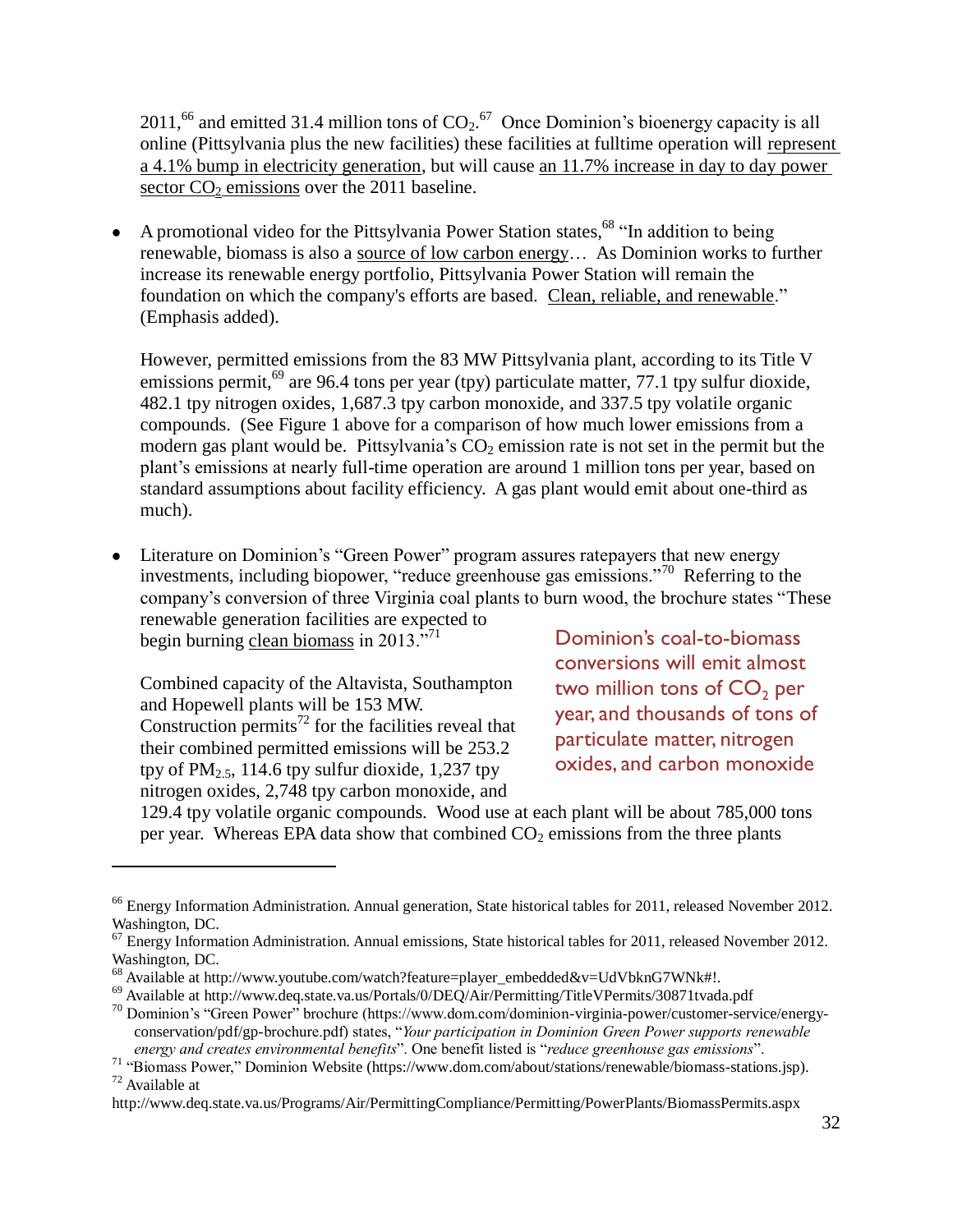burning coal were 0.69 million tons in 2010, once converted to wood,  $CO<sub>2</sub>$  emissions from the three plants will be around 1.8 million tons per year.

## <span id="page-32-0"></span>*2. Claims about biopower made to the Virginia State Corporation Commission*

In its application and testimony to the Virginia State Corporation Commission (SCC) supporting the Biomass Conversions at Hopewell, Altavista and Southampton Power Stations,<sup>73</sup> Dominion made numerous claims regarding biopower. A notable exchange that highlights the incredulity with which certain claims are sometimes met occurred between a Dominion witness and a Commissioner:

COMMISSIONER CHRISTIE: Before you leave that. This has always fascinated me. Walk me through again - THE WITNESS: Yes. COMMISSIONER CHRISTIE: -- why a commodity that when you burn it produces twice as much carbon as coal is considered carbon neutral. Just walk me through that again.

The witness then went on to describe that residues would decompose in 10 to 15 years, or 25 years for large logs, and that burning these residues should therefore be considered carbon neutral.<sup>74</sup> However, this argument is invalid. It might be valid if Dominion's converted coal plants operated for a single year and then shut down, but for facilities in continuous operation for a period of 20 years, based on the methodology used in the Manomet study, the net cumulative atmospheric  $CO<sub>2</sub>$  loading over this period would be about 14 million tons *more* than if the residues had simply decomposed. Further, this would be the case only if Dominion were solely burning forestry residues generated in the course of sawtimber harvesting. However, as Dominion has stated in testimony to EPA and highlighted above, the Company includes whole trees in its definition of "waste" wood.<sup>75</sup> Such whole trees may or may not include trees which would not have been cut down but for the market created by Dominion's biomass facilities.

## <span id="page-32-1"></span>*3. Dominion's disclosures to the SEC*

 $\overline{a}$ 

<span id="page-32-2"></span>a) Disclosures concerning federal regulation of bioenergy

While Dominion has significant bioenergy investments, we were only able to locate a few, vague statements disclosing risks to the Company's bioenergy holdings in the company's SEC filings. They are:

<sup>&</sup>lt;sup>73</sup> 2011 Testimony Before the State Corporation Commission of Virginia Regarding Dominion's Applications for Approval of Major Unit Modification and Approval of Rate Adjustment for the Biomass Conversions (Switching from Coal to Biomass at Hopewell, Altavista, and Southampton Power Stations).

<sup>74</sup> Commonwealth of Virginia, State Corporation Commission. Transcript of hearings held January 12, 2011. Case No. PUE-2011-00073, Vol. III 01-12-2012. Page 693.

<sup>&</sup>lt;sup>75</sup> Pamela F. Faggert, Dominion Resources Services, Inc. Comments to the Science Advisory Board biogenic carbon emissions panel on its draft advisory report regarding EPA's accounting framework for biogenic  $CO<sub>2</sub>$  emissions from stationary sources. March 16, 2012.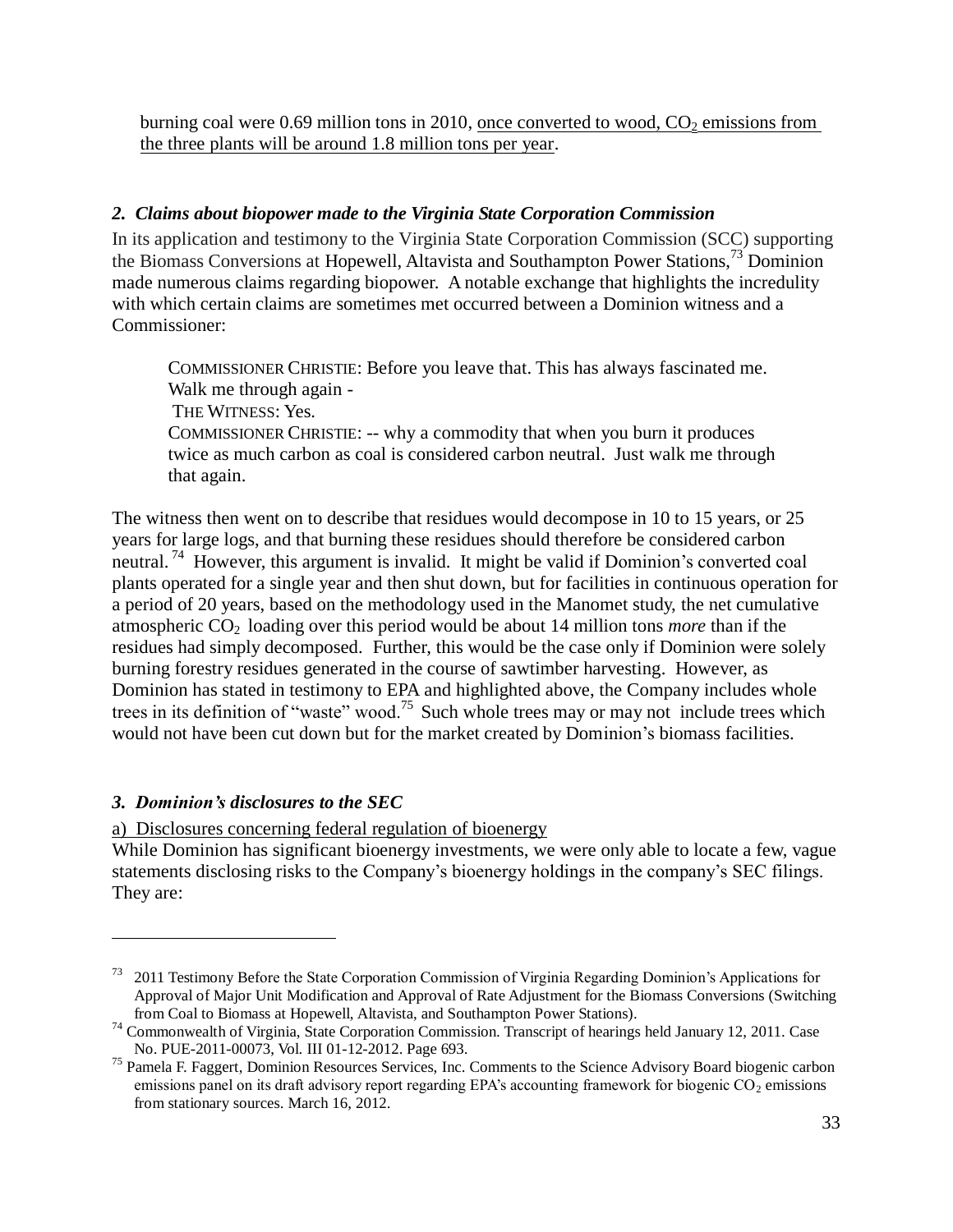- "Below are some of the Companies' efforts that have or are expected to reduce the Companies' overall carbon emissions or intensity: . . . Virginia Power added 83 MW of renewable biomass and is converting three coal-fired power stations to biomass, which is anticipated to be considered carbon neutral by regulatory agencies." <sup>76</sup> (emphasis added)
- "While Virginia Power's new Virginia City Hybrid Energy Center, which started commercial operations in July 2012, is a new source of GHG emissions, Virginia Power has taken steps to minimize the impact on the environment. The new plant is expected to use at least  $10\%$  biomass for fuel...."<sup>77</sup>

The company also made a general disclosure about potential effects of climate policy:

"There are other legislative proposals that may be considered that would have an indirect impact on GHG emissions. There is the potential for the U.S. Congress to consider a mandatory Clean Energy Standard. In addition to possible federal action, some regions and states in which Dominion and Virginia Power operate have already adopted or may adopt GHG emission reduction programs. Any of these new or contemplated regulations may affect capital costs, or create significant permitting delays, for new or modified facilities that emit GHGs."  $^{78}$ 

However, this general disclosure was notably lacking in specifics regarding the known emerging risks associated with the company's substantial biopower investments.

#### <span id="page-33-0"></span>b) Other disclosures

Despite the lack of disclosure in SEC filings, testimony by Dominion on state-level legislation and in state-level regulatory proceedings shows that the company is well aware that should biogenic  $CO<sub>2</sub>$  be increasingly regulated, this could undercut their biopower investments.

Dominion admits that losing renewable energy subsidies would hurt their bioenergy business, but has not disclosed this to investors

Dominion wants to collect renewable energy subsidies in Maryland for the three coal plants that it is converting to biomass in Virginia. Testifying against the bill in Maryland that would eliminate subsidies for low-efficiency biopower, Dominion wrote:

"When Dominion made the decision to convert these coal units to biomass, Maryland law classified biomass as a Tier I renewable resource. The classification was a significant factor in making a business case to invest over \$165 million to convert these facilities. Now, with these plants approved and

<sup>76</sup> Dominion Resources, 2012 10-K, page 30.

<sup>77</sup> *Id*. at page 32.

<sup>78</sup> *Id*. at page 48.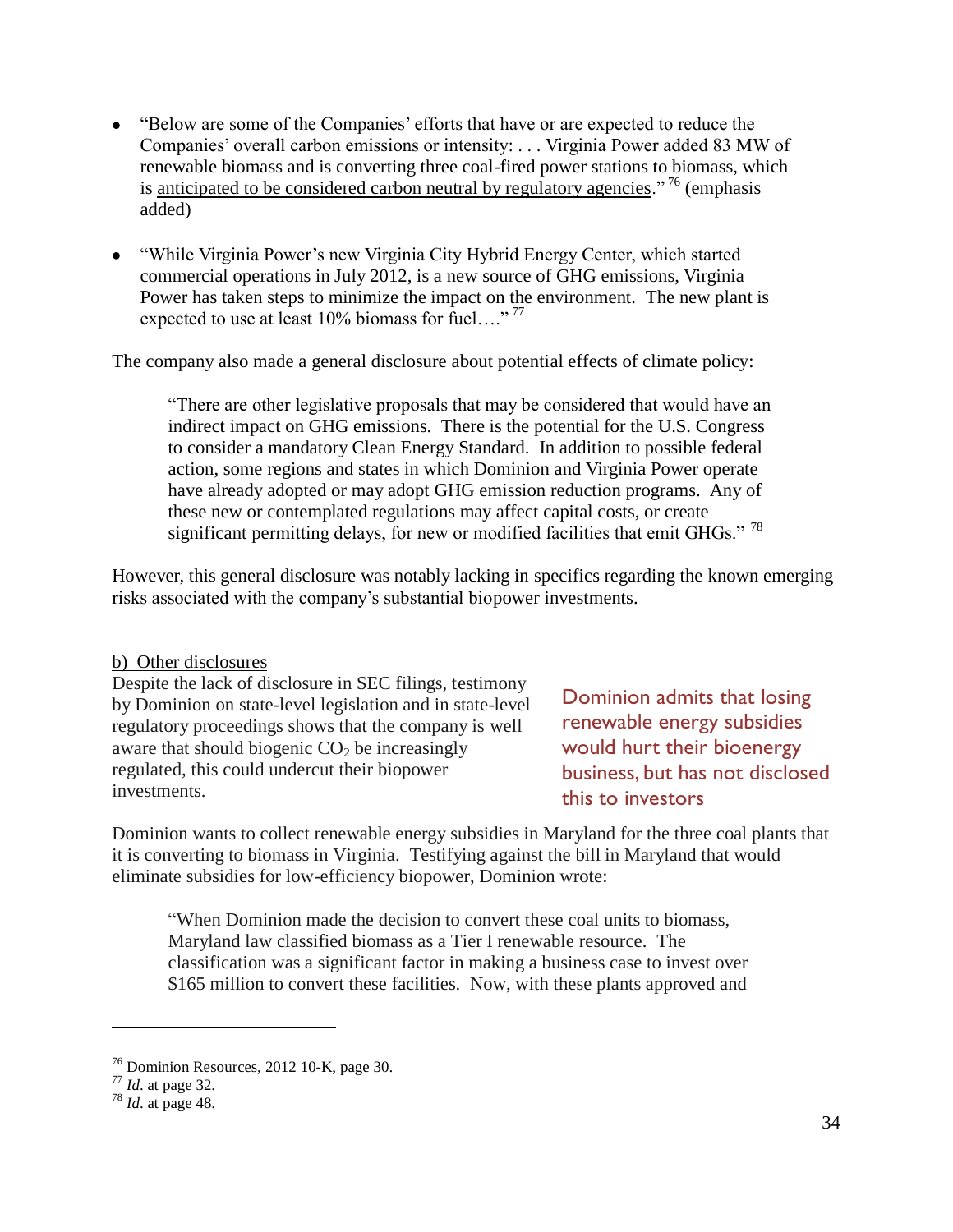currently under construction, this bill would eliminate a key revenue stream that is considered critical to their economic viability."<sup>79</sup> (Emphasis added)

However, there is no mention of the Maryland legislation in any of Dominion's SEC filings.

In its letter to the Maryland Legislature, Dominion also reveals how marginal bioenergy investments are in light of natural gas prices, an observation that is likely of interest to investors. The Company states,

"In an era of very low natural gas prices, new biomass units, although they play an important role in renewable energy policy, are simply not cost competitive. However, biomass conversions of coal units are cost competitive, when the value of both the energy produced, the air quality benefits compared to coal, and the value of the renewable energy credits produced are considered."<sup>80</sup>

In testimony to the State Corporation Commission, Dominion representatives stated that the three coal plant conversions will save customers approximately \$388 million over the next 25 years compared to continued operation of the units on coal.<sup>81</sup> However, the testimony also states that this assessment depends on continuing tax credits and state subsidies for biopower and

continued non-regulation of biogenic  $CO<sub>2</sub>$ . Dominion representatives testified $\overline{^{82}}$  that at an expected annual capacity factor of 92% for all three converted facilities, the value of federal renewable energy Production Tax Credits (PTC) earned by the plants is expected to produce a Net Present Value (NPV) to customers of

The viability of Dominion's coal plant conversions depends on treating bioenergy as if it has zero  $CO<sub>2</sub>$  emissions

approximately  $$120$  million.<sup>83</sup> Dominion stated that the converted power stations would remain economical after the PTC expired $^{84}$  due to lower emissions costs and the value of the RECs produced by the facilities.<sup>85</sup> However, Dominion's written testimony to the SCC acknowledges that under a scenario where biomass is not considered carbon neutral, the value of converting the

 $79$  Letter from Carolyn Moss, Dominion Resources, to Thomas Middleton, Chair of the Senate Finance Committee of the Maryland Legislature. March 5, 2013.

<sup>80</sup> *Id.*

 $\frac{81}{10}$  Dominion states that the conversions will save customers approximately \$388 million net present value ("NPV") over the entire 25-year lives of the converted power stations when compared to continued operation of the units on coal. Application of Virginia Electric and Power Company for approval and certification of the proposed Major Unit Modification of the Altavista Power Station under sec. 56-580D and 56-46.1 of the Code of Virginia and for approval of rate adjustment under sec. 56-585.1 A 6 of the Code of Virginia, Case No. PUE-2011-00073, June 27, 2011, page 5.

<sup>82</sup> *Id*. at page 11.

<sup>&</sup>lt;sup>83</sup> Dominion states that the fuel used will meet the definition of eligible biomass set in Section 45 of the United States Internal Revenue Code, which governs the PTC. In making these calculations, Dominion assumed that 95% of the electricity generated from the converted facilities would be eligible for the federal PTC, because at least 95% of the fuel used at each of the power stations would qualify as eligible biomass.

<sup>&</sup>lt;sup>84</sup> The PTC is granted for a period of ten years.

<sup>&</sup>lt;sup>85</sup> Direct Testimony of Diane Leopold on behalf of Virginia Electric and Power Company Before the State Corporation Commission, Case No. PUE-2011-00073, -74, -75, page 14.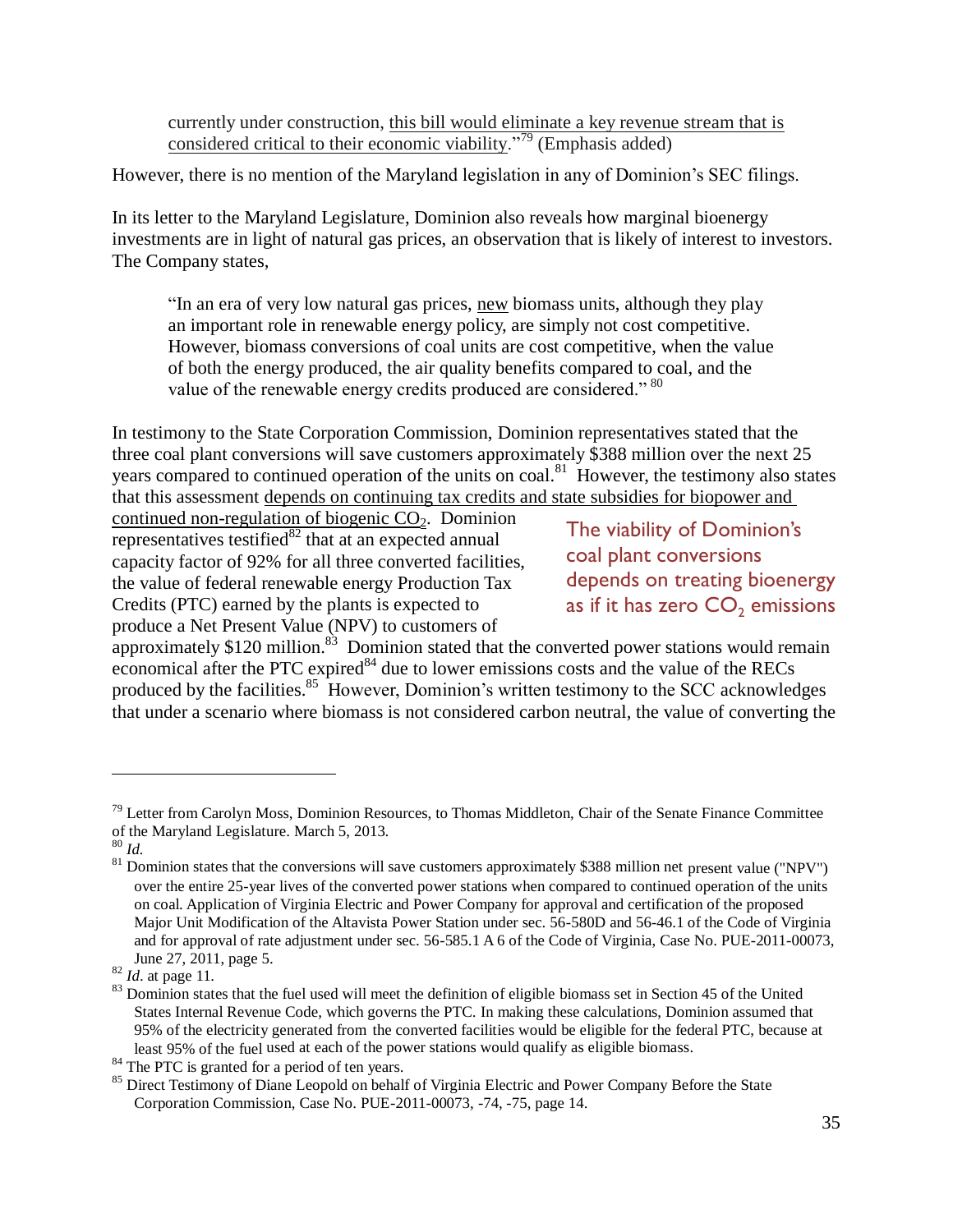power plants to biomass would be significantly less than the Net Present Value of continued operation on coal.<sup>86</sup>

However, this admission may only be discovered by reading hundreds of pages of company testimony in this case, and is therefore not available to ordinary investors. It does not appear in the company's shareholder disclosures.

Dominion also admits that regulation of biogenic  $CO<sub>2</sub>$  would threaten its investments in its comment letters to EPA. Dominion wrote to EPA's Science Advisory Board during deliberations about Clean Air Act regulation of biogenic  $CO<sub>2</sub>$ , referencing Dominion's several biopower facilities, including the three coal plants it is converting to burn biomass. The letter acknowledges that regulating biopower emissions would present a financial risk to the company:

"Given the current economic assumptions for the stations to be converted to biomass mentioned above, they are expected to provide significant customer value under a broad range of future market conditions. The value of future biomass power facilities could be diminished while not actually reducing overall carbon emissions if EPA implements a policy which relies on an accounting framework which devalues the "carbon neutrality" of biogenic  $CO_2$  emissions; particularly that of waste wood."<sup>87</sup> (Emphasis added)

The Company asked the SAB to either treat all wood-based biogenic energy as categorically excluded from CO<sub>2</sub> emission regulation, or alternatively to treat the materials as *a priori* carbon neutral. The SAB's report did not support either such position.

<span id="page-35-0"></span>c) Summary of Dominion's disclosures

 $\overline{a}$ 

Dominion's disclosures in SEC filings make the concrete risks facing the Company sound vague and nonspecific. The Company has not disclosed that EPA's deadline for regulating biogenic CO<sub>2</sub> emissions is approaching, or that EPA's Science Advisory Board has stated that bioenergy can not be assumed to be carbon neutral and that EPA seems likely to adopt the SAB approach for carbon accounting. The Company has not disclosed that EPA's deferral for counting biogenic  $CO<sub>2</sub>$  toward PSD applicability was deemed illegal by the Court. Finally, there is no disclosure that there is a strenuous effort in Dominion's own service territory to eliminate renewable energy subsidies for biopower, including for Dominion's coal plant conversions, which by Dominion's own admission would "eliminate a key revenue stream that is considered critical to their economic viability."

<sup>&</sup>lt;sup>86</sup> Direct Testimony of Glenn A. Kelly on behalf of Virginia Electric and Power Company Before the State Corporation Commission, Case No. PUE-2011-00073, -74, -75, page 13.

<sup>&</sup>lt;sup>87</sup> Pamela F. Faggert, Dominion Resources Services, Inc. Comments to the Science Advisory Board biogenic carbon emissions panel on its draft advisory report regarding EPA's accounting framework for biogenic  $CO<sub>2</sub>$  emissions from stationary sources. March 16, 2012.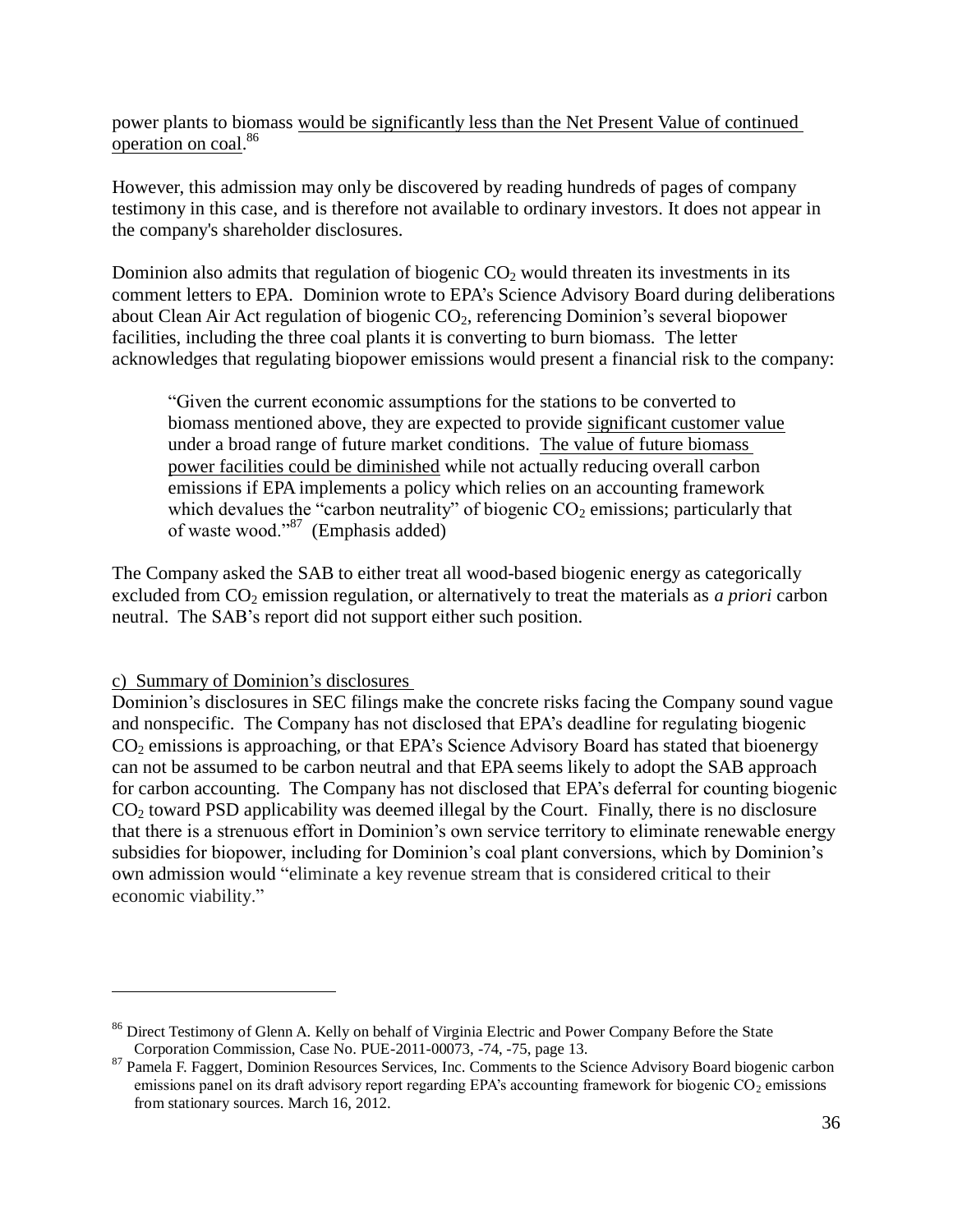## <span id="page-36-0"></span>*4. Associated Potential Material Harms*

### <span id="page-36-1"></span>a) Financial Impacts

Virginia and North Carolina have both set Renewable Portfolio Standards (RPS) to ensure a certain amount of electricity is produced from renewable sources. Dominion has committed to meeting Virginia's voluntary goals of 12% of base year electric energy sales from renewable power sources by 2022, and 15% by 2025, and North Carolina's RPS of 12.5% by 2021.<sup>88</sup> The company has stated that the coal plant conversions to biomass will generate 1.2 million Tier I RECs per year, of which 80.69% will be available toward meeting Dominion's RPS requirements in Virginia.

However, the company has stated that it is likely to sell its Tier I biomass RECs in another state where prices are higher, and purchase back less expensive Tier II RECs to meet its obligations in-state, using the difference in price to defray the costs of converting the coal plants to biomass.<sup>89</sup> Maryland Tier I RECs are currently around \$14/MWh, suggesting that the company could collect around \$13.5 million per year from sale of biomass RECs in that state, with the net gain being the cost of those RECs, minus whatever Virginia Tier II RECs cost. Dominion lobbied against the 2013 bill that would have made low-efficiency, high-emissions biopower ineligible to receive RECs in Maryland.<sup>90</sup> The bill did not pass, but is likely to be offered again. If the bill passes, and Dominion loses access to bioenergy RECs in Maryland, the company would further face additional costs in paying for the coal plant conversions.

Dominion may face further permitting costs for its coal-to-biomass conversions. The facilities all "avoided" PSD permitting, but all are major sources for  $CO<sub>2</sub>$  that received permits during the period that EPA's deferral for biogenic CO<sub>2</sub> was in place. As a result of the *Center for Biological Diversity* decision, these facilities may be compelled to apply for new permits under the PSD program. This process would incur additional costs for the coal plant conversions.

#### <span id="page-36-2"></span>b) Reputational Damage

As the greenhouse gas impacts of bioenergy are increasingly recognized and regulated, Dominion's heavy emphasis on biopower to meet its renewable energy generation goals could expose the company to reputational damage. Dominion portrays biomass energy as an investment that reduces greenhouse gas emissions, marketing it to individual customers who voluntarily pay extra for "renewable" power through the Company's Green Power Program. Dominion brands itself as an ethical and environmentally responsible company. As the company states in its 2011-2012 Citizenship and Sustainability Report, "Integrity, individual responsibility and accountability go hand-in-hand with bottom-line results. We cannot and will not take shortcuts to achieve our goals and fulfill our obligations to stakeholders."<sup>91</sup> Contrary to this statement, however, it can be argued that keeping old coal plants operating by converting them to

<sup>88</sup> Dominion 2012 10-K, page 30.

<sup>89</sup> Altavista Biomass Application Vol. 1, Page 15, Section J.40.

<sup>&</sup>lt;sup>90</sup> Letter from Carolyn Moss, Dominion Resources, to Thomas Middleton, Chair of the Senate Finance Committee of the Maryland Legislature. March 5, 2013.

<sup>&</sup>lt;sup>91</sup> Dominion 2011-2012 Citizenship & Sustainability Report, page. 10 (http://www.dominioncsr.com/assets/pdf/2011-12-DominionCSR.pdf).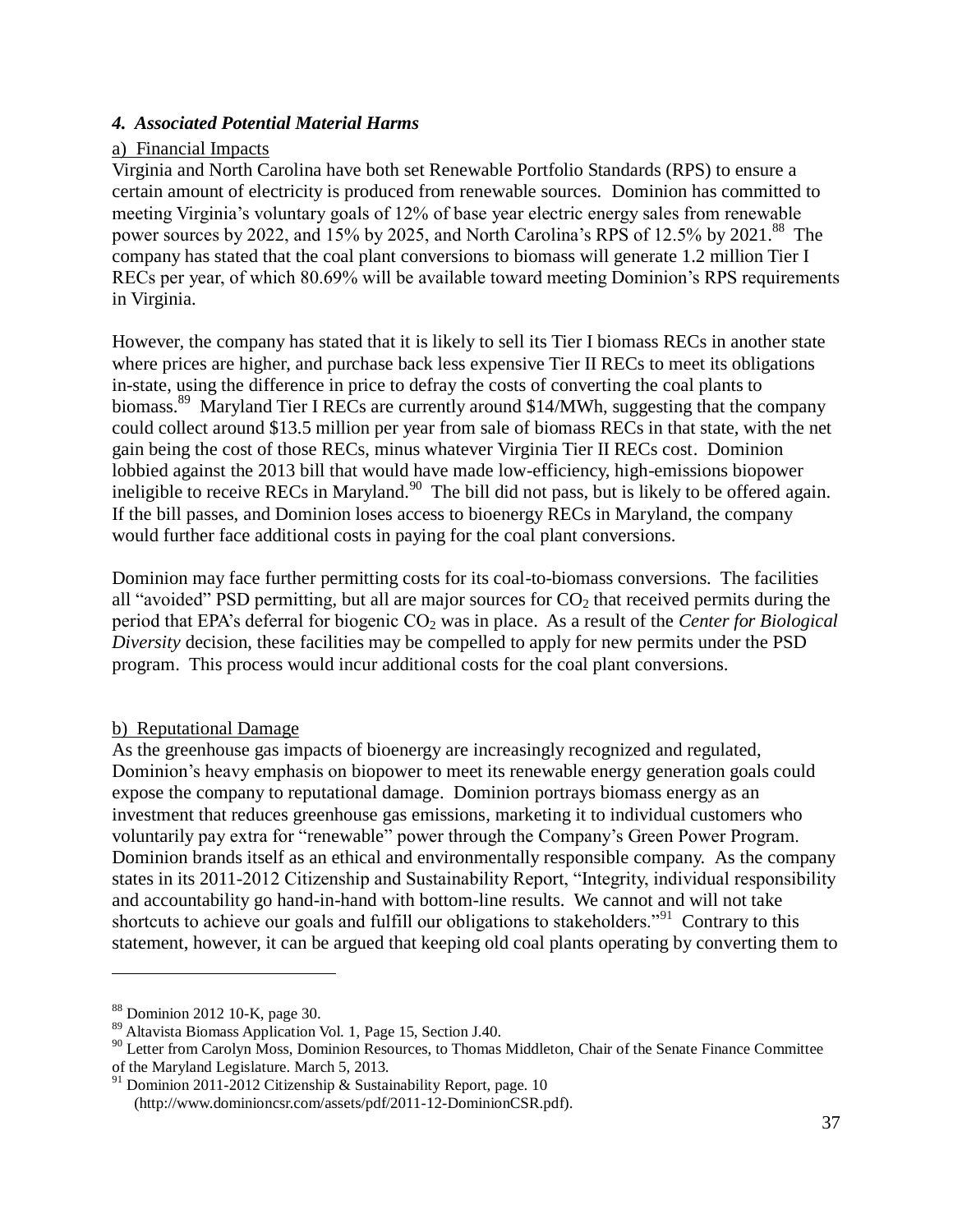burn biomass, instead of developing no-emissions renewable energy resources, is actually a significant shortcut.

## <span id="page-37-0"></span>**B. Southern Company**

 $\overline{a}$ 

Southern Company is one of the largest electric utilities in the nation, providing electricity service to over 4.4 million retail customers through its subsidiaries Alabama Power, Georgia Power, Gulf Power, Southern Power, and Mississippi Power. At the end of 2012, the company directly owned one biomass facility, the Nacogdoches plant near Sacul, Texas. Using 1 million tons of wood per year and with 116 MW capacity, the Nacogdoches facility is one of the largest biomass power stations in the United States (although the facility was idled a few months after it went online, due to the high cost of its power relative to other available sources, including wind and natural gas). $92$ 

Southern Company subsidiaries own biomass power facilities or interest in biomass energy facilities across the United States. Alabama Power has been co-firing biomass as part of normal operations at its Plant Gadsden for nine years and is planning to add another 22.5 MW of biopower to its generation mix. $^{93}$  Mississippi

Southern Company's 116 MW Nacogdoches biomass power plant in Texas was idled after startup due to high costs compared to natural gas and wind

Power is actively researching the use of biomass for re-powering and co-firing its existing plants and is currently working with the U.S. Forest Service to evaluate co-firing biomass from the Talladega National Forest with pulverized coal (wood harvesting is already under way).<sup>94</sup> Georgia Power has a 20-year agreement for power from woody biomass with Yellow Pine Energy Co. LLC in Fort Gaines, GA, a 110 MW biomass plant, and a 15-year contract for biomass power from Greenway Renewable Power LLC near Franklin, GA.<sup>95</sup> Georgia Power was in the process of converting its Plant Mitchell coal boiler to biomass, but put this project on hold in 2011, requesting a delay of 2 - 4 years while the company determines costs associated with new pollutant emission regulations.<sup>9</sup>

## <span id="page-37-1"></span>*1. Claims Made in Southern Company's Website and Marketing Materials*

Southern Company's website claims biopower is carbon neutral, clean, and "good for the community."

 $92$  O'Grady, Eileen. Top US biomass plant largely idle; Austin Energy cuts purchases. Reuters. December 2, 2012. <http://www.reuters.com/article/2012/12/06/utilities-southern-biomass-idUSL1E8N5CAD20121206> 93 Corporate Responsibility, Building Renewable Resources, [\(http://www.southerncompany.com/corporate](http://www.southerncompany.com/corporate-responsibility/energy-innovation/building.aspx)[responsibility/energy-innovation/building.aspx\)](http://www.southerncompany.com/corporate-responsibility/energy-innovation/building.aspx).

<sup>&</sup>lt;sup>94</sup> Biomass Energy, Mississippi Power website, http://www.mississippipower.com/topic\_renewable/biomass.asp <sup>95</sup> Georgia Farm Bureau, "Georgia's Largest Biomass Power Plant Under Development," 8/16/2011 (by Biomass Magazine) [\(http://www.gfb.org/gfbnews/GFBNewsMoreInfo.asp?RecordID=1993\)](http://www.gfb.org/gfbnews/GFBNewsMoreInfo.asp?RecordID=1993).

<sup>&</sup>lt;sup>96</sup> Georgia Power notes in a recent petition to the Georgia Public Service Corporation that the Industrial Boiler MACT, new coal combustion residuals rule and biogenic GHG considerations may make the conversion economically unfeasible. "Georgia Power's Petition for Approval of the First Construction Monitoring Report for the Mitchell Project and Request for a Delay in Construction", GPSC Docket No. 28158, page 6.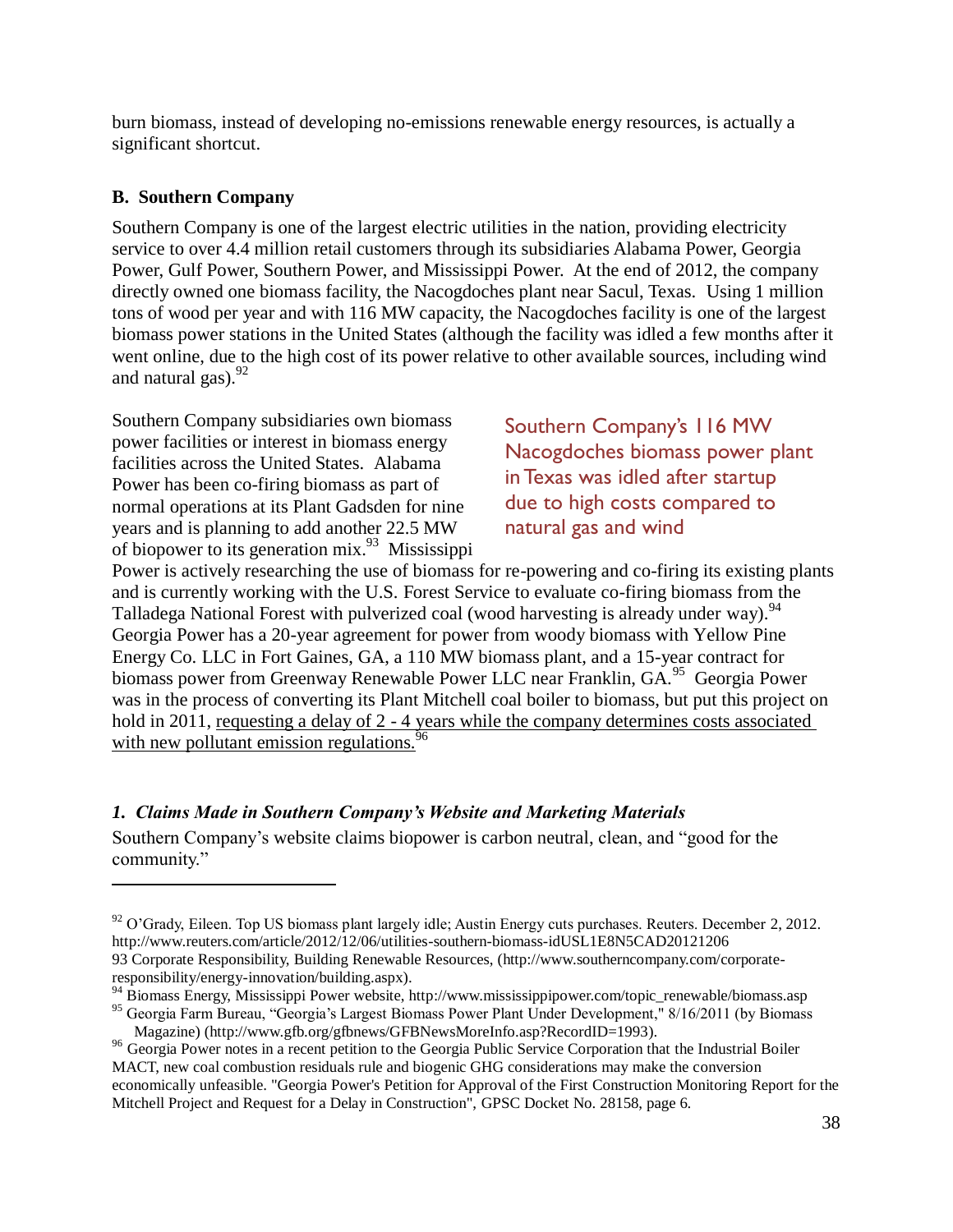- It states, "Southern Company continues to develop and deploy smarter and cleaner energy technologies, including increased energy efficiency, nuclear power, clean coal and renewables." Referencing the 100 MW wood-burning plant the Company built in Texas, the website states, "Nacogdoches represents another step in developing a diverse portfolio to meet the nation's growing energy demands."<sup>97</sup>
- A promotional video claims, "Using a renewable resource [biomass] to produce electricity is clean and environmentally responsible, and good for the community."<sup>98</sup>
- The website states, "Benefits of Biomass Energy. In Georgia, trees are an abundant, renewable natural resource when properly managed as part of a balanced energy program. Georgia Power is investing in the research and technology required to convert coal-burning plants to biomass. Processing wood as biomass is considered carbon-neutral since the resultant emissions equal the carbon dioxide absorbed by the trees as they matured."<sup>99</sup>

## <span id="page-38-0"></span>*2. Southern Company's disclosures to the SEC*

### <span id="page-38-1"></span>a) Disclosures concerning federal regulation of bioenergy

Southern Company appears to be aware of the risk that federal regulation of biogenic  $CO<sub>2</sub>$  would present to the Company's bioenergy holdings – for instance, the Company's comments to EPA on the deferral rule stated, "By not properly exempting biogenic  $CO<sub>2</sub>$  emissions, the PSD and Title V Programs potentially create disincentives to proceed with bioenergy projects" and that "Future

biomass projects will be impacted if biogenic  $CO<sub>2</sub>$ emissions are not provided a permanent applicability exemption from the PSD and Title V Programs."<sup>100</sup> In its SEC filings, however, Southern only notes that there is uncertainty surrounding environmental regulation and that future regulation of greenhouse gases could negatively impact the company, but does not give any hint that biogenic  $CO<sub>2</sub>$  emissions may present a special risk.

 $\overline{a}$ 

Southern Company told EPA that regulating biogenic  $CO<sub>2</sub>$ would impact bioenergy projects, but has not disclosed this to investors

The only relevant statements we were able to locate in the company's 2012 10-K were the following, which specifically mention coal, but not bioenergy:

(1) "The Southern Company system's costs of compliance with environmental laws are significant. The costs of compliance with current and future environmental laws,

<sup>&</sup>lt;sup>97</sup> Nacogdoches Generating Facility, Southern Company Website (http://www.southerncompany.com/about-us/ourbusiness/southern-power/nacogdoches.cshtml).

<sup>&</sup>lt;sup>98</sup> "Nacogdoches Facility Video Update July 2012," located on [Nacogdoches Facility page of company website,](http://www.southerncompany.com/about-us/our-business/southern-power/nacogdoches.cshtml) and separately: [\(http://www.youtube.com/watch?v=KbX6uPBVC2g\)](http://www.youtube.com/watch?v=KbX6uPBVC2g).

<sup>99</sup> Biomass Energy Sources, Georgia Power Website [\(http://www.georgiapower.com/about-energy/energy](http://www.georgiapower.com/about-energy/energy-sources/biomass.cshtml)[sources/biomass.cshtml\)](http://www.georgiapower.com/about-energy/energy-sources/biomass.cshtml).

<sup>&</sup>lt;sup>100</sup> Southern Company's Response to EPA's Call for Information: Information on Greenhouse Gas Emissions Associated with Bioenergy and Other Biogenic Sources (75 Fed. Reg. 41173 (July 15, 2010)), Docket ID No. EPA-HQ-OAR-2010-0560, page 3.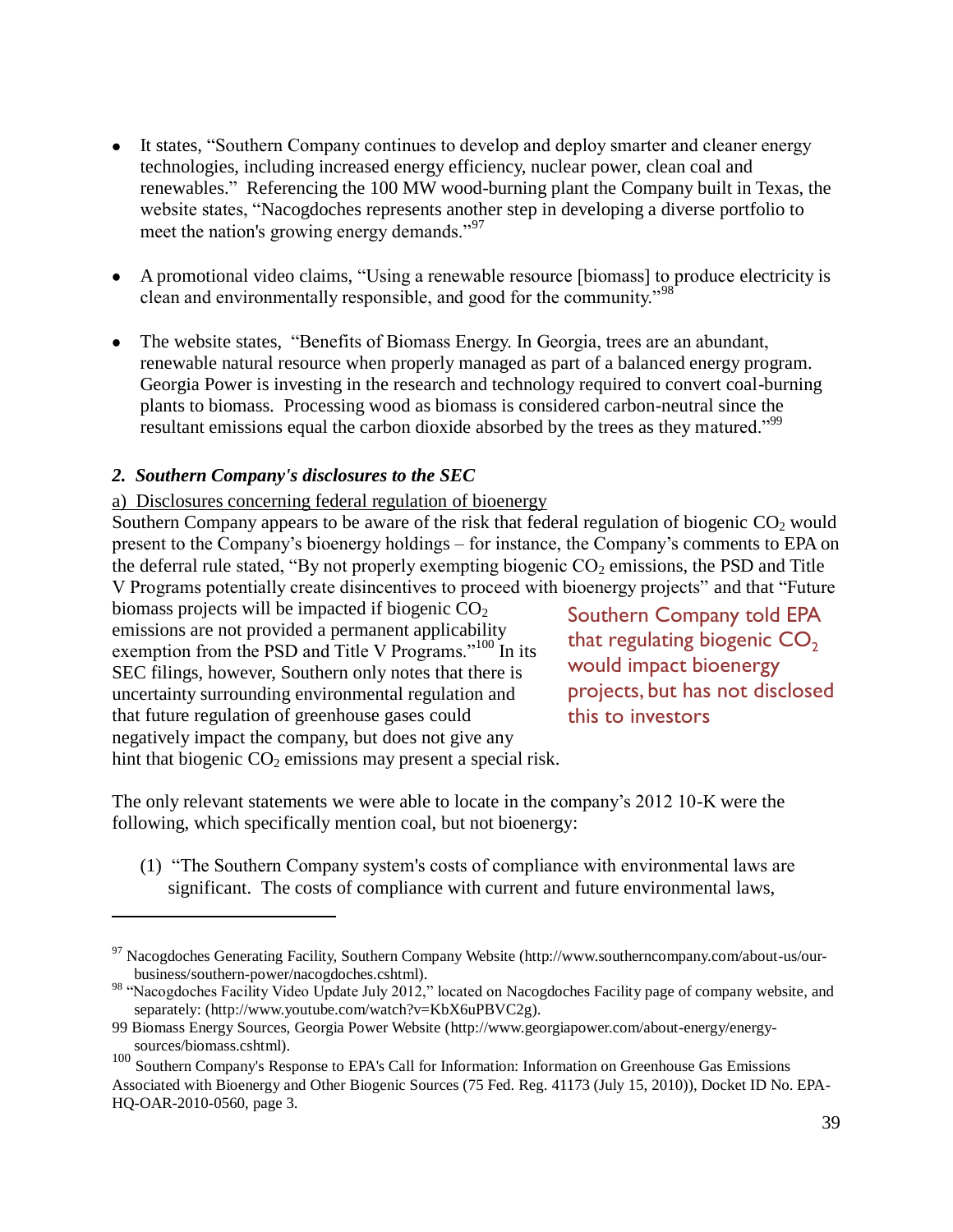including laws and regulations designed to address air quality, water, coal combustion byproducts, global climate change, renewable energy standards, and other matters and the incurrence of environmental liabilities could negatively impact the net income, cash flows, and financial condition of Southern Company, the traditional operating companies, and/or Southern Power."<sup>101</sup>

- (2) "The Southern Company system's ultimate environmental compliance strategy, including potential unit retirement and replacement decisions, and future environmental capital expenditures will be affected by the final requirements of new or revised environmental regulations and regulations relating to global climate change that are promulgated; the outcome of any legal challenges to the environmental rules; the cost, availability, and existing inventory of emissions allowances; and the fuel mix of the electric utilities. Compliance costs may arise from existing unit retirements, installation of additional environmental controls, upgrades to the transmission system, and adding or changing fuel sources for certain existing units."<sup>102</sup>
- (3) "Although the outcome of federal, state, and international initiatives cannot be determined at this time, additional restrictions on the Southern Company system's greenhouse gas emissions or requirements relating to renewable energy or energy efficiency at the federal or state level could result in significant additional compliance costs, including capital expenditures. These costs could affect future unit retirement and replacement decisions and could result in the retirement of a significant number of coalfired generating units. Also, additional compliance costs and costs related to unit retirements could affect results of operations, cash flows, and financial condition if such costs are not recovered through regulated rates or through PPAs. Further, higher costs that are recovered through regulated rates could contribute to reduced demand for electricity, which could negatively impact results of operations, cash flows, and financial condition."<sup>103</sup> (Emphasis added)

## <span id="page-39-0"></span>b) Other disclosures

Southern Company's SEC filings from 2012 state that the Company received renewable energy tax incentives for its Nacogdoches biomass plant and three solar facilities as part of the American Recovery and Reinvestment Act of 2009. These incentives had "a material impact on cash flows and net income."<sup>104</sup> The company's disclosure explicitly references the Act's extension of investment tax credits for biomass projects which begin construction before January 1, 2014.

## <span id="page-39-1"></span>c) Summary of Southern Company's disclosures

Southern Company's disclosures about the potential risks of  $CO<sub>2</sub>$  regulation refer to coal, not biomass. The Company does not disclose that EPA will likely resume regulating biogenic  $CO<sub>2</sub>$  in July 2014, if not before. There is no mention of how EPA's Science Advisory Board has recommended that EPA carefully consider the factors that affect net  $CO<sub>2</sub>$  emissions, and no

<sup>&</sup>lt;sup>101</sup> Southern Company 2012 10-K, page I-14.

<sup>102</sup> *Id*. at page I-15.

<sup>103</sup> *Id*. at page II-27.

<sup>104</sup> *Id*. at page II-454.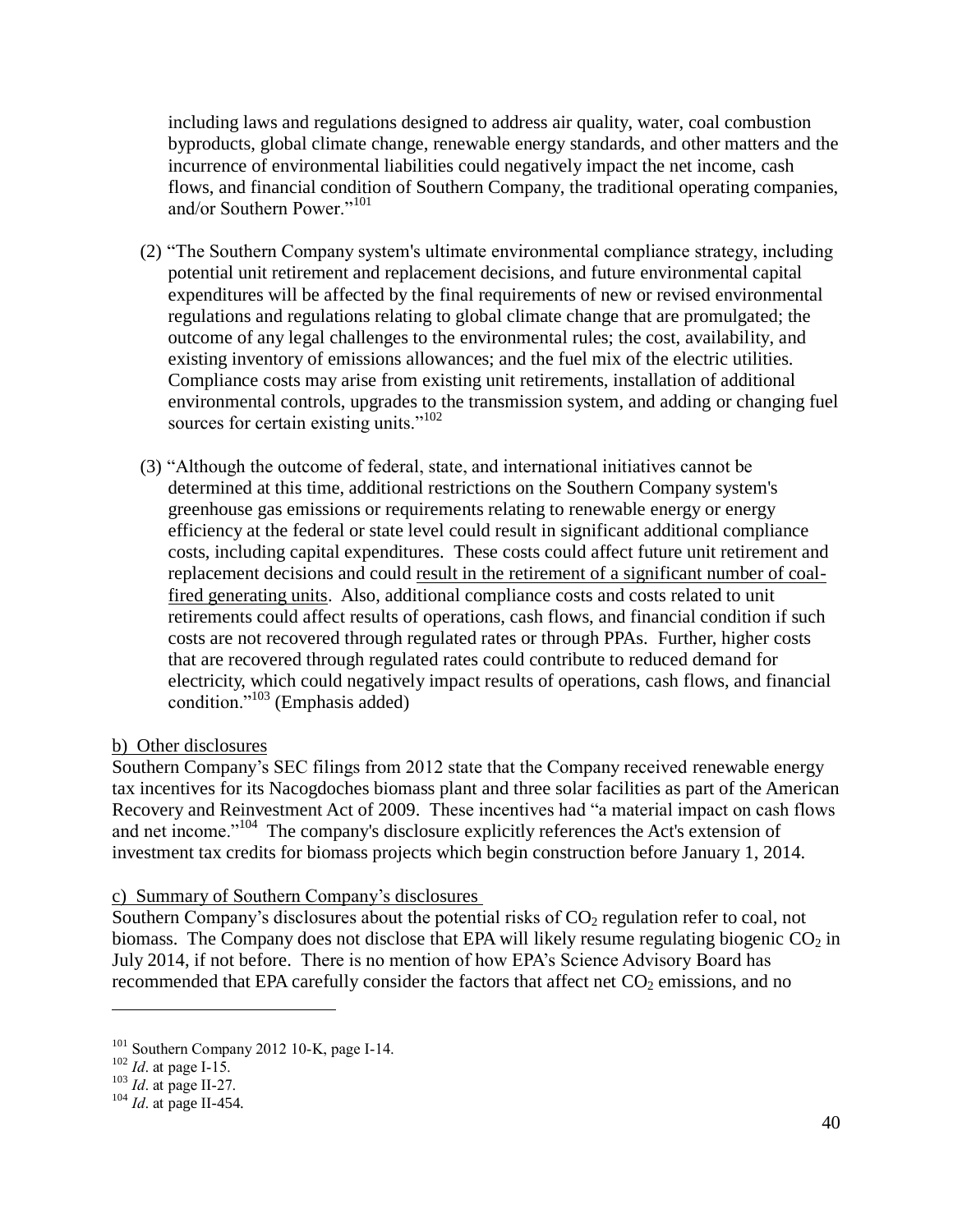mention of the Court decision that EPA's deferral of regulation was never legal to begin with. There is also no mention that some states are eliminating subsidies for low-efficiency biopower, or the effect that federal regulation might have on willingness to continue subsidizing biopower.

### <span id="page-40-0"></span>*3. Associated Potential Material Harms*

### <span id="page-40-1"></span>a) Financial Impacts

The Company's disclosure regarding the materiality of renewable energy tax incentives demonstrates what is at stake if tax incentive programs end. Southern's subsidiaries are co-firing biomass at some coal plants, but it is unclear that this strategy will continue to be viable, particularly given that EPA's New Source Performance Standards for new coal plants include biomass  $CO<sub>2</sub>$  in total emissions. It is possible that performance standards for existing facilities, if they are issued, will also count  $CO<sub>2</sub>$  from biomass co-firing. Potential new limits on greenhouse gas emissions could also require substantial capital expenditures for existing facilities, and the loss of the PSD permitting deferral for new and modified facilities could also involve significant financial impacts. However, Company has not provided investors with adequate information about these relevant issues.

### <span id="page-40-2"></span>b) Reputational Damage

 $\overline{a}$ 

Southern Company brands itself as a company that cares about the environment. For example, its website states, "We work at all levels from the grass roots in field offices and power plants up through corporate channels at each of our subsidiaries and headquarters to support communities and ecologies within our service territory."<sup>105</sup> The Company seeks a green reputation through its donations of land for conservation and support of various ecosystems and endangered species. The company also supports its environmental-steward reputation through green power programs offered through its subsidiaries. Georgia Power's Earth Cents program allows customers to voluntarily pay extra on their monthly electric bills to support alternative energy. The portfolio of technologies supported by Georgia Power's Earth Cents program includes biomass energy. Earth Cents is advertised as a way to "show your commitment to the environment,"<sup>106</sup> and the company claims that participation in its green energy programs "help improve our communities" because "Green Energy sources have a reduced impact on the environment."<sup>107</sup> However, as the public comes to understand the negative environmental impacts of biomass power generation, especially the fact that on a day-to-day basis it emits more  $CO<sub>2</sub>$  than coal per megawatt-hour, these issues could prove damaging to the company's reputation.

 $105$  Economic Stewardship, Corporate Responsibility, Southern Company website [\(http://www.southerncompany.com/corporate-responsibility/economic-stewardship/\)](http://www.southerncompany.com/corporate-responsibility/economic-stewardship/).

<sup>106</sup> Green Energy, Georgia Power website [\(http://www.georgiapower.com/earthcents/green/home.cshtml\)](http://www.georgiapower.com/earthcents/green/home.cshtml).

<sup>&</sup>lt;sup>107</sup> Green Energy Special Purchase Event Option, Georgia Power (http://www.georgiapower.com/earthcents/green/pdfs/Special%20Event%20Purchase.pdf).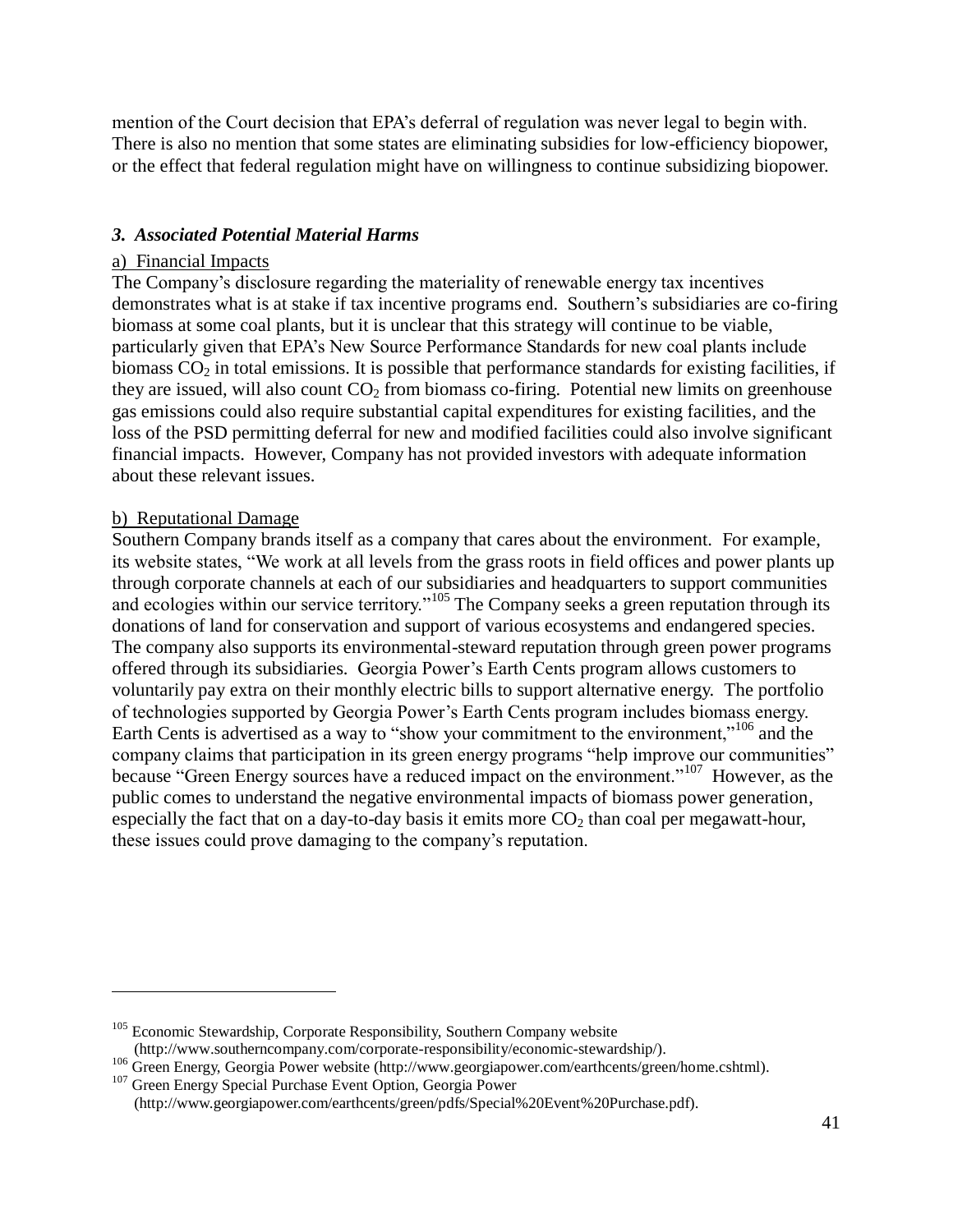## <span id="page-41-0"></span>**C. Covanta**

 $\overline{a}$ 

Covanta Holding Corporation (Covanta) is an international company with biomass energy and "energy-from-waste" facilities in 16 U.S. states.<sup>108</sup> Covanta owns eight biomass power plants – six in California and two in Maine – with a gross energy output of 191MW (about 11% of total generating capacity across the company's "Americas" sector). In 2012, 2011, and 2010, revenue from Covanta's biomass projects represented approximately 4%, 4%, and 5%, respectively, of the company's Americas' segment revenue.<sup>109</sup>

## <span id="page-41-1"></span>*1. Claims made in Covanta's Sustainability Report and on its website*

Covanta's website makes several statements on the environmental benefits of bioenergy, asserting bioenergy produces "significant reductions in greenhouse gas missions," that it is "clean" energy, and that "waste" wood is used as fuel. As discussed above, however, this "waste" wood includes whole trees.<sup>110</sup>

The inclusion of whole trees as fuel is significant because the Company is familiar with the Manomet Study and the net increase in  $CO<sub>2</sub>$  emissions when whole tree are cut for fuel. In comments submitted to the EPA's Science Advisory Board on biogenic carbon accounting,<sup>111</sup> Covanta stated that the

Covanta claims bioenergy is "clean" and that it achieves "significant reductions" in greenhouse gas emissions

Manomet study "properly recognized that certain sources of standing timber used for bioenergy in Massachusetts are not carbon neutral over the short term." What they do not state, however, is that the "short term" period they are referring to is the time required not for carbon neutrality, but simply the time required for emissions to be drawn down so that they *equal* net emissions from fossil fuels. This is at least 40 years (if the comparison of net biopower emissions is made to coal) and at least 90 years (if biopower is compared to gas). $^{112}$ 

Covanta's sustainability report from 2009/2010 does acknowledge that bioenergy is sometimes climate-unfriendly:

"Not all biomass-based (biogenic) carbon is carbon neutral. For example, the use of biomass for energy that results in land-use change, such as the conversion of tropical rainforests to cropland or clear cutting of old growth forests, has serious negative climate impacts. Conversely, waste sources of biomass, such as forestry residues and MSW, do not result in land-use change, and are widely recognized as

<sup>&</sup>lt;sup>108</sup> Covanta Corporate Sustainability Report 2010-2011, page 11.

[<sup>\(</sup>http://www.covantaenergy.com/pdf/Covanta\\_2012\\_CSR.pdf\)](http://www.covantaenergy.com/pdf/Covanta_2012_CSR.pdf).

<sup>109</sup> Covanta 2012 10-K, page 11 [\(http://www.sec.gov/Archives/edgar/data/225648/000022564813000007/cva-](http://www.sec.gov/Archives/edgar/data/225648/000022564813000007/cva-123112x10k.htm)[123112x10k.htm\)](http://www.sec.gov/Archives/edgar/data/225648/000022564813000007/cva-123112x10k.htm).

<sup>110</sup> <http://www.covantaenergy.com/what-we-do/our-services/other-renewable-energy.aspx>

<sup>&</sup>lt;sup>111</sup> Letter from Michael E. Van Brunt, Covanta Energy, re: May 9, 2012 SAB review of EPA's draft accounting framework for biogenic  $CO<sub>2</sub>$  emissions from stationary sources. May 18, 2012.

<sup>&</sup>lt;sup>112</sup> Walker, T., et al. Massachusetts Biomass Sustainability and Carbon Policy Study: Report to the Commonwealth of Massachusetts Department of Energy. Manomet Center for Conservation Sciences. 2010.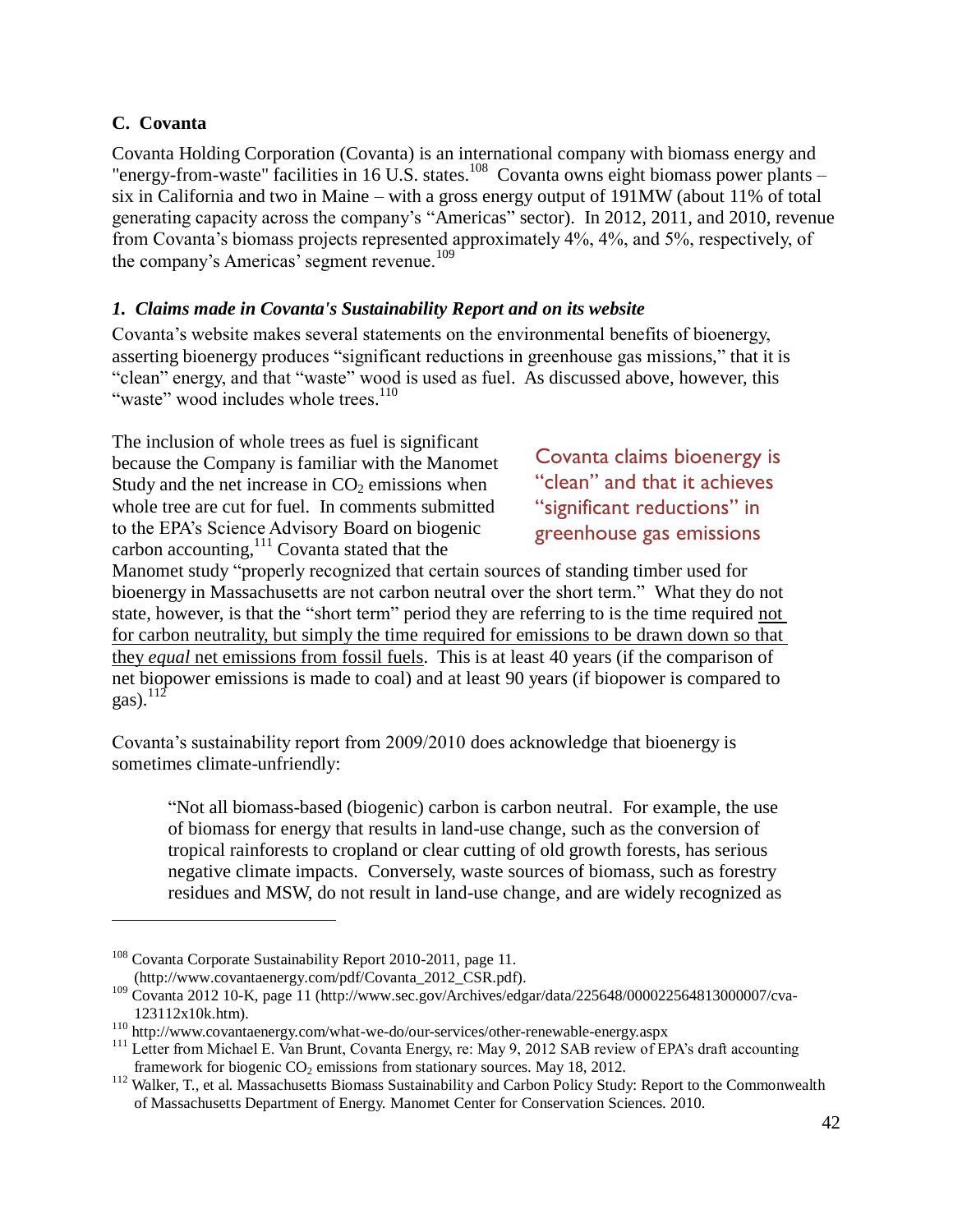a sustainable source of biogenic carbon that can play a significant role in reducing global GHG emissions."<sup>113</sup>

However, the Company never reveals that the day to day emissions from their wood-burning power plants exceed emissions from coal plants of equivalent size, and does not explain how the prospects for these facilities to "reduce" greenhouse gas emissions is a long term endeavor that is rendered speculative by numerous assumptions and complicating factors.

## <span id="page-42-0"></span>*2. Covanta's disclosures to the SEC*

<span id="page-42-1"></span>a) Disclosures concerning federal regulation of bioenergy

Out of the three companies analyzed, Covanta had the most complete set of disclosures to the SEC. For instance, in its 2012 10-K the Company disclosed that EPA had deferred regulation of biogenic  $CO<sub>2</sub>$ , but that regulation might be coming in the future:

"In 2011, GHG emissions became subject to the Prevention of Significant Deterioration ("PSD") and Title V programs of the CAA. While the inclusion of GHGs under the Title V program does not introduce new requirements for existing facilities other than additional reporting requirements, the inclusion of GHGs under PSD will impact new facilities and potentially expansions of existing facilities. In 2011, the EPA also finalized a three year deferral of CAA requirements for biogenic  $CO<sub>2</sub>$  emissions ( $CO<sub>2</sub>$  emissions that result from the combustion of naturally-occurring materials, e.g. paper, cardboard, food, cotton, wood, and leaves)… However, significant rule development is still required in advance of the 2014 expiration of the deferral."

The 2012 10K implies, however, that the Company expects regulations to be favorable:

"As required by the deferral regulation, EPA drafted an accounting methodology for biogenic  $CO<sub>2</sub>$  emissions in response to growing questions regarding the carbon neutrality of certain types of biomass, for example, the use of standing timber for energy generation. In 2012, the EPA Science Advisory Board ("SAB") completed a review of the EPA's draft methodology. Both the draft methodology and the subsequent review were generally favorable to the waste sources of biomass managed at our facilities, including the biogenic portion of municipal solid waste and forestry and agricultural residues."

This disclosure is misleading because it fails to reveal that the SAB concluded that "For logging residues and other feedstocks that decay over longer periods, decomposition cannot be assumed to be instantaneous and the Framework could be modified to incorporate the time path of decay of these residues if they are not used for bioenergy."<sup>114</sup>

<sup>113</sup> Covanta Corporate Sustainability Report 2010-2011, page 11.

[<sup>\(</sup>http://www.covantaenergy.com/pdf/Covanta\\_2012\\_CSR.pdf\)](http://www.covantaenergy.com/pdf/Covanta_2012_CSR.pdf).

<sup>&</sup>lt;sup>114</sup> United States Environmental Protection Agency. SAB review of EPA's Accounting Framework for Biogenic CO<sub>2</sub> Emissions From Stationary Sources. EPA-SAB-12-011. September 28, 2012. Washington, DC.

[<sup>\(</sup>http://yosemite.epa.gov/sab/SABPRODUCT.NSF/57B7A4F1987D7F7385257A87007977F6/\\$File/EPA-SAB-12-](http://yosemite.epa.gov/sab/SABPRODUCT.NSF/57B7A4F1987D7F7385257A87007977F6/$File/EPA-SAB-12-011-unsigned.pdf) [011-unsigned.pdf\)](http://yosemite.epa.gov/sab/SABPRODUCT.NSF/57B7A4F1987D7F7385257A87007977F6/$File/EPA-SAB-12-011-unsigned.pdf).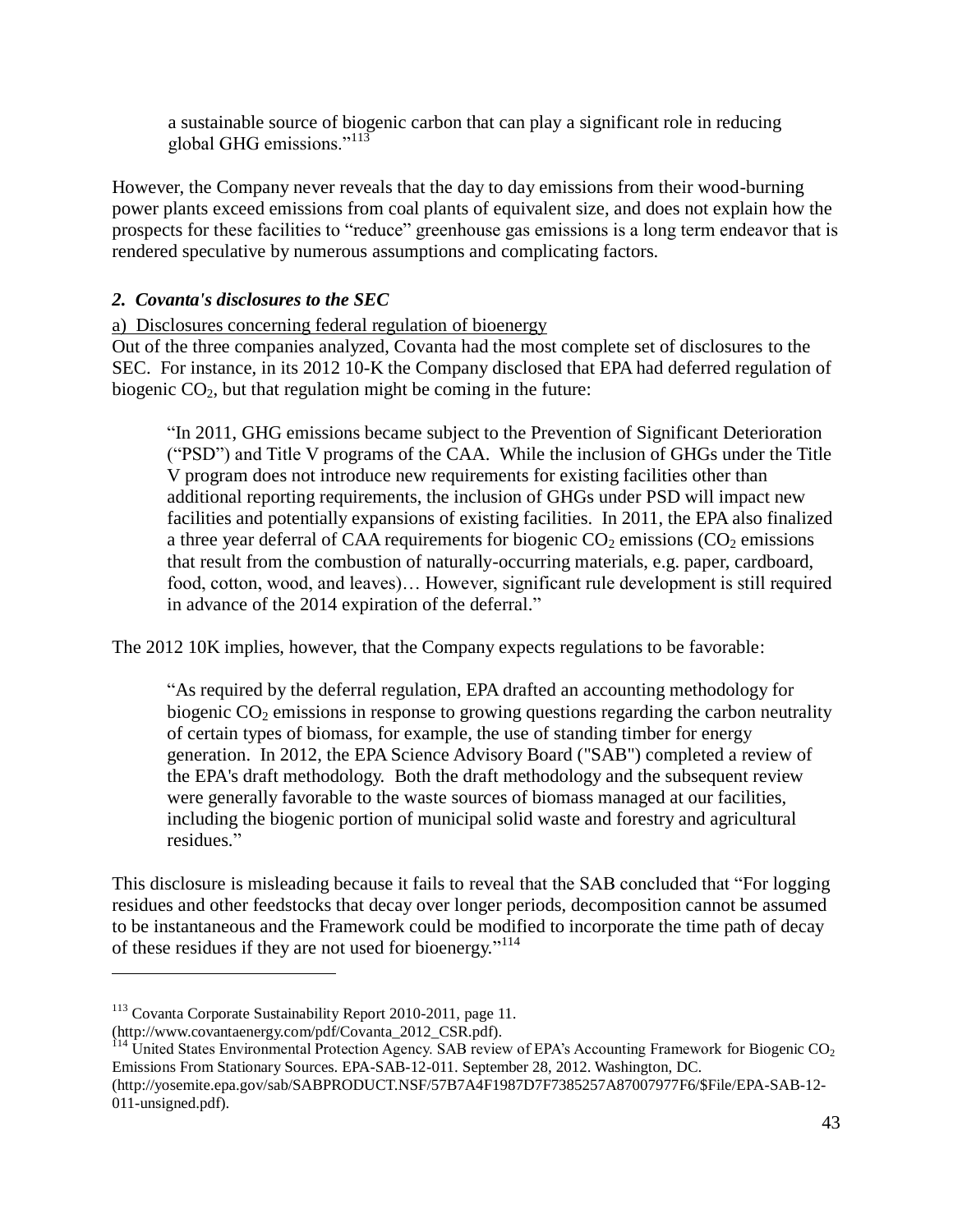Covanta's disclosure also omits what we believe is likely to prove the most impactful finding of the SAB: that bioenergy sources can not be considered *a priori* carbon neutral, which means that review of the particular materials and sources, as well as offset strategies, would be necessary to determine net carbon impacts.

Covanta discloses that its "business and future prospects could be adversely affected if renewable technologies we use were not included among those technologies identified in any final law as being clean or renewable or greenhouse gas reducing," but the Company does not disclose to investors the growing body of scientific literature documenting the large greenhouse gas impacts of bioenergy.

The Company includes this closing statement on regulatory issues affecting bioenergy:

"We cannot predict at this time the potential impact to our business of the EPA's regulatory initiatives under the CAA, or whether EPA's regulation will be impacted or superseded by any future climate change legislation. "

Importantly, this 2012 10-K was filed February 15, 2013, but there is no disclosure in this or any preceding filing of the *Center for Biological Diversity* case that challenged EPA's deferral, which was filed in 2011. The case was decided in July 2013, but as of September 18, 2013 Covanta still had never disclosed this case and the Court's finding that EPA's deferral was not legal.

## <span id="page-43-0"></span>b) Other disclosures

Covanta's biopower facilities already appear to be struggling financially due to relatively low natural gas prices driving down electricity prices. The Company notes in its 2013 10-K that "electricity and steam sales decreased in 2012 due to lower pricing and lower energy revenue related to our biomass facilities," $115$  and according to the Covanta website, $116$  three of Covanta's eight biomass power plants are currently offline.

The somewhat marginal nature of the bioenergy industry makes it relatively dependent on subsidies, and Covanta's comment letters to regulatory dockets demonstrate that the company is aware of the potential financial risks from regulation. When Massachusetts invited comment on proposed regulations that would eliminate renewable energy subsidies for low-efficiency

Covanta's two 27 MW biomass plants in Maine will no longer qualify for renewable energy credits in **Massachusetts** 

biomass power plants in that state, Covanta submitted multiple comments to regulators arguing for exclusion of existing plants from the regulations. In one letter to the Massachusetts regulators they noted that such regulatory changes could result in major facility investments having been "made in vain."<sup>117</sup>

 $115$  Covanta 2012 10-K, page 46.

<sup>116</sup> See Covanta website, [\(http://www.covantaenergy.com/en/what-we-do/our-services/other-renewable](http://www.covantaenergy.com/en/what-we-do/our-services/other-renewable-energy.aspx)[energy.aspx\)](http://www.covantaenergy.com/en/what-we-do/our-services/other-renewable-energy.aspx).

<sup>&</sup>lt;sup>117</sup> Letter from Paula Soos, Vice President of Government Relations for Covanta, to the Massachusetts Department of Environmental Resources Commissioner, "Comments on DOER Biomass RPS Rulemaking Process," August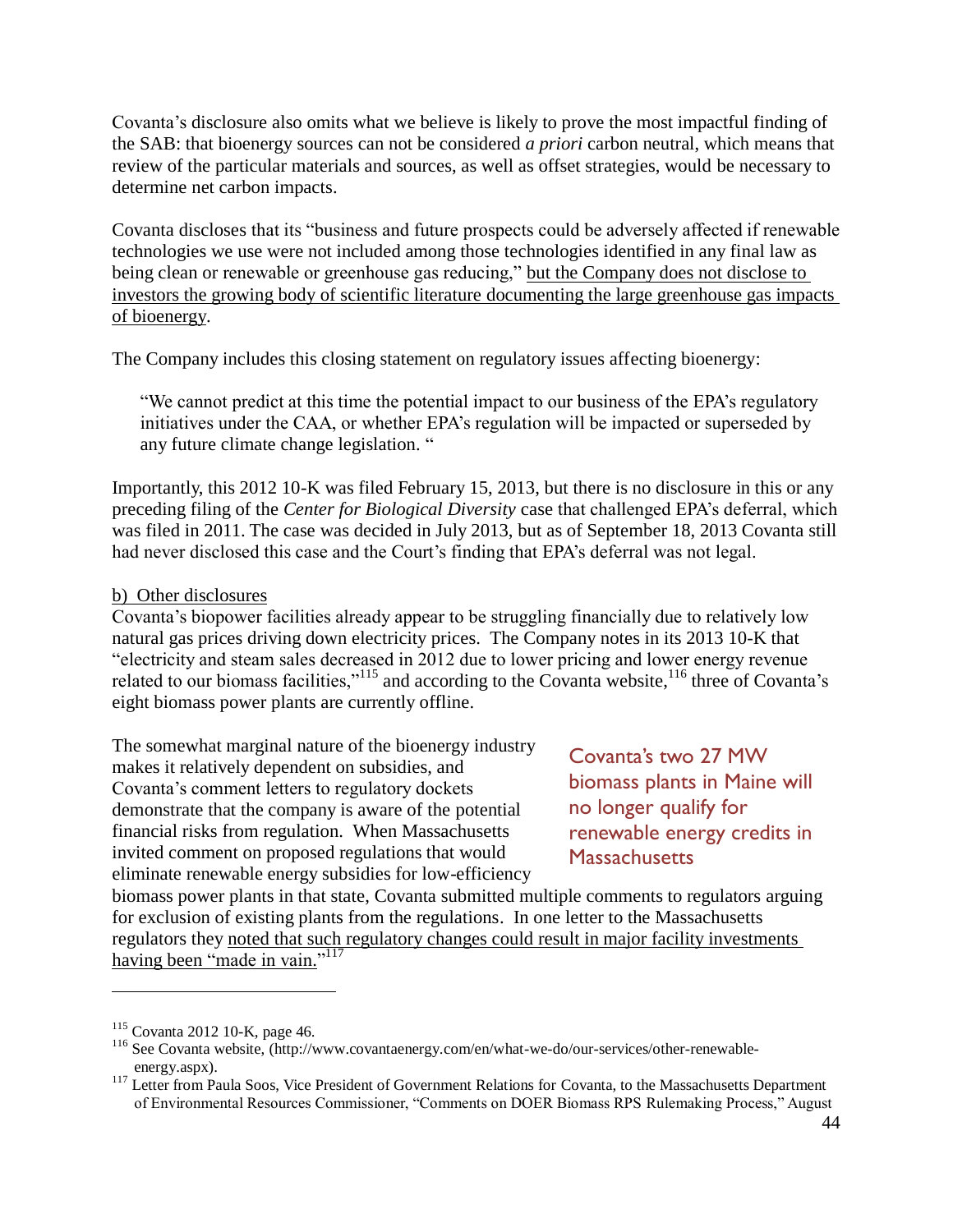Because of the regional nature of the energy market, companies often sell power and obtain renewable energy credits (RECs) in multiple states. Covanta's Jonesboro (ME) plant is qualified to receive Class I RECs in Maine, and both the Jonesboro and West Enfield (ME) facilities are qualified to receive Class II RECs in Connecticut, and Class I RECs in Massachusetts. Of these subsidies, the Massachusetts Class I RECs are by far the most lucrative. Nonetheless, following enactment of the Massachusetts regulations, the company has made no disclosure that beginning in 2016, Covanta's two 27 MW plants in Maine will no longer be eligible to receive RECs in Massachusetts, as both plants fail to meet that state's new requirement that biomass facilities be 50% efficient to obtain one-half REC per megawatt-hour. Far from disclosing this, as of November 2013, Covanta's website still stated that its Jonesboro facility in Maine "qualifies for Massachusetts Class I renewable energy certificates."

#### <span id="page-44-0"></span>c) Summary of Covanta's disclosures

Covanta has disclosed that EPA exempted biogenic  $CO<sub>2</sub>$  from regulation, and that the exemption would end in three years. However, the disclosure misrepresents the conclusions of EPA's SAB regarding the carbon neutrality of forestry residues, making statements which could be read to imply that the SAB "signed off" on these fuels when this is not the case. Covanta has not disclosed the significant Court decision finding that EPA can not exempt biogenic  $CO<sub>2</sub>$  from regulation under the Clean Air Act. Finally, despite having commented in opposition to the Massachusetts bioenergy regulations that are poised to take subsidies away from Covanta's two wood-burning plants in Maine, Covanta has not disclosed the existence of these regulations nor revealed the impending loss of these subsidies.

#### <span id="page-44-1"></span>*3. Associated Potential Material Harms*

#### <span id="page-44-2"></span>a) Financial Impacts

Even before Massachusetts enacted its new bioenergy regulations, Covanta had already been materially affected by policy changes that reduce subsidies for biopower. The Company's Jonesboro plant in Maine was acquired in 2008 but was switched from full-time operation to dispatch-only operation in 2010, partially in response to the cessation of fuel payments from the Biomass Crop Assistance Program, a federal financial incentive that produced matching payments for biomass fuel, including wood chips and bark.<sup>118</sup>

The loss of Massachusetts RECs may have an impact on the Company. The value of RECs fluctuates over time, but at 2012 prices of around \$63 per megawatt-hour for Massachusetts Class I RECs,  $^{119}$  Covanta's two Maine biomass plants would have the potential for generating over \$25 million per year in RECs at close to full-time operation. Actual operation of the two Maine plants appears to have been at about 32% of capacity in 2012,  $120$  thus REC revenues may

12, 2010.

<sup>&</sup>lt;sup>118</sup> The Biomass Crop Assistance Program (BCAP) is a Farm Bill program. One component of the program, now ended, matched payments of up to \$45/dry ton or \$22.50/green ton for wood used as boiler fuel. See Lora Whelan, "Jobs and biomass market lost with Jonesboro plant cutback", *The Quoddy Tides*, Vol. 42, No. 21, October 8, 2010, [\(http://quoddytides.com/jonesboro10-8-10.html\)](http://quoddytides.com/jonesboro10-8-10.html).

<sup>&</sup>lt;sup>119</sup> Skystream REC price report from 4/15/2013 shows 2012 Massachusetts Class I RECs at \$63.40/MWh.

 $120$  Energy Information Administration. EIA-923 monthly generation and fuel consumption time series file, 2012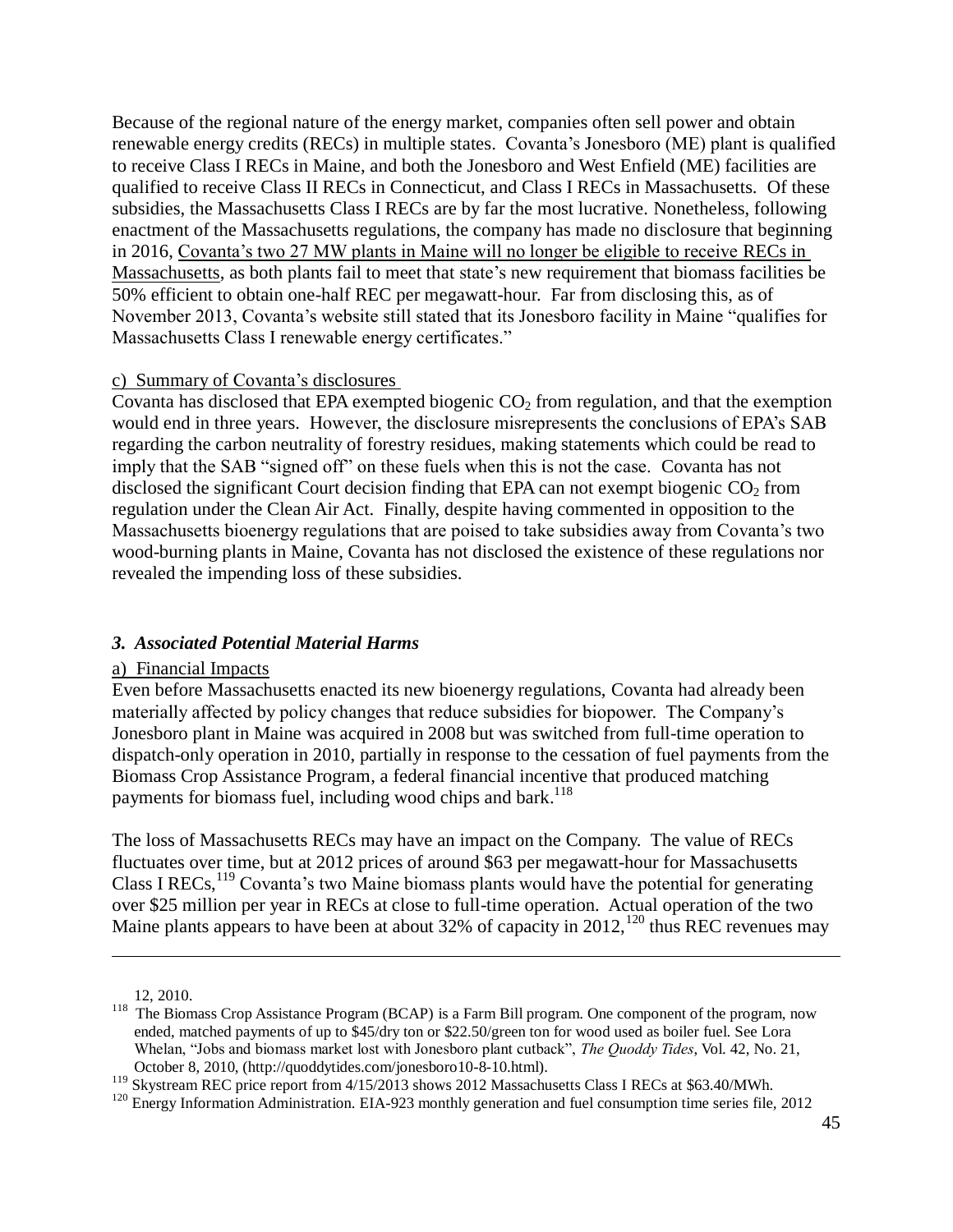have been around \$9.6 million that year, a significant portion of the \$61 million<sup>121</sup> in total revenues from biopower holdings in Covanta's Americas Segment in 2012. Qualification of Covanta's facilities for Connecticut Class II RECs will not make up for this loss in revenue, as these RECs are worth less than 1 percent of what Massachusetts Class I RECs are worth. Federal policy changes, including the reversal of EPA's deferral for biogenic  $CO<sub>2</sub>$  from PSD applicability, may also affect the profitability of Covanta's wood-burning facilities. Regulation of biogenic  $CO<sub>2</sub>$  would mean that new facilities and existing facilities undergoing major modifications that would significantly increase emissions of  $CO<sub>2</sub>$  will have to go through PSD permitting, entailing significant time and cost investments.

### <span id="page-45-0"></span>b) Reputational Damage

Covanta's stated goal is to "grow so that it can expand its positive impact on the environment and deliver benefits to shareholders, employees, and the communities where it operates."<sup>122</sup> The company's business model is based on its image as an environmentally responsible, innovative company that is primarily focused on waste disposal and energy recovery. In the opening words of a message to the company's shareholders, Covanta emphasizes in its most recent corporate sustainability report that it is looking for "opportunities to become an even more sustainable company." In the same report, Covanta states that its Clean World Initiative (CWI) "represents a continuing investment in our future that enhances stockholder value by making our business more sustainable; economically, environmentally, and socially."<sup>123</sup> Covanta's wood-burning biomass facilities are presented as another "sustainable"<sup>124</sup> method of generating energy from waste materials.

As public awareness of  $CO<sub>2</sub>$  emissions from bioenergy becomes more widespread, and as new regulations compel companies to acknowledge and mitigate emissions of  $CO<sub>2</sub>$  and other pollutants from bioenergy, this could damage Covanta's quest for a reputation built on producing "clean," "sustainable," and "carbon neutral" power from biomass.

## <span id="page-45-1"></span>**V. OUR REQUESTS TO THE SEC**

## <span id="page-45-2"></span>**A. Evaluate Bioenergy Disclosures Regarding Climate Change and Environmental Impacts**

We request that the Commission evaluate the disclosures of Covanta, Dominion, Southern Company and other publicly traded companies investing in bioenergy, to ensure that their disclosures on environmental impact and on regulation of greenhouse gas emissions sufficiently inform investors of related risks and trends.

The SEC should evaluate the materiality of the omissions based on the existing legal standards

early release. Net generation at the two facilities in 2012 was 152,940 megawatt-hours.

<sup>121</sup> Covanta 2012 10-K, page 43.

<sup>&</sup>lt;sup>122</sup> Covanta Corporate Sustainability Report 2010-2011, page 7.

<sup>123</sup> *Id*. at page 3.

<sup>124</sup> *Id*. at pages 11, 25.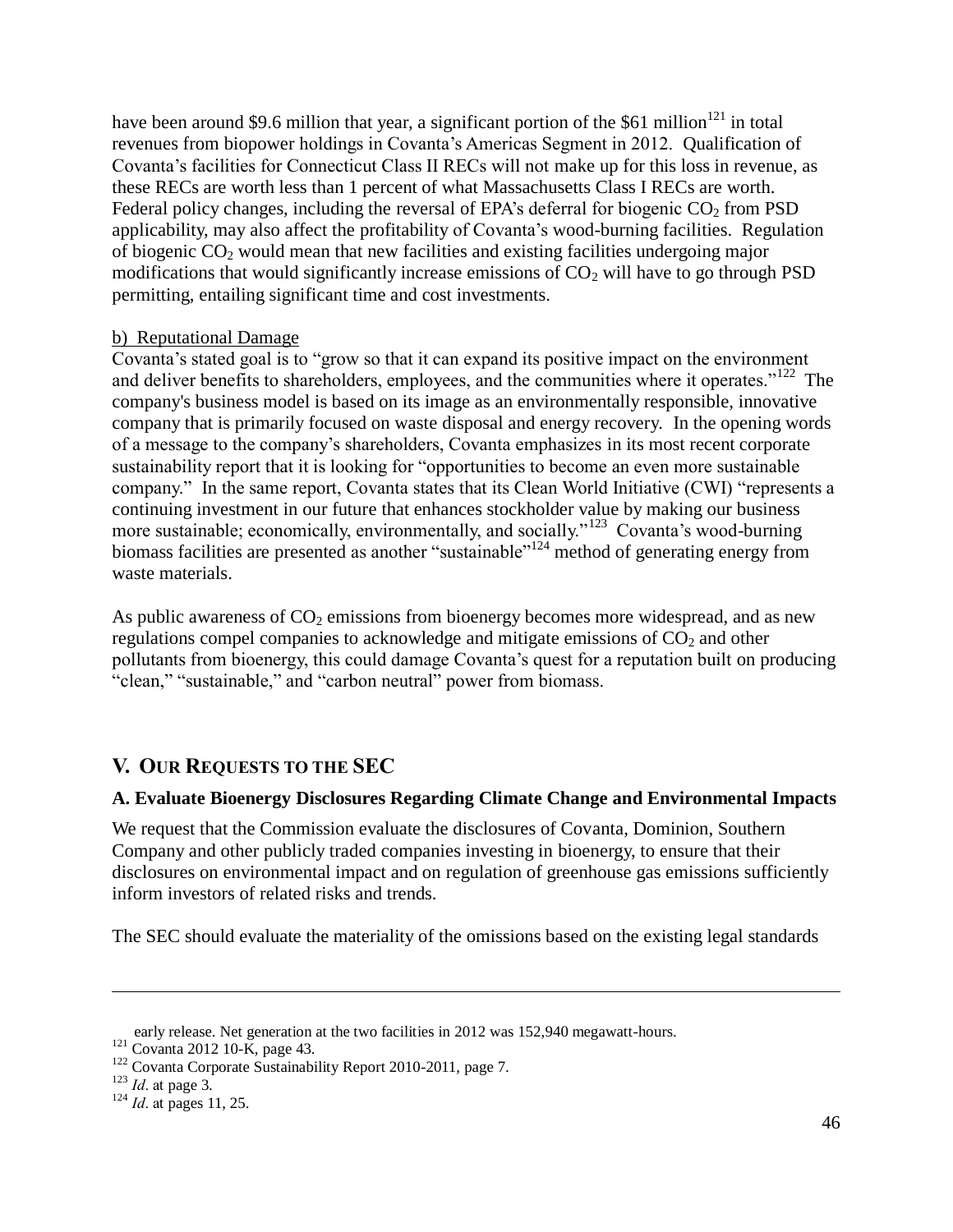set forth in *TSC Industries Inc. v. Northway, Inc.* <sup>125</sup> which states that an item is material if there is "a substantial likelihood that the disclosure of the omitted fact would have been viewed by the reasonable investor as having significantly altered the 'total mix' of information available." We believe that many of the issues raised in this analysis could well rise to that level.

The obligation to disclose exists even when there is uncertainty about the ultimate impacts of emerging scientific information. The Supreme Court decision in *Matrixx Initiatives, Inc. v.*  Siracusano<sup>126</sup> No. 09-1156 (U.S. March 22, 2011) demonstrated that whether or not a particular set of facts rises to the level of materiality that necessitates disclosure requires review of the source, content, and context.

We believe that the source, content and context of information on the following issues merits close examination by the SEC:

- Specific risks to biomass power investments arising from the vacatur of EPA's deferral of biogenic  $CO_2$  emissions by U.S. Court of Appeals for the DC Circuit in July 2013, and EPA's pending regulation of biogenic  $CO<sub>2</sub>$ , including the potential for PSD regulation to materially affect the companies operationally and financially including the costs of compliance for permitting of biomass power facilities. The SEC should consider and inquire for each of the companies, whether resumption of regulation of biogenic  $CO<sub>2</sub>$ under the Clean Air Act could impose new permitting and operational requirements for existing or new biomass facilities;
- Specific risks to biomass power investments from existing or pending climate changerelated legislation or regulation, arising as a result of scientific findings adverse to bioenergy as a technology that mitigates  $CO<sub>2</sub>$  emissions, such as the loss of subsidies and special tax treatment, loss of preferential treatment and permitting exemptions;
- The risk of decreased consumer demand for biomass power in renewable energy portfolios due to increasing concern about greenhouse gas emissions and conventional pollutant emissions, as well as competition from true low-emission renewable energy options such as wind and solar power;
- Risks arising from reputational damage related to climate change, such as possible negative public reaction to data on companies' bioenergy greenhouse gas emissions;
- Risks arising from the dependence of biomass power plant profitability upon federal and state subsidies and tax credits that are limited in duration and in some cases are dependent on the treatment of bioenergy as carbon neutral.

We further request that the Commission direct the companies named in this letter to immediately stop making any materially misleading statements about "clean" biomass, bioenergy as a means

 $125$  TSC Industries, Inc v Northway, Inc, 426 US 438, 449 (1976).

<sup>126</sup> *Matrixx Initiatives, Inc. v. Siracusano*, 563 US \_\_\_\_ (2011).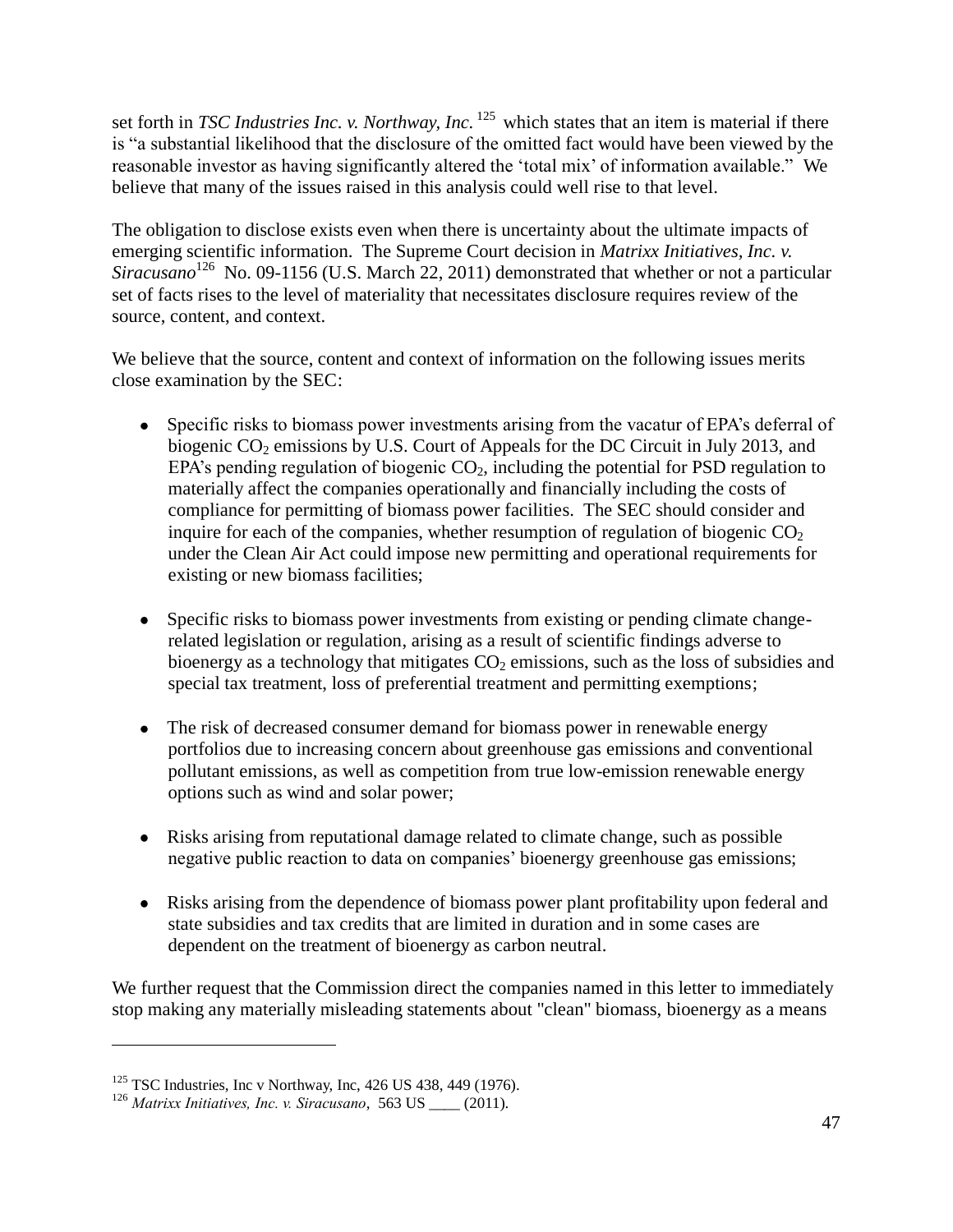of mitigating climate warming, and other unqualified statements about bioenergy carbon neutrality. To make these disclosures not misleading, companies should disclose additional information including:

- That per unit of power generated, biomass power plants emit more  $CO<sub>2</sub>$  on a day-to-day basis than fossil-fueled plants, and may also emit substantial quantities of other air pollutants;
- That addition of bioenergy assets therefore generally increases company-wide greenhouse gas emissions;
- That carbon neutrality at wood-burning power plants, if at all achievable, is shown by current science to require decades to more than a century to realize;
- That claims for bioenergy carbon neutrality rely on the assumption that forests not owned or managed by the companies themselves will continue to exhibit net growth and offset emissions;
- That policymakers are likely to consider such issues in assessing subsidies and tax relief, regulatory deferrals and exemptions, and favorable treatment of biomass energy operations.

## <span id="page-47-0"></span>**B. Establish Carbon Accounting Principles Relevant to SEC Filings**

The 2010 Commission guidance on climate disclosures touched upon some of the issues that may be involved in accounting for costs and offsets related to carbon. However, the guidance did not provide specificity, for instance regarding what level of substantiation of carbon offsets is needed for a company to refer to its biomass-based energy facilities as "carbon neutral" or as an effective climate mitigation measure.

As detailed in this letter, claims of carbon neutrality often rest on the presumption that burning waste wood is not a net source of  $CO<sub>2</sub>$  over timeframe of years to decades, and the idea that bioenergy stack emissions are offset by eventual regrowth of forests and the restoration and maintenance of their carbon sequestration capacity. If these events occur at all, they will occur in future decades. The effectiveness of the promised offsets are neither guaranteed nor substantiated. For example, companies that do not own or control the land where their biomass fuel was sourced, or any other forest resources, cannot guarantee that trees will be replanted, or that regrowth will occur at a rate adequate to offset emissions.

This is obviously an issue of prime interest to environmental and energy policymakers. Without any demonstration that carbon offsets are actually occurring at the appropriate rate, the asserted carbon neutrality of biomass power may yet prove to be a carbon Ponzi scheme which will eventually collapse, harming the environment. Investors are also at risk, because the companies stand to lose materially important subsidies and regulatory exemptions.

We urge the Commission to provide guidance on appropriate disclosures in this context, and to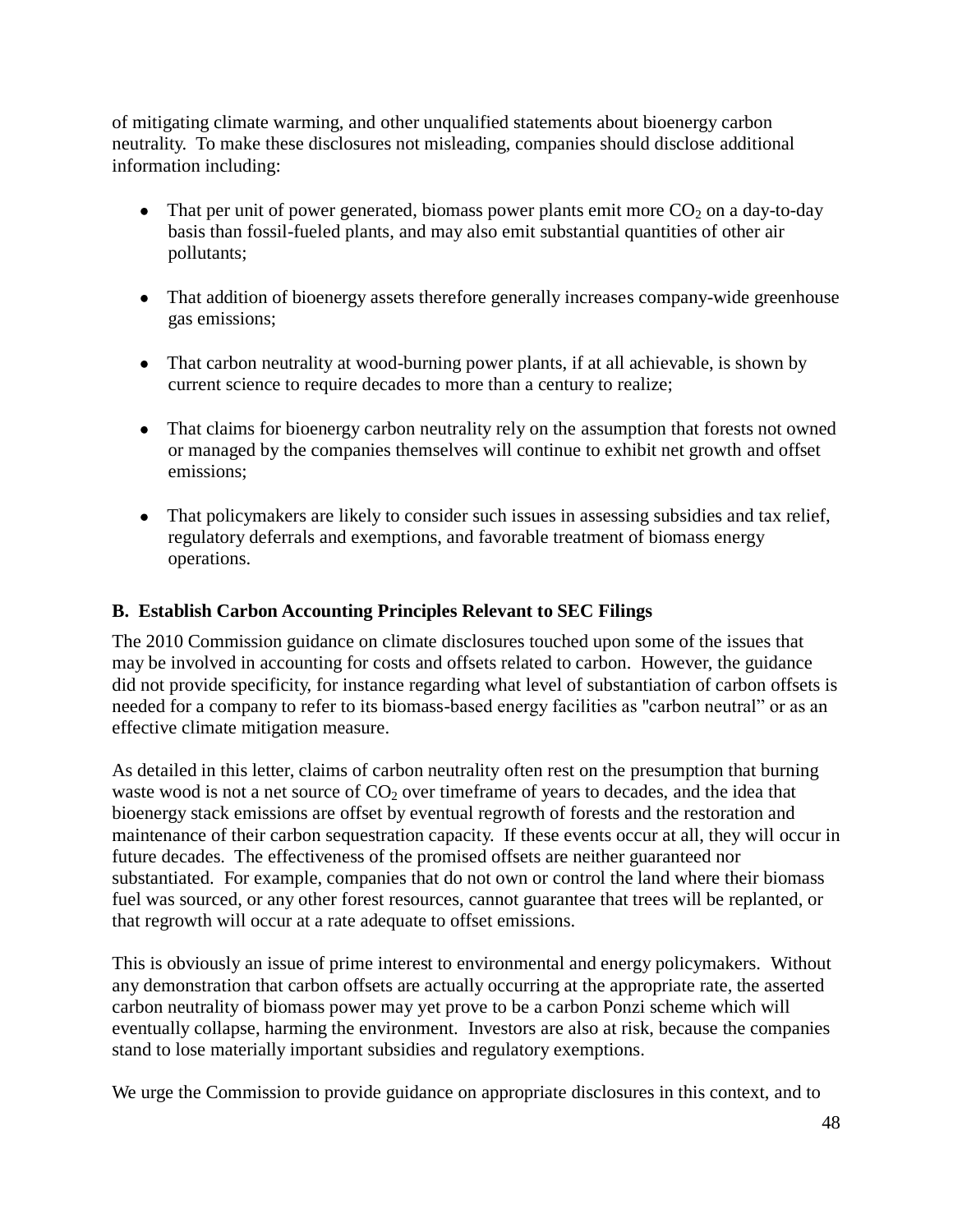foster the development of accounting principles that will help ensure sufficient investor protection in this marketplace. Such clarifications can be made through an additional Commission guidance, staff bulletins, or correspondence with the relevant companies.

# <span id="page-48-0"></span>**VI. CONCLUSION**

Three of the leading companies with biopower holdings, Covanta, Dominion and Southern Company, are not disclosing adequate information related to risks of their biomass operations and investments – information that we believe a reasonable investor would want to know when making decisions about buying or selling securities.

It is vital that energy companies make complete disclosure available to investors on climate change-related risks associated with biomass power, both to help individual investors make informed decisions, and to help institutional investors fulfill their fiduciary duties to examine how effectively companies are managing environmental risks.

With persistent attention and enforcement by the Commission and its staff, the Climate Guidance has great potential to ensure that companies with biomass energy holdings meet their disclosure obligations under federal securities laws and regulations.

## <span id="page-48-1"></span>**VII. APPENDIX: LEGAL STANDARD FOR DISCLOSURE OF INFORMATION TO INVESTORS**

## <span id="page-48-2"></span>**A. Key Disclosure Requirements**

The Securities Exchange Act ("the Act") requires publicly traded companies registered with the Commission to disclose certain information to assist investors in making informed investment decisions. Regulation S-K, in particular, requires various qualitative and quantitative disclosures that are relevant to biomass energy and its environmental impacts.

Item 101, governing the company's general description of business operations, requires disclosure of the material effects that complying with federal, state, and local environmental provisions may have upon the capital expenditures, earnings, and competitive position of the registrant and its subsidiaries. The company is required to disclose any "material estimated capital expenditures for environmental control facilities for the remainder of its current fiscal year and its succeeding fiscal year and for such further periods as the registrant may deem material"

Item 103, governing the disclosure of legal proceedings, requires a company to disclose material environmentally-related administrative or judicial proceedings. The SEC provides two specific materiality thresholds which require disclosure if the proceeding involves a claim, sanction or expenditure that exceeds 10% of current assets, or if the proceeding involves a governmental authority seeking potential sanctions over \$100,000.

Item 303, governing disclosure in the Management Discussion and Analysis section of a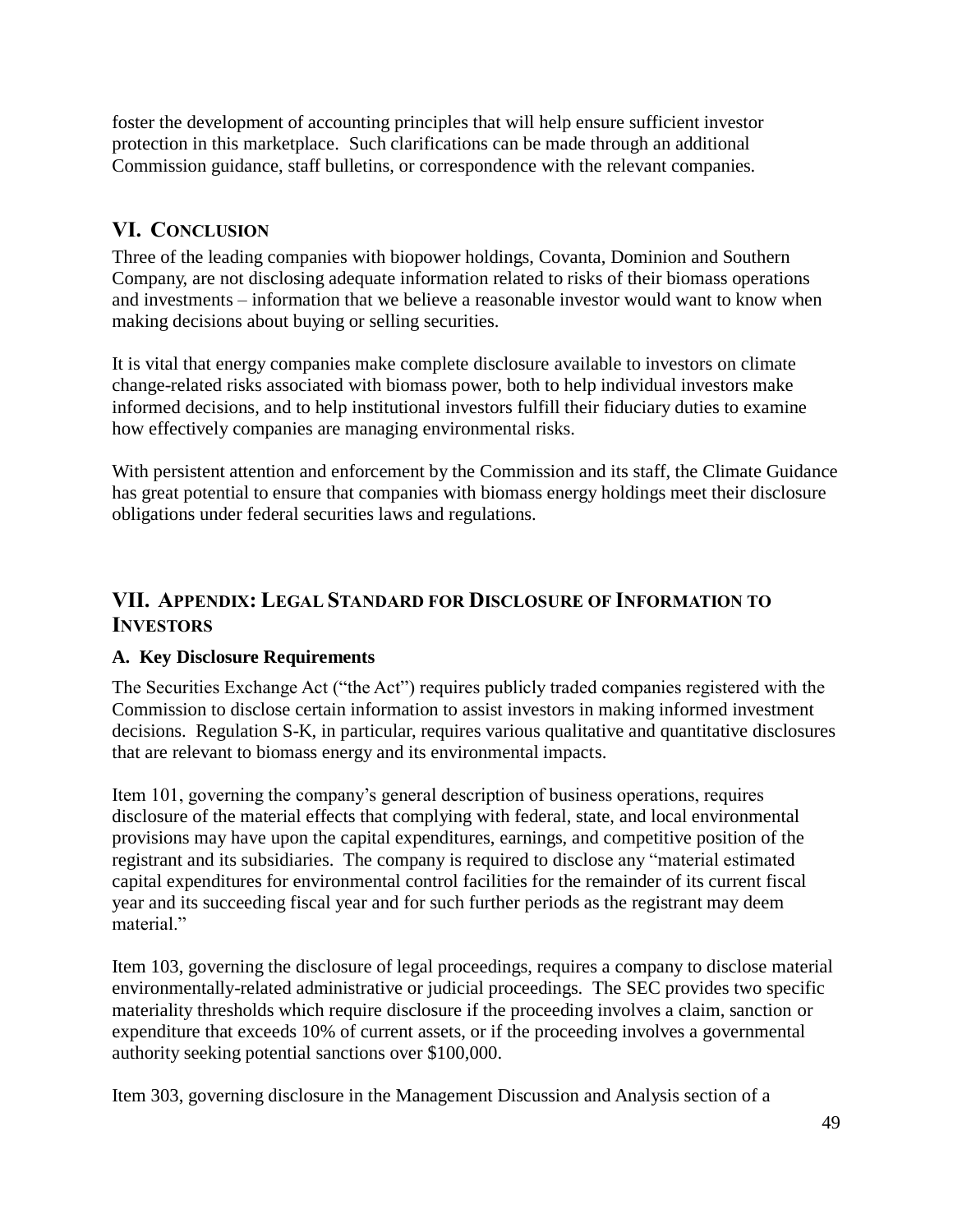financial report, requires a registrant to disclose "where a trend, demand, commitment, event or uncertainty is both presently known to management and reasonably likely to have material effects on the registrant's financial condition or results of operation." Such trends can include environmental issues such as impending environmental regulation.

Companies' environmental disclosures are also subject to the anti-fraud provisions of SEC Rule 10b-5, which prohibits a company from making false or misleading statements in SEC filings. The Rule also prohibits a company from under-reporting or omitting information that a reasonable investor would likely consider material given the total amount of information available to the investor.

Where a Company has published information which is later materially affected by subsequent events, it must publish a Form 8-K, updating that information.

In addition to information expressly required by Commission regulations, Securities Act Rule 408 and Exchange Act Rule 12b-20 require a registrant to disclose in registration statements "such further material information, if any, as may be necessary to make the required statements, in light of the circumstances under which they are made, not misleading."<sup>127</sup> The "further" material information" should include "known trends, events, demands, commitments and uncertainties that are reasonably likely to have a material effect on financial condition or operating performance," or cause the reported financial information to be non-indicative of future operating performance or financial condition.<sup>128</sup>

## <span id="page-49-0"></span>**B. Materiality**

 $\overline{a}$ 

Many registrants and auditors use as a rule of thumb a quantitative definition that defines as material any data with financial impact exceeding 5%-10% of net income. Although the 5% threshold is widely used, the SEC points out that this materiality definition has no basis in accounting literature or law.<sup>52</sup> On the contrary, under the SEC's pronouncement on materiality, Staff Accounting Bulletin 99 (SAB 99) clarified that qualitative information can be material, and that "exclusive reliance on certain quantitative benchmarks to assess materiality in preparing financial statements and performing audits of those financial statements is inappropriate; misstatements are not immaterial simply because they fall beneath a numerical threshold." The Bulletin provided several cases in which disclosures that fall beneath the 5% threshold can in fact be material, such as when the disclosure refers to a company's regulatory compliance, or if it relates to an important portion of the registrant's business operations. Both of these criteria are relevant to bioenergy, and to the companies we evaluated in this analysis.

The Financial Accounting Standards Board provided another definition of materiality in its Statement of Financial Accounting Concepts No. 2 (FAS 2), which takes a relatively expansive view. The FAS 2 states that a disclosure should be made if its omission or correction would probably change or influence "the judgment of a reasonable person relying upon the report."

<sup>&</sup>lt;sup>127</sup> 17 CFR 230.408 and 17 CFR 240.12-b.20.

<sup>&</sup>lt;sup>128</sup> Release No. 33-8350 (December 19, 2003) [68 FR 75055] (the "2003 Release").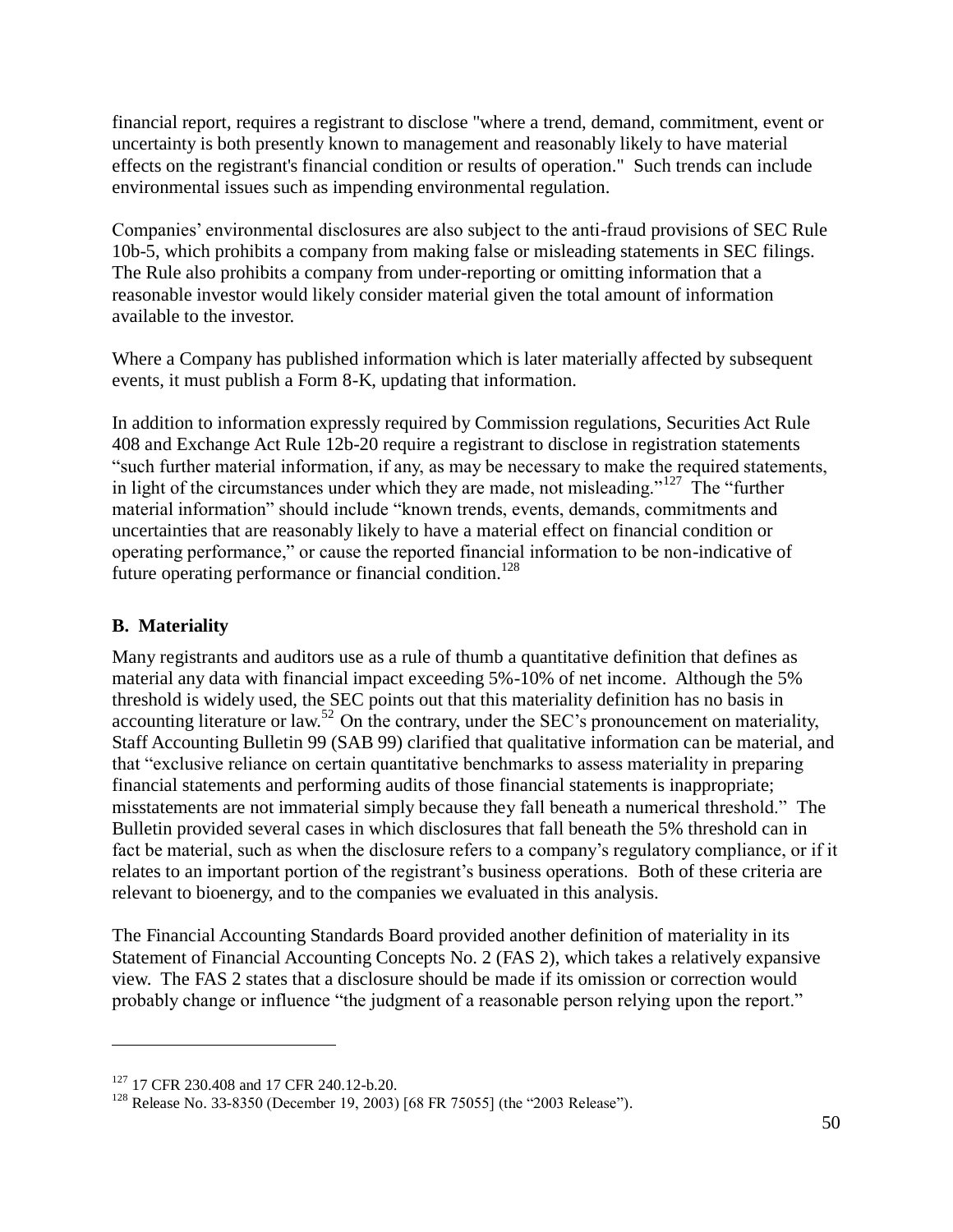In 1976, the Supreme Court, in *TSC Industries Inc. v. Northway, Inc.* <sup>129</sup> mirrored the FAS 2's definition by concluding that a disclosure is material if there is "a substantial likelihood that the disclosure of the omitted fact would have been viewed by the reasonable investor as having significantly altered the 'total mix' of information available." In addition, the Court maintained that a disclosure is material if "there is a substantial likelihood that a reasonable shareholder would consider it important in deciding how to vote."<sup>57</sup> In *Basic, Inc. v. Levinson*, the Court concluded that materiality must be based on "delicate assessments of the inferences a 'reasonable shareholder' would draw from a given set of facts and the significance of those inferences to him."<sup>130</sup>

The obligation to disclose exists even when there is uncertainty about ultimate significance of emerging scientific information. The Supreme Court decision in Matrixx Initiatives, Inc. v. Siracusano<sup>131</sup> No. 09-1156 (U.S. March 22, 2011) demonstrated that there is an obligation under the federal securities laws to reveal details of the observed side effects of a drug to investors even though the information did not rise to the level of statistically significant data. Matrixx sought a "bright-line rule that reports of adverse events associated with a pharmaceutical company's products cannot be material absent a sufficient number of such reports to establish a statistically significant risk that the product is in fact causing the events." Without such scientific reliability, Matrixx argued, any adverse event reports would be merely anecdotal. But the Supreme Court ruled that such a "categorical rule would 'artificially exclude' information that 'would otherwise be considered significant to the trading decision of a reasonable investor.'… "not to say that statistical significance (or the lack thereof) is irrelevant—only that it is not dispositive of every case." The determination of whether or not a particular set of facts rises to the level of materiality that necessitates disclosure requires review of the source, content, and context.

## <span id="page-50-0"></span>**C. Presumption in favor of disclosure**

The Securities Laws have a goal of ensuring that information known to the management of a company is made available to investors through mandatory corporate financial reporting. Scientific information adverse to a company's position in regulatory and subsidy-seeking settings presents a classic example of the need for such regulated corporate disclosure, because the amount of "inside" information on these issues available to corporate managers is much greater than that available to "outside" investors.

The energy companies have demonstrated knowledge of the scientific debates concerning bioenergy emissions by participating in them in regulatory forms as shown in this report. Emerging scientific findings casting doubt upon effectiveness of bioenergy as a climate solution seems to be "material" information, i.e., information that might affect investors' decision to buy or sell a stock.

Although disclosures are affected by management interpretation, the SEC has established a

<sup>129</sup> TSC Industries, Inc v Northway, Inc, 426 US 438, 449 (1976).

<sup>130</sup> Basic Inc. v Levinson, 485 US 224 (1988).

<sup>&</sup>lt;sup>131</sup> *Matrixx Initiatives, Inc. v. Siracusano,* 563 US (2011).